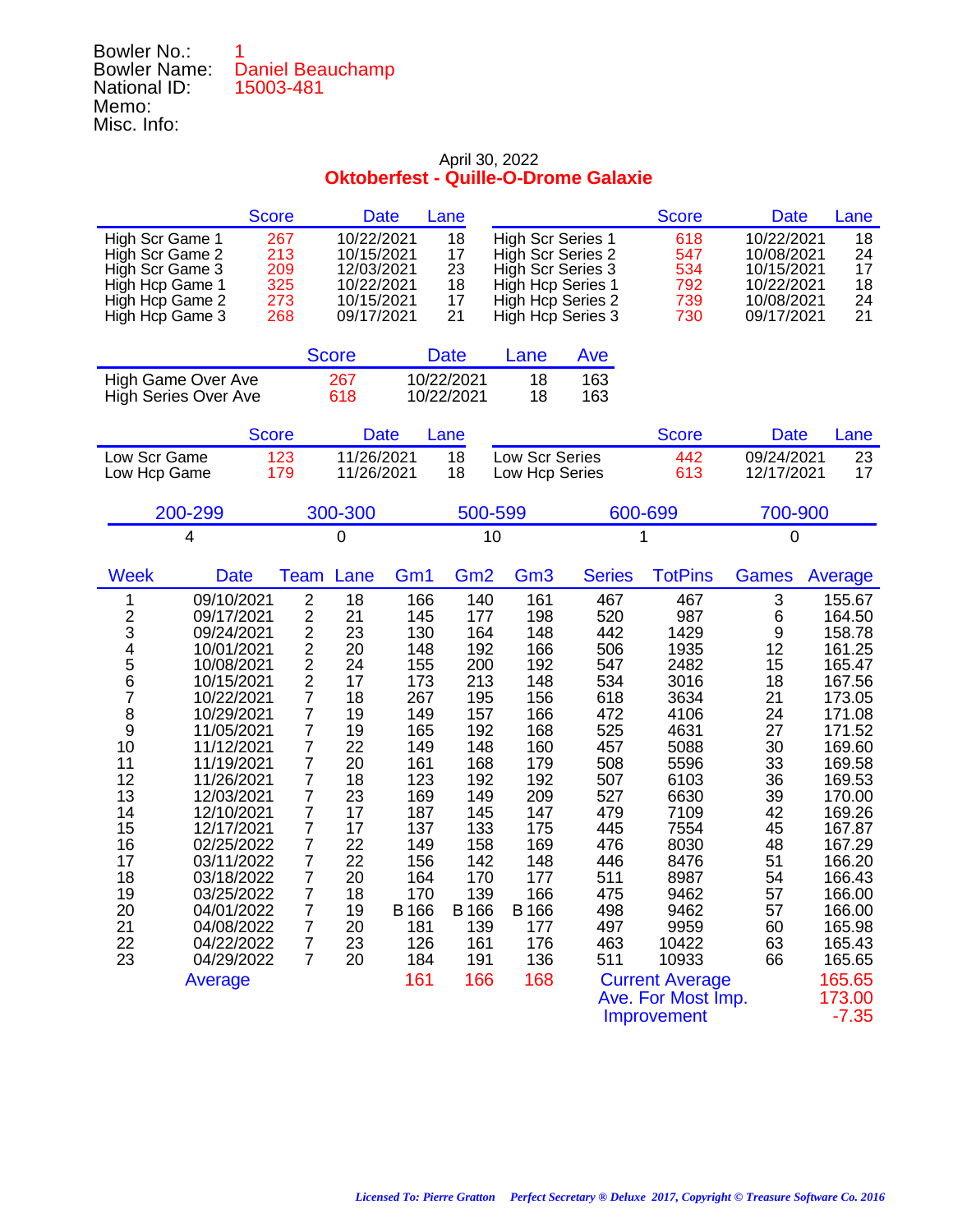## Bowler No.: 2 Bowler Name: Mia Beauchamp National ID: 15003-2105 Memo: Misc. Info:

## April 30, 2022 **Oktoberfest - Quille-O-Drome Galaxie**

|                                                                                                                |                                                   | <b>Score</b>                           |        | <b>Date</b>                                                                      |              | Lane                             |   |                 |                                                                                                                                   |                | <b>Score</b>                           | <b>Date</b>                                                                      | Lane                             |
|----------------------------------------------------------------------------------------------------------------|---------------------------------------------------|----------------------------------------|--------|----------------------------------------------------------------------------------|--------------|----------------------------------|---|-----------------|-----------------------------------------------------------------------------------------------------------------------------------|----------------|----------------------------------------|----------------------------------------------------------------------------------|----------------------------------|
| High Scr Game 1<br>High Scr Game 2<br>High Scr Game 3<br>High Hcp Game 1<br>High Hcp Game 2<br>High Hcp Game 3 |                                                   | 203<br>199<br>196<br>272<br>266<br>266 |        | 04/29/2022<br>09/17/2021<br>09/10/2021<br>04/29/2022<br>11/12/2021<br>09/17/2021 |              | 17<br>17<br>22<br>17<br>23<br>17 |   |                 | <b>High Scr Series 1</b><br>High Scr Series 2<br>High Scr Series 3<br>High Hcp Series 1<br>High Hcp Series 2<br>High Hcp Series 3 |                | 550<br>534<br>506<br>757<br>750<br>716 | 04/29/2022<br>11/12/2021<br>12/17/2021<br>04/29/2022<br>11/12/2021<br>04/22/2022 | 17<br>23<br>24<br>17<br>23<br>22 |
|                                                                                                                |                                                   |                                        |        |                                                                                  |              |                                  |   |                 |                                                                                                                                   |                |                                        |                                                                                  |                                  |
|                                                                                                                |                                                   |                                        |        | <b>Score</b>                                                                     |              | <b>Date</b>                      |   | Lane            | Ave                                                                                                                               |                |                                        |                                                                                  |                                  |
|                                                                                                                | High Game Over Ave<br><b>High Series Over Ave</b> |                                        |        | 203<br>550                                                                       |              | 04/29/2022<br>04/29/2022         |   | 17<br>17        | 156<br>156                                                                                                                        |                |                                        |                                                                                  |                                  |
|                                                                                                                |                                                   |                                        |        |                                                                                  |              |                                  |   |                 |                                                                                                                                   |                |                                        |                                                                                  |                                  |
|                                                                                                                |                                                   | <b>Score</b>                           |        | Date                                                                             |              | Lane                             |   |                 |                                                                                                                                   |                | <b>Score</b>                           | <b>Date</b>                                                                      | Lane                             |
| Low Scr Game<br>Low Hcp Game                                                                                   |                                                   | 109<br>180                             |        | 10/29/2021<br>10/29/2021                                                         |              | 18<br>18                         |   |                 | Low Scr Series<br>Low Hcp Series                                                                                                  |                | 410<br>621                             | 10/29/2021<br>10/01/2021                                                         | 18<br>18                         |
|                                                                                                                | 200-299                                           |                                        |        | 300-300                                                                          |              | 500-599                          |   |                 |                                                                                                                                   | 600-699        |                                        | 700-900                                                                          |                                  |
|                                                                                                                | 1                                                 |                                        |        | $\overline{0}$                                                                   |              |                                  | 4 |                 |                                                                                                                                   | $\overline{0}$ |                                        | 0                                                                                |                                  |
| <b>Week</b>                                                                                                    | <b>Date</b>                                       |                                        | Team   | Lane                                                                             | Gm1          | Gm <sub>2</sub>                  |   | Gm <sub>3</sub> | <b>Series</b>                                                                                                                     |                | <b>TotPins</b>                         | <b>Games</b>                                                                     | Average                          |
| 1                                                                                                              | 09/10/2021                                        |                                        | 6      | 22                                                                               | 122          | 196                              |   | 158             | 476                                                                                                                               |                | 476                                    | 3                                                                                | 158.67                           |
| $\overline{\mathbf{c}}$<br>3                                                                                   | 09/17/2021<br>09/24/2021                          |                                        | 6<br>6 | 17<br>24                                                                         | 134<br>190   | 153<br>154                       |   | 199<br>153      | 486<br>497                                                                                                                        |                | 962<br>1459                            | $\,6$<br>9                                                                       | 160.33<br>162.11                 |
| $\frac{4}{5}$                                                                                                  | 10/01/2021                                        |                                        | 6      | 18                                                                               | 130          | 122                              |   | 180             | 432                                                                                                                               |                | 1891                                   | 12                                                                               | 157.58                           |
|                                                                                                                | 10/08/2021                                        |                                        | 6      | 20                                                                               | 131          | 176                              |   | 154             | 461                                                                                                                               |                | 2352                                   | 15                                                                               | 156.80                           |
| 6<br>7                                                                                                         | 10/15/2021<br>10/22/2021                          |                                        | 6<br>6 | 23<br>19                                                                         | 150<br>153   | 134<br>150                       |   | 155<br>145      | 439<br>448                                                                                                                        |                | 2791<br>3239                           | 18<br>21                                                                         | 155.06<br>154.24                 |
| 8                                                                                                              | 10/29/2021                                        |                                        | 6      | 18                                                                               | 109          | 143                              |   | 158             | 410                                                                                                                               |                | 3649                                   | 24                                                                               | 152.04                           |
| 9                                                                                                              | 11/05/2021                                        |                                        | 6      | 18                                                                               | 162          | 188                              |   | 145             | 495                                                                                                                               |                | 4144                                   | 27                                                                               | 153.48                           |
| 10<br>11                                                                                                       | 11/12/2021<br>11/19/2021                          |                                        | 6<br>6 | 23<br>17                                                                         | 158<br>177   | 194<br>141                       |   | 182<br>163      | 534<br>481                                                                                                                        |                | 4678<br>5159                           | 30<br>33                                                                         | 155.93<br>156.33                 |
| 12                                                                                                             | 11/26/2021                                        |                                        | 6      | 19                                                                               | 139          | 178                              |   | 152             | 469                                                                                                                               |                | 5628                                   | 36                                                                               | 156.33                           |
| 13                                                                                                             | 12/03/2021                                        |                                        | 6      | 24                                                                               | 145          | 177                              |   | 159             | 481                                                                                                                               |                | 6109                                   | 39                                                                               | 156.64                           |
| 14<br>15                                                                                                       | 12/10/2021<br>12/17/2021                          |                                        | 6<br>6 | 20<br>24                                                                         | 127<br>166   | 195<br>160                       |   | 161<br>180      | 483<br>506                                                                                                                        |                | 6592<br>7098                           | 42<br>45                                                                         | 156.95<br>157.73                 |
| 16                                                                                                             | 02/25/2022                                        |                                        | 6      | 19                                                                               | 124          | 136                              |   | 164             | 424                                                                                                                               |                | 7522                                   | 48                                                                               | 156.71                           |
| 17                                                                                                             | 03/11/2022                                        |                                        | 6      | 19                                                                               | 169          | 167                              |   | 151             | 487                                                                                                                               |                | 8009                                   | 51                                                                               | 157.04                           |
| 18<br>19                                                                                                       | 03/18/2022<br>03/25/2022                          |                                        | 6<br>6 | 21<br>17                                                                         | 146<br>140   | 163<br>144                       |   | 132<br>153      | 441<br>437                                                                                                                        |                | 8450<br>8887                           | 54<br>57                                                                         | 156.48<br>155.91                 |
| 20                                                                                                             | 04/01/2022                                        |                                        | 6      | 22                                                                               | <b>B</b> 155 | B 155                            |   | B 155           | 465                                                                                                                               |                | 8887                                   | 57                                                                               | 155.91                           |
| 21                                                                                                             | 04/08/2022                                        |                                        | 6      | 23                                                                               | B 155        | B 155                            |   | B 155           | 465                                                                                                                               |                | 8887                                   | 57                                                                               | 155.91                           |
| 22<br>23                                                                                                       | 04/22/2022<br>04/29/2022                          |                                        | 6<br>6 | 22<br>17                                                                         | 154<br>185   | 172<br>162                       |   | 180<br>203      | 506<br>550                                                                                                                        |                | 9393<br>9943                           | 60<br>63                                                                         | 156.55<br>157.83                 |
|                                                                                                                | Average                                           |                                        |        |                                                                                  | 148          | 162                              |   | 163             |                                                                                                                                   |                | <b>Current Average</b>                 |                                                                                  | 157.83                           |
|                                                                                                                |                                                   |                                        |        |                                                                                  |              |                                  |   |                 |                                                                                                                                   |                | Ave. For Most Imp.                     |                                                                                  | 154.00                           |

Improvement 3.83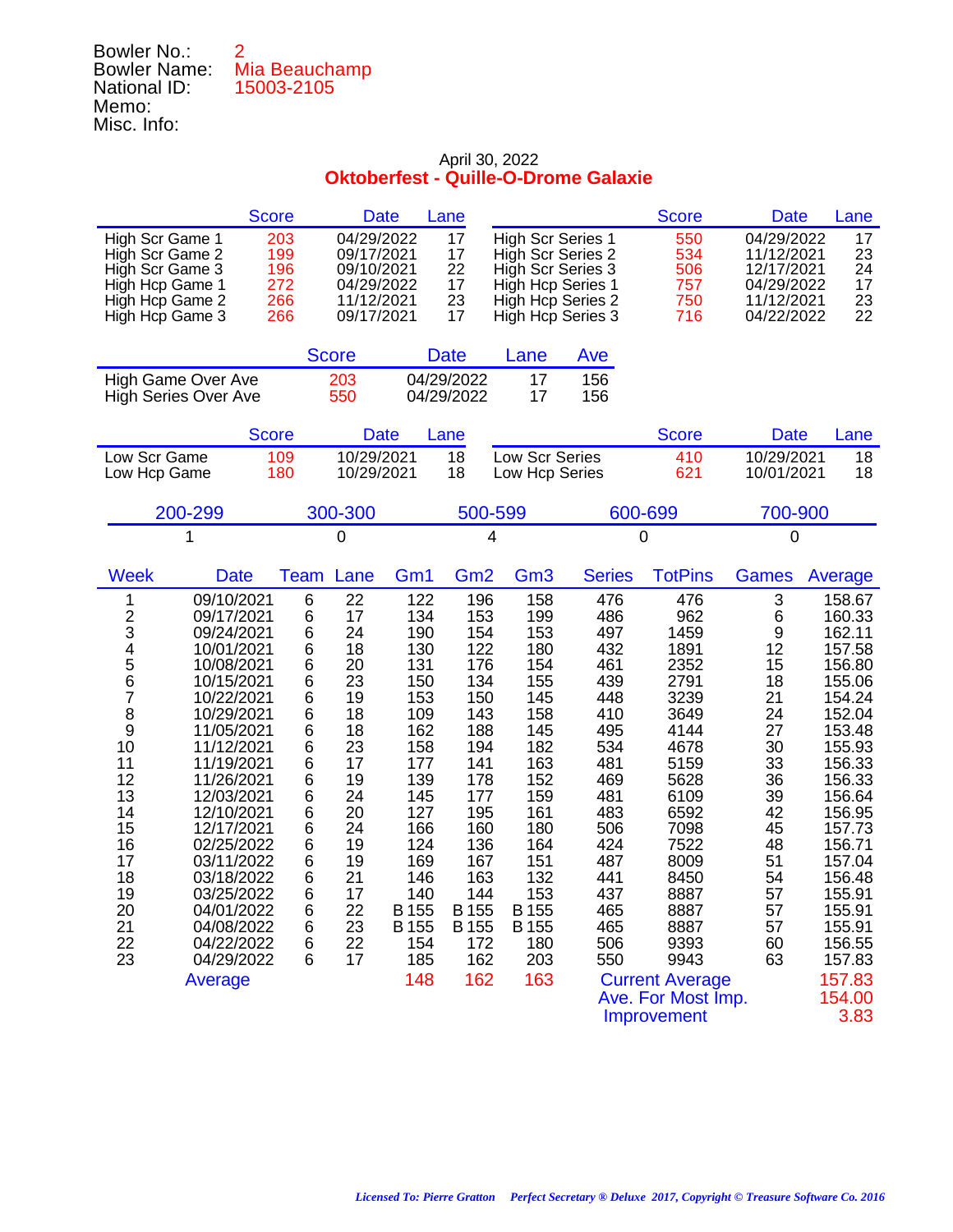## Bowler No.: 3 Bowler Name: Pat Beauchamp National ID: 15003-2106 Memo: Misc. Info:

|                                                                                                                                                                                                                                                                                                                                                                                                                                                                                   | <b>Score</b>                                                                                                    | <b>Date</b>                                                                                                                                                                                                                                                                                                              | Lane                                                                                                                                                                           |                                                                                                                                                                                 |                                                                                                                                                               | <b>Score</b>                                                                                                                                                                                                                                            | <b>Date</b>                                                                                                                         | Lane                                                                                                                                                                                                                                                            |
|-----------------------------------------------------------------------------------------------------------------------------------------------------------------------------------------------------------------------------------------------------------------------------------------------------------------------------------------------------------------------------------------------------------------------------------------------------------------------------------|-----------------------------------------------------------------------------------------------------------------|--------------------------------------------------------------------------------------------------------------------------------------------------------------------------------------------------------------------------------------------------------------------------------------------------------------------------|--------------------------------------------------------------------------------------------------------------------------------------------------------------------------------|---------------------------------------------------------------------------------------------------------------------------------------------------------------------------------|---------------------------------------------------------------------------------------------------------------------------------------------------------------|---------------------------------------------------------------------------------------------------------------------------------------------------------------------------------------------------------------------------------------------------------|-------------------------------------------------------------------------------------------------------------------------------------|-----------------------------------------------------------------------------------------------------------------------------------------------------------------------------------------------------------------------------------------------------------------|
| High Scr Game 1<br>High Scr Game 2<br>High Scr Game 3<br>High Hcp Game 1<br>High Hcp Game 2<br>High Hcp Game 3                                                                                                                                                                                                                                                                                                                                                                    | 267<br>259<br>257<br>298<br>298<br>296                                                                          | 03/11/2022<br>04/08/2022<br>11/26/2021<br>10/29/2021<br>10/29/2021<br>03/11/2022                                                                                                                                                                                                                                         | 17<br>21<br>20<br>22<br>22<br>17                                                                                                                                               | <b>High Scr Series 1</b><br>High Scr Series 2<br>High Scr Series 3<br>High Hcp Series 1<br>High Hcp Series 2<br>High Hcp Series 3                                               |                                                                                                                                                               | 719<br>710<br>697<br>839<br>803<br>799                                                                                                                                                                                                                  | 04/01/2022<br>10/29/2021<br>11/26/2021<br>10/29/2021<br>04/01/2022<br>11/26/2021                                                    | 20<br>22<br>20<br>22<br>20<br>20                                                                                                                                                                                                                                |
|                                                                                                                                                                                                                                                                                                                                                                                                                                                                                   | <b>Score</b>                                                                                                    |                                                                                                                                                                                                                                                                                                                          | <b>Date</b>                                                                                                                                                                    | Lane                                                                                                                                                                            | Ave                                                                                                                                                           |                                                                                                                                                                                                                                                         |                                                                                                                                     |                                                                                                                                                                                                                                                                 |
| High Game Over Ave<br><b>High Series Over Ave</b>                                                                                                                                                                                                                                                                                                                                                                                                                                 | 267<br>710                                                                                                      |                                                                                                                                                                                                                                                                                                                          | 03/11/2022<br>10/29/2021                                                                                                                                                       | 17<br>22                                                                                                                                                                        | 196<br>185                                                                                                                                                    |                                                                                                                                                                                                                                                         |                                                                                                                                     |                                                                                                                                                                                                                                                                 |
|                                                                                                                                                                                                                                                                                                                                                                                                                                                                                   | <b>Score</b>                                                                                                    | <b>Date</b>                                                                                                                                                                                                                                                                                                              | Lane                                                                                                                                                                           |                                                                                                                                                                                 |                                                                                                                                                               | <b>Score</b>                                                                                                                                                                                                                                            | <b>Date</b>                                                                                                                         | Lane                                                                                                                                                                                                                                                            |
| Low Scr Game<br>Low Hcp Game                                                                                                                                                                                                                                                                                                                                                                                                                                                      | 132<br>162                                                                                                      | 10/08/2021<br>12/10/2021                                                                                                                                                                                                                                                                                                 | 19<br>18                                                                                                                                                                       | Low Scr Series<br>Low Hcp Series                                                                                                                                                |                                                                                                                                                               | 462<br>525                                                                                                                                                                                                                                              | 09/24/2021<br>09/24/2021                                                                                                            | 18<br>18                                                                                                                                                                                                                                                        |
| 200-299                                                                                                                                                                                                                                                                                                                                                                                                                                                                           | 300-300                                                                                                         |                                                                                                                                                                                                                                                                                                                          | 500-599                                                                                                                                                                        |                                                                                                                                                                                 |                                                                                                                                                               | 600-699                                                                                                                                                                                                                                                 | 700-900                                                                                                                             |                                                                                                                                                                                                                                                                 |
| 34                                                                                                                                                                                                                                                                                                                                                                                                                                                                                | 0                                                                                                               |                                                                                                                                                                                                                                                                                                                          | 7                                                                                                                                                                              |                                                                                                                                                                                 |                                                                                                                                                               | 10                                                                                                                                                                                                                                                      | $\overline{2}$                                                                                                                      |                                                                                                                                                                                                                                                                 |
| <b>Week</b><br><b>Date</b>                                                                                                                                                                                                                                                                                                                                                                                                                                                        | Team                                                                                                            | Lane<br>Gm <sub>1</sub>                                                                                                                                                                                                                                                                                                  | Gm <sub>2</sub>                                                                                                                                                                | Gm <sub>3</sub>                                                                                                                                                                 | <b>Series</b>                                                                                                                                                 | <b>TotPins</b>                                                                                                                                                                                                                                          | <b>Games</b>                                                                                                                        | Average                                                                                                                                                                                                                                                         |
| 09/10/2021<br>1<br>$\frac{2}{3}$<br>09/17/2021<br>09/24/2021<br>4<br>5<br>10/01/2021<br>10/08/2021<br>6<br>10/15/2021<br>7<br>10/22/2021<br>8<br>10/29/2021<br>9<br>11/05/2021<br>10<br>11/12/2021<br>11<br>11/19/2021<br>12<br>11/26/2021<br>13<br>12/03/2021<br>14<br>12/10/2021<br>15<br>12/17/2021<br>16<br>02/25/2022<br>17<br>03/11/2022<br>18<br>03/18/2022<br>19<br>03/25/2022<br>20<br>04/01/2022<br>21<br>04/08/2022<br>22<br>04/22/2022<br>23<br>04/29/2022<br>Average | 4<br>4<br>4<br>4<br>4<br>4<br>4<br>4<br>4<br>4<br>4<br>4<br>4<br>4<br>4<br>4<br>4<br>4<br>4<br>4<br>4<br>4<br>4 | 20<br>197<br>22<br>180<br>18<br>157<br>24<br>160<br>19<br>190<br><b>B178</b><br>21<br>17<br>230<br>22<br>255<br>21<br>180<br>17<br>153<br>23<br>193<br>20<br>257<br>22<br>219<br>18<br>133<br>22<br>B 195<br>24<br>206<br>17<br>240<br>22<br>234<br>23<br>223<br>20<br>231<br>21<br>259<br>20<br>221<br>22<br>157<br>203 | 204<br>233<br>153<br>142<br>132<br><b>B178</b><br>173<br>200<br>209<br>220<br>169<br>241<br>212<br>215<br>B 195<br>237<br>267<br>198<br>167<br>254<br>204<br>229<br>159<br>200 | 212<br>203<br>152<br>161<br>203<br><b>B</b> 178<br>209<br>255<br>214<br>191<br>212<br>199<br>191<br>196<br>B 195<br>215<br>175<br>136<br>191<br>234<br>191<br>167<br>202<br>195 | 613<br>616<br>462<br>463<br>525<br>534<br>612<br>710<br>603<br>564<br>574<br>697<br>622<br>544<br>585<br>658<br>682<br>568<br>581<br>719<br>654<br>617<br>518 | 613<br>1229<br>1691<br>2154<br>2679<br>2679<br>3291<br>4001<br>4604<br>5168<br>5742<br>6439<br>7061<br>7605<br>7605<br>8263<br>8945<br>9513<br>10094<br>10813<br>11467<br>12084<br>12602<br><b>Current Average</b><br>Ave. For Most Imp.<br>Improvement | 3<br>6<br>9<br>12<br>15<br>15<br>18<br>21<br>24<br>27<br>30<br>33<br>36<br>39<br>39<br>42<br>45<br>48<br>51<br>54<br>57<br>60<br>63 | 204.33<br>204.83<br>187.89<br>179.50<br>178.60<br>178.60<br>182.83<br>190.52<br>191.83<br>191.41<br>191.40<br>195.12<br>196.14<br>195.00<br>195.00<br>196.74<br>198.78<br>198.19<br>197.92<br>200.24<br>201.18<br>201.40<br>200.03<br>200.03<br>190.00<br>10.03 |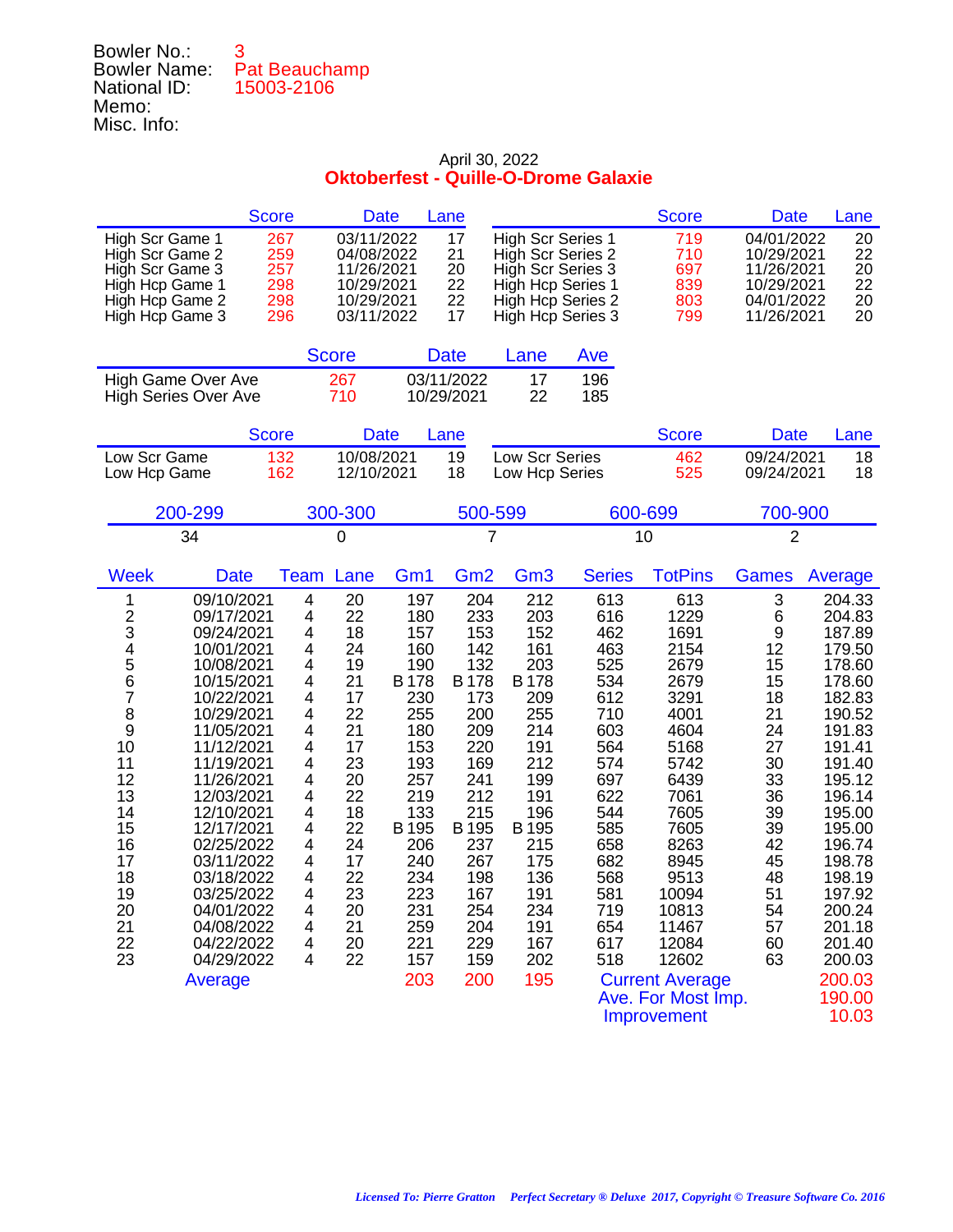### Bowler No.: 4 Bowler Name: Ty Beauchamp National ID: 15003-2107 Memo: Misc. Info:

|                                                                                                                                                                                                                                                                                                                                                                                                                                                                                   | <b>Score</b>                                                                                                                                                                                                                                                                      | <b>Date</b>                                                                                                                                                                    | Lane                                                                                                                                                                                  |                                                                                                                                                                                |                                                                                                                                                               | <b>Score</b>                                                                                                                                                                                                                                       | <b>Date</b>                                                                                                                        | Lane                                                                                                                                                                                                                                                           |
|-----------------------------------------------------------------------------------------------------------------------------------------------------------------------------------------------------------------------------------------------------------------------------------------------------------------------------------------------------------------------------------------------------------------------------------------------------------------------------------|-----------------------------------------------------------------------------------------------------------------------------------------------------------------------------------------------------------------------------------------------------------------------------------|--------------------------------------------------------------------------------------------------------------------------------------------------------------------------------|---------------------------------------------------------------------------------------------------------------------------------------------------------------------------------------|--------------------------------------------------------------------------------------------------------------------------------------------------------------------------------|---------------------------------------------------------------------------------------------------------------------------------------------------------------|----------------------------------------------------------------------------------------------------------------------------------------------------------------------------------------------------------------------------------------------------|------------------------------------------------------------------------------------------------------------------------------------|----------------------------------------------------------------------------------------------------------------------------------------------------------------------------------------------------------------------------------------------------------------|
| High Scr Game 1<br>High Scr Game 2<br>High Scr Game 3<br>High Hcp Game 1<br>High Hcp Game 2<br>High Hcp Game 3                                                                                                                                                                                                                                                                                                                                                                    | 04/22/2022<br>220<br>208<br>09/17/2021<br>203<br>10/08/2021<br>278<br>04/22/2022<br>257<br>03/11/2022<br>254<br>10/08/2021                                                                                                                                                        |                                                                                                                                                                                | 19<br>18<br>22<br>19<br>20<br>22                                                                                                                                                      | <b>High Scr Series 1</b><br>High Scr Series 2<br>High Scr Series 3<br>High Hcp Series 1<br>High Hcp Series 2<br>High Hcp Series 3                                              |                                                                                                                                                               | 572<br>566<br>565<br>740<br>732<br>725                                                                                                                                                                                                             | 10/08/2021<br>03/11/2022<br>09/17/2021<br>03/11/2022<br>04/22/2022<br>10/08/2021                                                   | 22<br>20<br>18<br>20<br>19<br>22                                                                                                                                                                                                                               |
|                                                                                                                                                                                                                                                                                                                                                                                                                                                                                   | <b>Score</b>                                                                                                                                                                                                                                                                      |                                                                                                                                                                                | <b>Date</b>                                                                                                                                                                           | Lane                                                                                                                                                                           | Ave                                                                                                                                                           |                                                                                                                                                                                                                                                    |                                                                                                                                    |                                                                                                                                                                                                                                                                |
| High Game Over Ave<br><b>High Series Over Ave</b>                                                                                                                                                                                                                                                                                                                                                                                                                                 | 220<br>566                                                                                                                                                                                                                                                                        |                                                                                                                                                                                | 04/22/2022<br>03/11/2022                                                                                                                                                              | 19<br>20                                                                                                                                                                       | 167<br>167                                                                                                                                                    |                                                                                                                                                                                                                                                    |                                                                                                                                    |                                                                                                                                                                                                                                                                |
|                                                                                                                                                                                                                                                                                                                                                                                                                                                                                   | <b>Score</b>                                                                                                                                                                                                                                                                      | <b>Date</b>                                                                                                                                                                    | Lane                                                                                                                                                                                  |                                                                                                                                                                                |                                                                                                                                                               | <b>Score</b>                                                                                                                                                                                                                                       | <b>Date</b>                                                                                                                        | Lane                                                                                                                                                                                                                                                           |
| Low Scr Game<br>Low Hcp Game                                                                                                                                                                                                                                                                                                                                                                                                                                                      | 10/29/2021<br>123<br>173<br>10/29/2021                                                                                                                                                                                                                                            |                                                                                                                                                                                | 20<br>20                                                                                                                                                                              | Low Scr Series<br>Low Hcp Series                                                                                                                                               |                                                                                                                                                               | 394<br>544                                                                                                                                                                                                                                         | 10/29/2021<br>10/29/2021                                                                                                           | 20<br>20                                                                                                                                                                                                                                                       |
| 200-299                                                                                                                                                                                                                                                                                                                                                                                                                                                                           | 300-300                                                                                                                                                                                                                                                                           |                                                                                                                                                                                | 500-599                                                                                                                                                                               |                                                                                                                                                                                |                                                                                                                                                               | 600-699                                                                                                                                                                                                                                            | 700-900                                                                                                                            |                                                                                                                                                                                                                                                                |
| 4                                                                                                                                                                                                                                                                                                                                                                                                                                                                                 | 0                                                                                                                                                                                                                                                                                 |                                                                                                                                                                                | 11                                                                                                                                                                                    |                                                                                                                                                                                |                                                                                                                                                               | 0                                                                                                                                                                                                                                                  | 0                                                                                                                                  |                                                                                                                                                                                                                                                                |
| <b>Week</b><br><b>Date</b>                                                                                                                                                                                                                                                                                                                                                                                                                                                        | <b>Team</b><br>Lane                                                                                                                                                                                                                                                               | Gm1                                                                                                                                                                            | Gm <sub>2</sub>                                                                                                                                                                       | Gm <sub>3</sub>                                                                                                                                                                | <b>Series</b>                                                                                                                                                 | <b>TotPins</b>                                                                                                                                                                                                                                     | <b>Games</b>                                                                                                                       | Average                                                                                                                                                                                                                                                        |
| 09/10/2021<br>1<br>$\frac{2}{3}$<br>09/17/2021<br>09/24/2021<br>4<br>5<br>10/01/2021<br>10/08/2021<br>6<br>10/15/2021<br>7<br>10/22/2021<br>8<br>10/29/2021<br>9<br>11/05/2021<br>10<br>11/12/2021<br>11<br>11/19/2021<br>12<br>11/26/2021<br>13<br>12/03/2021<br>14<br>12/10/2021<br>15<br>12/17/2021<br>16<br>02/25/2022<br>17<br>03/11/2022<br>18<br>03/18/2022<br>19<br>03/25/2022<br>20<br>04/01/2022<br>21<br>04/08/2022<br>22<br>04/22/2022<br>23<br>04/29/2022<br>Average | 8<br>24<br>8<br>18<br>8<br>20<br>8<br>23<br>8<br>22<br>8<br>19<br>8<br>21<br>8<br>20<br>8<br>17<br>8<br>19<br>8<br>24<br>8<br>21<br>8<br>20<br>8<br>22<br>8<br>18<br>3<br>18<br>3<br>20<br>3<br>24<br>3<br>20<br>3<br>18<br>$\ensuremath{\mathsf{3}}$<br>22<br>3<br>19<br>3<br>24 | 201<br>208<br>B 184<br>153<br>173<br>176<br>148<br>128<br>133<br>149<br>187<br>186<br>B 167<br>146<br>166<br>B 167<br>193<br>189<br>B 168<br>166<br>B 167<br>159<br>173<br>168 | 171<br>167<br>B 184<br>169<br>196<br>178<br>172<br>123<br>150<br>166<br>176<br>183<br>B 167<br>166<br>189<br>B 167<br>174<br>156<br><b>B</b> 168<br>162<br>B 167<br>179<br>186<br>170 | 168<br>190<br>B 184<br>147<br>203<br>157<br>182<br>143<br>168<br>159<br>164<br>165<br>B 167<br>150<br>158<br>B 167<br>199<br>150<br>B 168<br>159<br>B 167<br>220<br>157<br>168 | 540<br>565<br>552<br>469<br>572<br>511<br>502<br>394<br>451<br>474<br>527<br>534<br>501<br>462<br>513<br>501<br>566<br>495<br>504<br>487<br>501<br>558<br>516 | 540<br>1105<br>1105<br>1574<br>2146<br>2657<br>3159<br>3553<br>4004<br>4478<br>5005<br>5539<br>5539<br>6001<br>6514<br>6514<br>7080<br>7575<br>7575<br>8062<br>8062<br>8620<br>9136<br><b>Current Average</b><br>Ave. For Most Imp.<br>Improvement | 3<br>6<br>6<br>9<br>12<br>15<br>18<br>21<br>24<br>27<br>30<br>33<br>33<br>36<br>39<br>39<br>42<br>45<br>45<br>48<br>48<br>51<br>54 | 180.00<br>184.17<br>184.17<br>174.89<br>178.83<br>177.13<br>175.50<br>169.19<br>166.83<br>165.85<br>166.83<br>167.85<br>167.85<br>166.69<br>167.03<br>167.03<br>168.57<br>168.33<br>168.33<br>167.96<br>167.96<br>169.02<br>169.19<br>169.19<br>169.00<br>0.19 |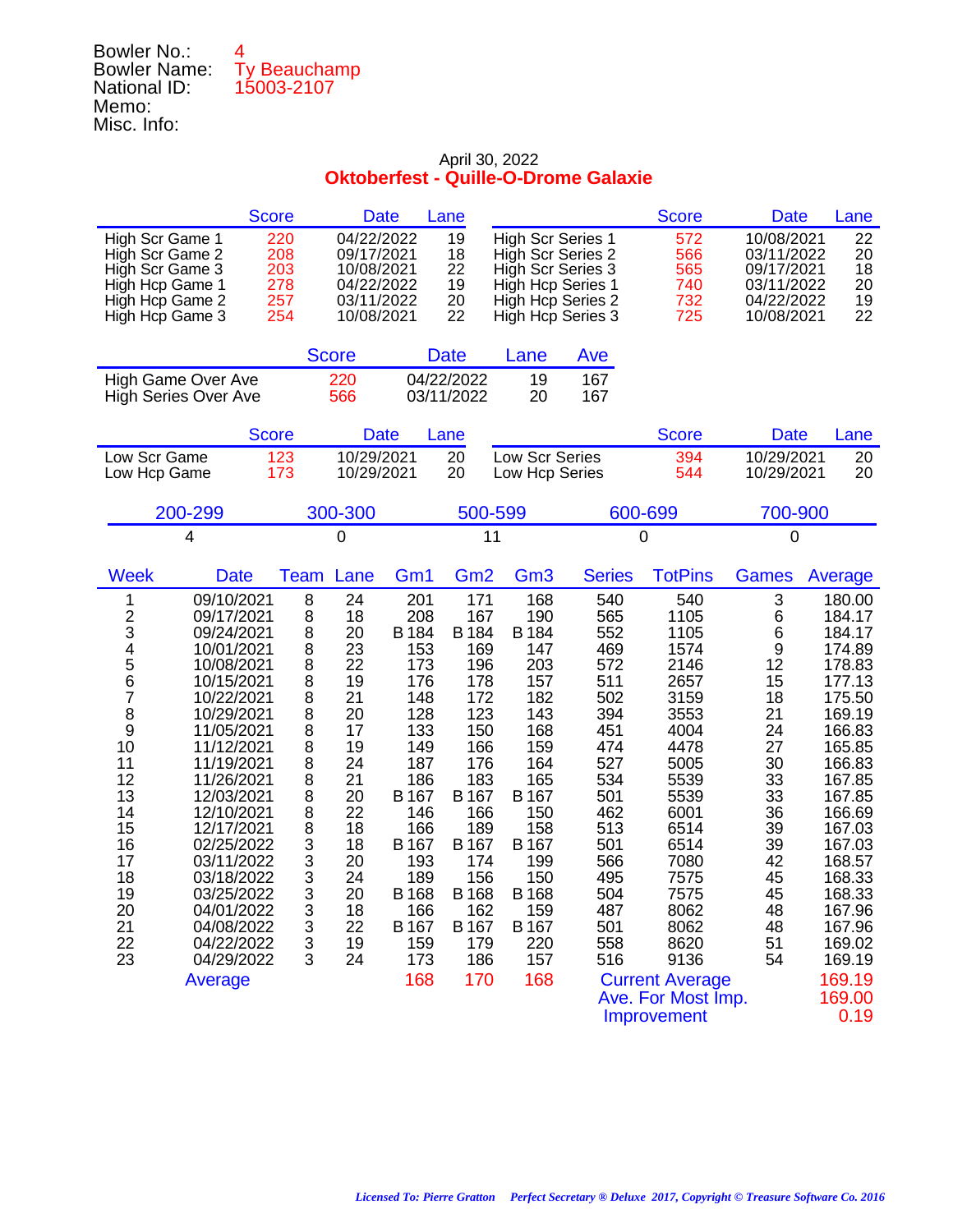## Bowler No.: 5 Bowler Name: Chris Brown National ID: Memo: Misc. Info:

|                                                                                                                                                                                                                                                                                                                                                                                                                                | <b>Score</b>                                                                                                                                        | <b>Date</b>                                                                                                                         |                                                                                                                                    | Lane                                                                                                                                              |                                                                                                                                                 |                                                                                                                                          | <b>Score</b>                                                                                                                                                                                                            | <b>Date</b>                                                                                                                     | Lane                                                                                                                                                                                                       |
|--------------------------------------------------------------------------------------------------------------------------------------------------------------------------------------------------------------------------------------------------------------------------------------------------------------------------------------------------------------------------------------------------------------------------------|-----------------------------------------------------------------------------------------------------------------------------------------------------|-------------------------------------------------------------------------------------------------------------------------------------|------------------------------------------------------------------------------------------------------------------------------------|---------------------------------------------------------------------------------------------------------------------------------------------------|-------------------------------------------------------------------------------------------------------------------------------------------------|------------------------------------------------------------------------------------------------------------------------------------------|-------------------------------------------------------------------------------------------------------------------------------------------------------------------------------------------------------------------------|---------------------------------------------------------------------------------------------------------------------------------|------------------------------------------------------------------------------------------------------------------------------------------------------------------------------------------------------------|
| High Scr Game 1<br>High Scr Game 2<br>High Scr Game 3<br>High Hcp Game 1<br>High Hcp Game 2<br>High Hcp Game 3                                                                                                                                                                                                                                                                                                                 | 164<br>145<br>137<br>292<br>276<br>275                                                                                                              | 02/25/2022<br>12/03/2021<br>10/29/2021<br>02/25/2022<br>12/03/2021<br>10/29/2021                                                    |                                                                                                                                    | 18<br>22<br>22<br>18<br>22<br>22                                                                                                                  | <b>High Scr Series 1</b><br>High Scr Series 2<br>High Scr Series 3<br><b>High Hcp Series 1</b>                                                  | High Hcp Series 2<br>High Hcp Series 3                                                                                                   | 376<br>367<br>343<br>760<br>757<br>751                                                                                                                                                                                  | 04/29/2022<br>02/25/2022<br>10/29/2021<br>04/29/2022<br>10/29/2021<br>02/25/2022                                                | 24<br>18<br>22<br>24<br>22<br>18                                                                                                                                                                           |
|                                                                                                                                                                                                                                                                                                                                                                                                                                |                                                                                                                                                     | <b>Score</b>                                                                                                                        |                                                                                                                                    | <b>Date</b>                                                                                                                                       | Lane                                                                                                                                            | Ave                                                                                                                                      |                                                                                                                                                                                                                         |                                                                                                                                 |                                                                                                                                                                                                            |
| <b>High Game Over Ave</b><br><b>High Series Over Ave</b>                                                                                                                                                                                                                                                                                                                                                                       |                                                                                                                                                     | 164<br>376                                                                                                                          |                                                                                                                                    | 02/25/2022<br>04/29/2022                                                                                                                          | 18<br>24                                                                                                                                        | 97<br>97                                                                                                                                 |                                                                                                                                                                                                                         |                                                                                                                                 |                                                                                                                                                                                                            |
|                                                                                                                                                                                                                                                                                                                                                                                                                                | <b>Score</b>                                                                                                                                        | <b>Date</b>                                                                                                                         |                                                                                                                                    | Lane                                                                                                                                              |                                                                                                                                                 |                                                                                                                                          | <b>Score</b>                                                                                                                                                                                                            | <b>Date</b>                                                                                                                     | Lane                                                                                                                                                                                                       |
| Low Scr Game<br>Low Hcp Game                                                                                                                                                                                                                                                                                                                                                                                                   | 57<br>188                                                                                                                                           | 12/03/2021<br>12/03/2021                                                                                                            |                                                                                                                                    | 22<br>22                                                                                                                                          | Low Scr Series<br>Low Hcp Series                                                                                                                |                                                                                                                                          | 227<br>620                                                                                                                                                                                                              | 10/01/2021<br>10/01/2021                                                                                                        | 24<br>24                                                                                                                                                                                                   |
| 200-299                                                                                                                                                                                                                                                                                                                                                                                                                        |                                                                                                                                                     | 300-300                                                                                                                             |                                                                                                                                    | 500-599                                                                                                                                           |                                                                                                                                                 |                                                                                                                                          | 600-699                                                                                                                                                                                                                 | 700-900                                                                                                                         |                                                                                                                                                                                                            |
| $\mathbf 0$                                                                                                                                                                                                                                                                                                                                                                                                                    |                                                                                                                                                     | $\mathbf 0$                                                                                                                         |                                                                                                                                    | 0                                                                                                                                                 |                                                                                                                                                 |                                                                                                                                          | $\boldsymbol{0}$                                                                                                                                                                                                        | 0                                                                                                                               |                                                                                                                                                                                                            |
| <b>Week</b><br><b>Date</b>                                                                                                                                                                                                                                                                                                                                                                                                     | <b>Team</b>                                                                                                                                         | Lane                                                                                                                                | Gm <sub>1</sub>                                                                                                                    | Gm <sub>2</sub>                                                                                                                                   | Gm <sub>3</sub>                                                                                                                                 | <b>Series</b>                                                                                                                            | <b>TotPins</b>                                                                                                                                                                                                          | <b>Games</b>                                                                                                                    | Average                                                                                                                                                                                                    |
| 10/01/2021<br>4<br>5<br>10/08/2021<br>6<br>10/15/2021<br>$\overline{7}$<br>10/22/2021<br>8<br>10/29/2021<br>9<br>11/05/2021<br>10<br>11/12/2021<br>11<br>11/19/2021<br>12<br>11/26/2021<br>13<br>12/03/2021<br>14<br>12/10/2021<br>15<br>12/17/2021<br>16<br>02/25/2022<br>17<br>03/11/2022<br>18<br>03/18/2022<br>19<br>03/25/2022<br>20<br>04/01/2022<br>21<br>04/08/2022<br>22<br>04/22/2022<br>23<br>04/29/2022<br>Average | 4<br>4<br>4<br>4<br>4<br>4<br>4<br>4<br>4<br>4<br>4<br>$\overline{\mathbf{4}}$<br>3 <sub>3</sub><br>3<br>$\overline{3}$<br>3<br>$\overline{3}$<br>3 | 24<br>19<br>B<br>21<br>17<br>22<br>21<br>17<br>23<br>20<br>22<br>18<br>B<br>22<br>18<br>20<br>24<br>B<br>20<br>18<br>22<br>19<br>24 | 75<br>75<br>90<br>81<br>113<br>110<br>109<br>77<br>106<br>57<br>95<br>125<br>108<br>95<br>98<br>102<br>91<br>84<br>97<br>130<br>97 | 71<br>75<br>B<br>103<br>112<br>137<br>82<br>89<br>75<br>90<br>113<br>95<br>B<br>115<br>164<br>74<br>98<br>B<br>86<br>76<br>79<br>109<br>120<br>99 | 81<br>B<br>75<br>94<br>76<br>93<br>86<br>116<br>113<br>96<br>145<br>95<br>B<br>95<br>95<br>87<br>B<br>98<br>92<br>116<br>99<br>90<br>126<br>100 | 227<br>225<br>287<br>269<br>343<br>278<br>314<br>265<br>292<br>315<br>285<br>335<br>367<br>256<br>294<br>280<br>283<br>262<br>296<br>376 | 227<br>227<br>514<br>783<br>1126<br>1404<br>1718<br>1983<br>2275<br>2590<br>2590<br>2925<br>3292<br>3548<br>3548<br>3828<br>4111<br>4373<br>4669<br>5045<br><b>Current Average</b><br>Ave. For Most Imp.<br>Improvement | 3<br>3<br>6<br>$\boldsymbol{9}$<br>12<br>15<br>18<br>21<br>24<br>27<br>27<br>30<br>33<br>36<br>36<br>39<br>42<br>45<br>48<br>51 | 75.67<br>75.67<br>85.67<br>87.00<br>93.83<br>93.60<br>95.44<br>94.43<br>94.79<br>95.93<br>95.93<br>97.50<br>99.76<br>98.56<br>98.56<br>98.15<br>97.88<br>97.18<br>97.27<br>98.92<br>98.92<br>94.00<br>4.92 |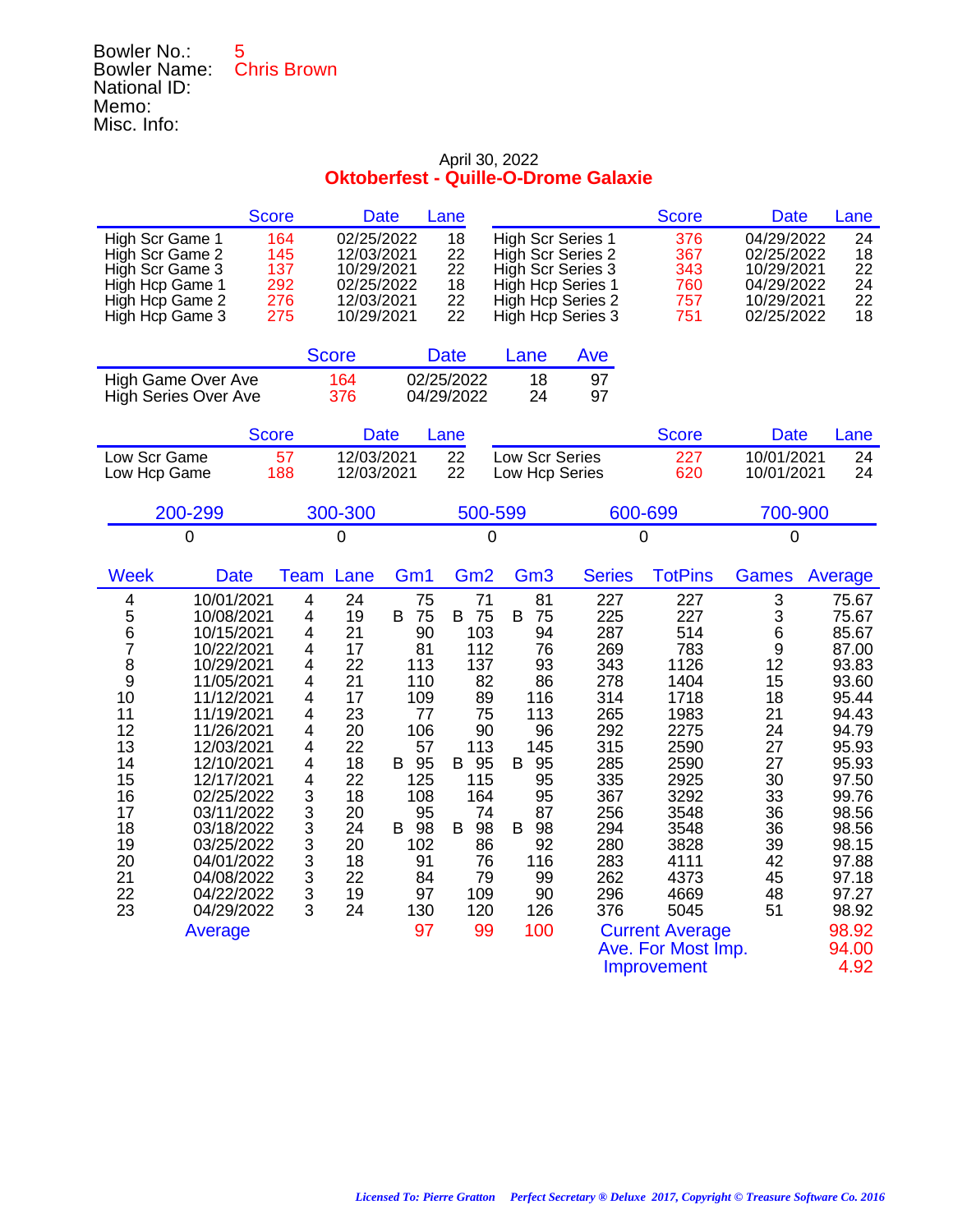| Bowler No.:         | 6                    |
|---------------------|----------------------|
| <b>Bowler Name:</b> | <b>Marjo Cartier</b> |
| National ID:        | 15003-1792           |
| Memo:               |                      |
| Misc. Info:         |                      |

|                                                                                                                                                                                                                                                                                                                                                                                                                                                                                                  | <b>Score</b>                                                                                                                                                                                                                                              | <b>Date</b>                                                                                                                                                           | Lane                                                                                                                                                                   |                                                                                                                                                                        |                                                                                                                                                               | <b>Score</b>                                                                                                                                                                                                                                      | <b>Date</b>                                                                                                                         | Lane                                                                                                                                                                                                                                                           |
|--------------------------------------------------------------------------------------------------------------------------------------------------------------------------------------------------------------------------------------------------------------------------------------------------------------------------------------------------------------------------------------------------------------------------------------------------------------------------------------------------|-----------------------------------------------------------------------------------------------------------------------------------------------------------------------------------------------------------------------------------------------------------|-----------------------------------------------------------------------------------------------------------------------------------------------------------------------|------------------------------------------------------------------------------------------------------------------------------------------------------------------------|------------------------------------------------------------------------------------------------------------------------------------------------------------------------|---------------------------------------------------------------------------------------------------------------------------------------------------------------|---------------------------------------------------------------------------------------------------------------------------------------------------------------------------------------------------------------------------------------------------|-------------------------------------------------------------------------------------------------------------------------------------|----------------------------------------------------------------------------------------------------------------------------------------------------------------------------------------------------------------------------------------------------------------|
| High Scr Game 1<br>High Scr Game 2<br>High Scr Game 3<br>High Hcp Game 1<br>High Hcp Game 2<br>High Hcp Game 3                                                                                                                                                                                                                                                                                                                                                                                   | 09/24/2021<br>175<br>171<br>03/11/2022<br>168<br>12/17/2021<br>280<br>09/24/2021<br>269<br>03/11/2022<br>266<br>12/17/2021                                                                                                                                |                                                                                                                                                                       | 19<br>24<br>19<br>19<br>24<br>19                                                                                                                                       | <b>High Scr Series 1</b><br>High Scr Series 2<br>High Scr Series 3<br>High Hcp Series 1<br>High Hcp Series 2<br>High Hcp Series 3                                      |                                                                                                                                                               | 457<br>455<br>435<br>758<br>751<br>725                                                                                                                                                                                                            | 03/11/2022<br>12/03/2021<br>04/29/2022<br>12/03/2021<br>03/11/2022<br>10/08/2021                                                    | 24<br>21<br>23<br>21<br>24<br>18                                                                                                                                                                                                                               |
|                                                                                                                                                                                                                                                                                                                                                                                                                                                                                                  | <b>Score</b>                                                                                                                                                                                                                                              |                                                                                                                                                                       | <b>Date</b>                                                                                                                                                            | Lane                                                                                                                                                                   | Ave                                                                                                                                                           |                                                                                                                                                                                                                                                   |                                                                                                                                     |                                                                                                                                                                                                                                                                |
| High Game Over Ave<br><b>High Series Over Ave</b>                                                                                                                                                                                                                                                                                                                                                                                                                                                | 175<br>455                                                                                                                                                                                                                                                |                                                                                                                                                                       | 09/24/2021<br>12/03/2021                                                                                                                                               | 19<br>21                                                                                                                                                               | 126<br>124                                                                                                                                                    |                                                                                                                                                                                                                                                   |                                                                                                                                     |                                                                                                                                                                                                                                                                |
|                                                                                                                                                                                                                                                                                                                                                                                                                                                                                                  | <b>Score</b>                                                                                                                                                                                                                                              | <b>Date</b>                                                                                                                                                           | Lane                                                                                                                                                                   |                                                                                                                                                                        |                                                                                                                                                               | <b>Score</b>                                                                                                                                                                                                                                      | <b>Date</b>                                                                                                                         | Lane                                                                                                                                                                                                                                                           |
| Low Scr Game<br>Low Hcp Game                                                                                                                                                                                                                                                                                                                                                                                                                                                                     | 11/26/2021<br>98<br>197<br>11/26/2021                                                                                                                                                                                                                     |                                                                                                                                                                       | 17<br>17                                                                                                                                                               | Low Scr Series<br>Low Hcp Series                                                                                                                                       |                                                                                                                                                               | 324<br>621                                                                                                                                                                                                                                        | 11/26/2021<br>11/26/2021                                                                                                            | 17<br>17                                                                                                                                                                                                                                                       |
| 200-299                                                                                                                                                                                                                                                                                                                                                                                                                                                                                          | 300-300                                                                                                                                                                                                                                                   |                                                                                                                                                                       | 500-599                                                                                                                                                                |                                                                                                                                                                        |                                                                                                                                                               | 600-699                                                                                                                                                                                                                                           | 700-900                                                                                                                             |                                                                                                                                                                                                                                                                |
| 0                                                                                                                                                                                                                                                                                                                                                                                                                                                                                                | 0                                                                                                                                                                                                                                                         |                                                                                                                                                                       | 0                                                                                                                                                                      |                                                                                                                                                                        |                                                                                                                                                               | 0                                                                                                                                                                                                                                                 | $\mathbf 0$                                                                                                                         |                                                                                                                                                                                                                                                                |
| <b>Week</b><br><b>Date</b>                                                                                                                                                                                                                                                                                                                                                                                                                                                                       | Lane<br>Team                                                                                                                                                                                                                                              | Gm1                                                                                                                                                                   | Gm <sub>2</sub>                                                                                                                                                        | Gm <sub>3</sub>                                                                                                                                                        | <b>Series</b>                                                                                                                                                 | <b>TotPins</b>                                                                                                                                                                                                                                    | <b>Games</b>                                                                                                                        | Average                                                                                                                                                                                                                                                        |
| 09/10/2021<br>1<br>$\frac{2}{3}$<br>09/17/2021<br>09/24/2021<br>4<br>5<br>10/01/2021<br>10/08/2021<br>6<br>10/15/2021<br>7<br>10/22/2021<br>8<br>10/29/2021<br>$\boldsymbol{9}$<br>11/05/2021<br>10<br>11/12/2021<br>11<br>11/19/2021<br>12<br>11/26/2021<br>13<br>12/03/2021<br>14<br>12/10/2021<br>15<br>12/17/2021<br>16<br>02/25/2022<br>17<br>03/11/2022<br>18<br>03/18/2022<br>19<br>03/25/2022<br>20<br>04/01/2022<br>21<br>04/08/2022<br>22<br>04/22/2022<br>23<br>04/29/2022<br>Average | 1<br>17<br>1<br>23<br>19<br>1<br>1<br>21<br>18<br>1<br>22<br>1<br>20<br>1<br>23<br>1<br>24<br>1<br>1<br>20<br>1<br>22<br>1<br>17<br>1<br>21<br>1<br>19<br>1<br>19<br>17<br>1<br>1<br>24<br>1<br>19<br>1<br>24<br>1<br>21<br>18<br>1<br>17<br>1<br>23<br>1 | 110<br>119<br>125<br>130<br>152<br>101<br>113<br>137<br>117<br>142<br>116<br>98<br>144<br>100<br>104<br>B 127<br>171<br>131<br>156<br>145<br>120<br>119<br>143<br>126 | 150<br>141<br>103<br>123<br>138<br>122<br>108<br>109<br>124<br>130<br>152<br>103<br>153<br>146<br>168<br>B 127<br>130<br>105<br>127<br>129<br>153<br>166<br>135<br>132 | 101<br>102<br>175<br>112<br>132<br>122<br>109<br>163<br>133<br>134<br>129<br>123<br>158<br>153<br>130<br>B 127<br>156<br>135<br>129<br>139<br>136<br>115<br>157<br>133 | 361<br>362<br>403<br>365<br>422<br>345<br>330<br>409<br>374<br>406<br>397<br>324<br>455<br>399<br>402<br>381<br>457<br>371<br>412<br>413<br>409<br>400<br>435 | 361<br>723<br>1126<br>1491<br>1913<br>2258<br>2588<br>2997<br>3371<br>3777<br>4174<br>4498<br>4953<br>5352<br>5754<br>5754<br>6211<br>6582<br>6994<br>7407<br>7816<br>8216<br>8651<br><b>Current Average</b><br>Ave. For Most Imp.<br>Improvement | 3<br>6<br>9<br>12<br>15<br>18<br>21<br>24<br>27<br>30<br>33<br>36<br>39<br>42<br>45<br>45<br>48<br>51<br>54<br>57<br>60<br>63<br>66 | 120.33<br>120.50<br>125.11<br>124.25<br>127.53<br>125.44<br>123.24<br>124.88<br>124.85<br>125.90<br>126.48<br>124.94<br>127.00<br>127.43<br>127.87<br>127.87<br>129.40<br>129.06<br>129.52<br>129.95<br>130.27<br>130.41<br>131.08<br>131.08<br>123.00<br>8.08 |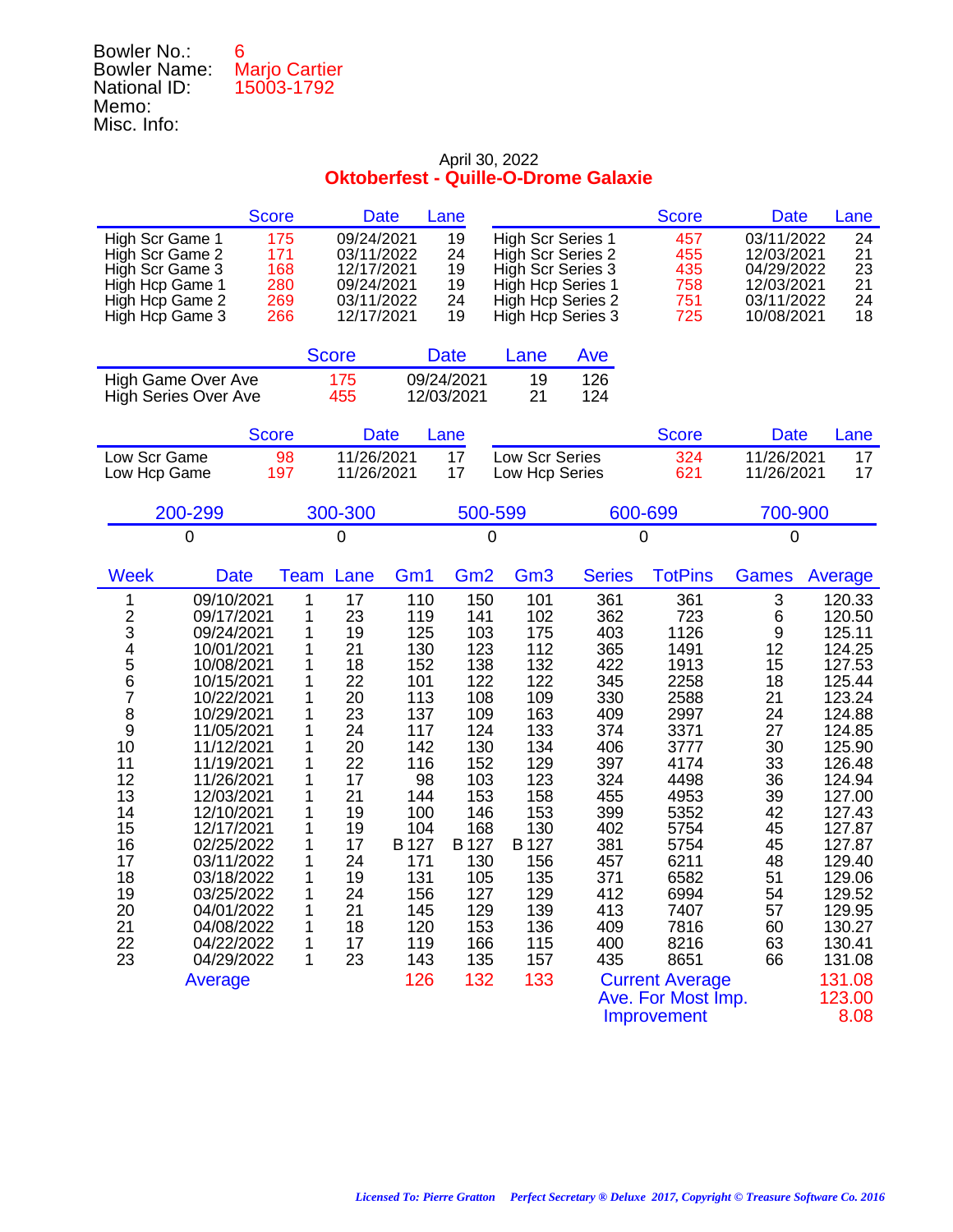| Bowler No.:         |                       |
|---------------------|-----------------------|
| <b>Bowler Name:</b> | <b>Michael Cleary</b> |
| National ID:        | 15003-173             |
| Memo:               |                       |
| Misc. Info:         |                       |

| <b>Score</b>                                                                                                                                                                                                                                                                                                                                                                                                                                                                      | <b>Date</b>                                                                                                                                                                                                                                                                                                                                                                                                                                                                                   | Lane                                                                                                                                                                                                                                                                                                                                         | <b>Score</b>                                                                                                                                                                                                                                                                                                                                                                                                          | <b>Date</b><br>Lane                                                                                                                                                                                                                                                                                                                                                                                   |
|-----------------------------------------------------------------------------------------------------------------------------------------------------------------------------------------------------------------------------------------------------------------------------------------------------------------------------------------------------------------------------------------------------------------------------------------------------------------------------------|-----------------------------------------------------------------------------------------------------------------------------------------------------------------------------------------------------------------------------------------------------------------------------------------------------------------------------------------------------------------------------------------------------------------------------------------------------------------------------------------------|----------------------------------------------------------------------------------------------------------------------------------------------------------------------------------------------------------------------------------------------------------------------------------------------------------------------------------------------|-----------------------------------------------------------------------------------------------------------------------------------------------------------------------------------------------------------------------------------------------------------------------------------------------------------------------------------------------------------------------------------------------------------------------|-------------------------------------------------------------------------------------------------------------------------------------------------------------------------------------------------------------------------------------------------------------------------------------------------------------------------------------------------------------------------------------------------------|
| High Scr Game 1<br>205<br>High Scr Game 2<br>204<br>High Scr Game 3<br>199<br>271<br>High Hcp Game 1<br>270<br>High Hcp Game 2<br>267<br>High Hcp Game 3                                                                                                                                                                                                                                                                                                                          | 04/22/2022<br>03/11/2022<br>03/11/2022<br>03/11/2022<br>04/22/2022<br>09/17/2021                                                                                                                                                                                                                                                                                                                                                                                                              | 19<br><b>High Scr Series 1</b><br>20<br>High Scr Series 2<br>20<br>High Scr Series 3<br>20<br>High Hcp Series 1<br>19<br>High Hcp Series 2<br>24<br>High Hcp Series 3                                                                                                                                                                        | 601<br>518<br>514<br>802<br>730<br>729                                                                                                                                                                                                                                                                                                                                                                                | 03/11/2022<br>20<br>23<br>11/05/2021<br>11/19/2021<br>18<br>20<br>03/11/2022<br>18<br>10/15/2021<br>10/01/2021<br>17                                                                                                                                                                                                                                                                                  |
|                                                                                                                                                                                                                                                                                                                                                                                                                                                                                   | <b>Score</b>                                                                                                                                                                                                                                                                                                                                                                                                                                                                                  | <b>Date</b><br>Lane                                                                                                                                                                                                                                                                                                                          | Ave                                                                                                                                                                                                                                                                                                                                                                                                                   |                                                                                                                                                                                                                                                                                                                                                                                                       |
| High Game Over Ave<br><b>High Series Over Ave</b>                                                                                                                                                                                                                                                                                                                                                                                                                                 | 204<br>601                                                                                                                                                                                                                                                                                                                                                                                                                                                                                    | 03/11/2022<br>20<br>03/11/2022<br>20                                                                                                                                                                                                                                                                                                         | 158<br>158                                                                                                                                                                                                                                                                                                                                                                                                            |                                                                                                                                                                                                                                                                                                                                                                                                       |
| <b>Score</b>                                                                                                                                                                                                                                                                                                                                                                                                                                                                      | <b>Date</b>                                                                                                                                                                                                                                                                                                                                                                                                                                                                                   | Lane                                                                                                                                                                                                                                                                                                                                         | <b>Score</b>                                                                                                                                                                                                                                                                                                                                                                                                          | <b>Date</b><br>Lane                                                                                                                                                                                                                                                                                                                                                                                   |
| Low Scr Game<br>125<br>182<br>Low Hcp Game                                                                                                                                                                                                                                                                                                                                                                                                                                        | 09/10/2021<br>09/10/2021                                                                                                                                                                                                                                                                                                                                                                                                                                                                      | 19<br>Low Scr Series<br>19<br>Low Hcp Series                                                                                                                                                                                                                                                                                                 | 416<br>617                                                                                                                                                                                                                                                                                                                                                                                                            | 10/08/2021<br>21<br>19<br>09/10/2021                                                                                                                                                                                                                                                                                                                                                                  |
| 200-299                                                                                                                                                                                                                                                                                                                                                                                                                                                                           | 300-300                                                                                                                                                                                                                                                                                                                                                                                                                                                                                       | 500-599                                                                                                                                                                                                                                                                                                                                      | 600-699                                                                                                                                                                                                                                                                                                                                                                                                               | 700-900                                                                                                                                                                                                                                                                                                                                                                                               |
| $\overline{2}$                                                                                                                                                                                                                                                                                                                                                                                                                                                                    | 0                                                                                                                                                                                                                                                                                                                                                                                                                                                                                             | 6                                                                                                                                                                                                                                                                                                                                            | 1                                                                                                                                                                                                                                                                                                                                                                                                                     | $\mathbf 0$                                                                                                                                                                                                                                                                                                                                                                                           |
| <b>Week</b><br><b>Date</b>                                                                                                                                                                                                                                                                                                                                                                                                                                                        | Lane<br>Team<br>Gm <sub>1</sub>                                                                                                                                                                                                                                                                                                                                                                                                                                                               | Gm <sub>2</sub><br>Gm <sub>3</sub>                                                                                                                                                                                                                                                                                                           | <b>TotPins</b><br><b>Series</b>                                                                                                                                                                                                                                                                                                                                                                                       | <b>Games</b><br>Average                                                                                                                                                                                                                                                                                                                                                                               |
| 09/10/2021<br>1<br>$\frac{2}{3}$<br>09/17/2021<br>09/24/2021<br>4<br>5<br>10/01/2021<br>10/08/2021<br>6<br>10/15/2021<br>7<br>10/22/2021<br>8<br>10/29/2021<br>9<br>11/05/2021<br>10<br>11/12/2021<br>11<br>11/19/2021<br>12<br>11/26/2021<br>13<br>12/03/2021<br>14<br>12/10/2021<br>15<br>12/17/2021<br>16<br>02/25/2022<br>17<br>03/11/2022<br>18<br>03/18/2022<br>19<br>03/25/2022<br>20<br>04/01/2022<br>21<br>04/08/2022<br>22<br>04/22/2022<br>23<br>04/29/2022<br>Average | 3<br>19<br>180<br>3<br>24<br>134<br>3<br>22<br>129<br>$\begin{array}{c} 3 \\ 3 \\ 3 \end{array}$<br>17<br>169<br>21<br>146<br>18<br>170<br>23<br>160<br>3<br>21<br>178<br>3<br>23<br>183<br>3<br>21<br>154<br>3<br>18<br>181<br>3<br>3<br>3<br>3<br>22<br>188<br>17<br>191<br>24<br>164<br>21<br>170<br>3<br>18<br>162<br>3<br>20<br>204<br>3<br>24<br>166<br>3<br>20<br>143<br>3<br>18<br>188<br>$\ensuremath{\mathsf{3}}$<br>22<br>175<br>$\mathsf 3$<br>19<br>148<br>3<br>24<br>179<br>167 | 125<br>141<br>190<br>150<br>137<br>154<br>165<br>164<br>135<br>135<br>161<br>174<br>185<br>147<br>138<br>160<br>166<br>169<br>138<br>193<br>161<br>172<br>147<br>164<br>146<br>148<br>157<br>142<br>132<br>147<br>162<br>161<br>198<br>199<br>150<br>133<br>150<br>150<br>147<br>166<br>133<br>157<br>205<br>152<br>148<br>184<br>156<br>158 | 446<br>446<br>474<br>920<br>420<br>1340<br>1838<br>498<br>416<br>2254<br>505<br>2759<br>3251<br>492<br>476<br>3727<br>518<br>4245<br>485<br>4730<br>514<br>5244<br>499<br>5743<br>485<br>6228<br>463<br>6691<br>449<br>7140<br>485<br>7625<br>601<br>8226<br>449<br>8675<br>443<br>9118<br>501<br>9619<br>465<br>10084<br>505<br>10589<br>511<br>11100<br><b>Current Average</b><br>Ave. For Most Imp.<br>Improvement | 3<br>148.67<br>6<br>153.33<br>9<br>148.89<br>12<br>153.17<br>15<br>150.27<br>153.28<br>18<br>21<br>154.81<br>24<br>155.29<br>27<br>157.22<br>30<br>157.67<br>33<br>158.91<br>36<br>159.53<br>39<br>159.69<br>42<br>159.31<br>158.67<br>45<br>158.85<br>48<br>51<br>161.29<br>54<br>160.65<br>57<br>159.96<br>60<br>160.32<br>160.06<br>63<br>160.44<br>66<br>69<br>160.87<br>160.87<br>154.00<br>6.87 |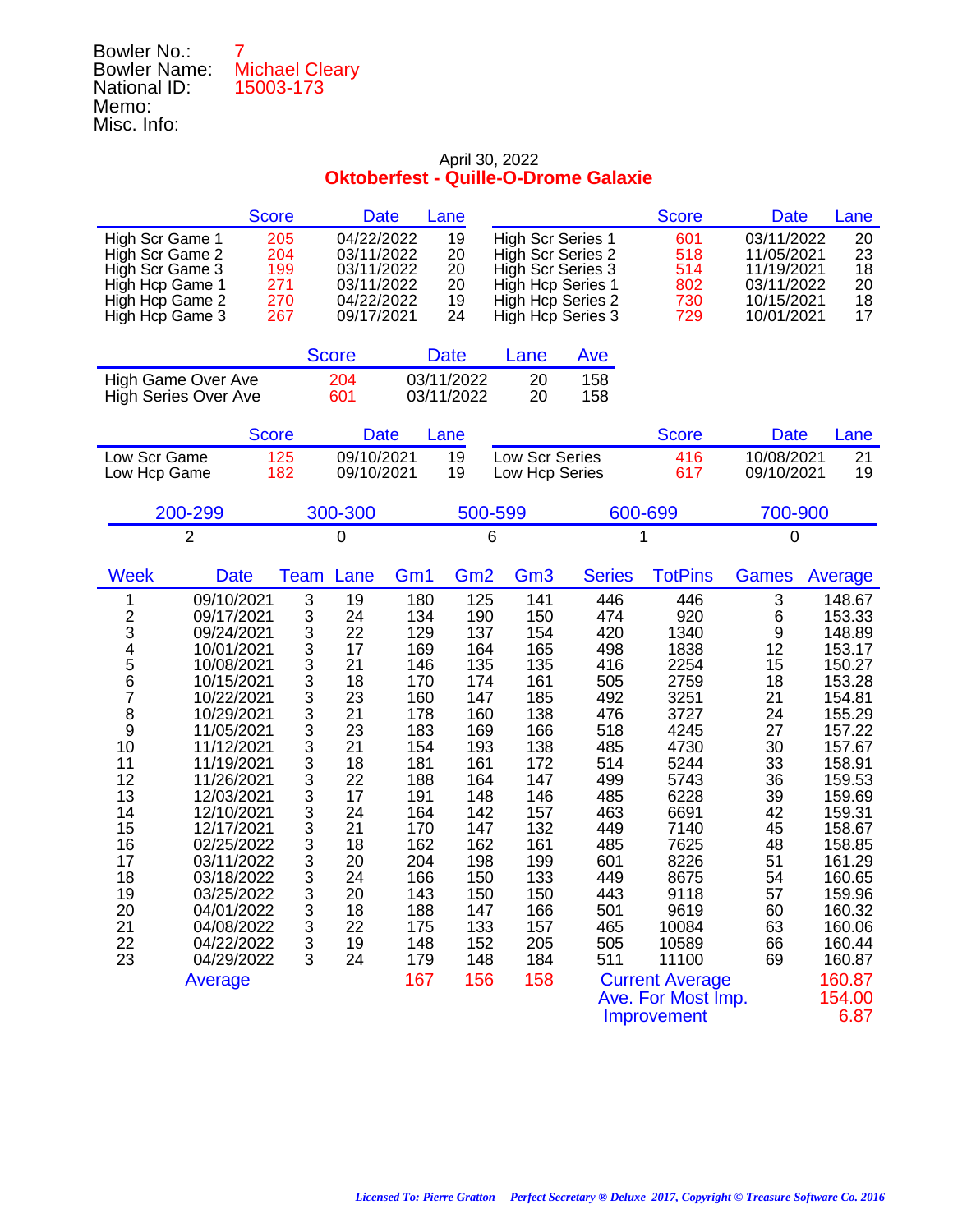| Bowler No.:         | R                   |
|---------------------|---------------------|
| <b>Bowler Name:</b> | <b>Diane Cooper</b> |
| National ID:        | 15003-2179          |
| Memo:               |                     |
| Misc. Info:         |                     |

|                                                                                                                                                                                                                                                                                                                                                                                                                                                                                   | <b>Score</b>                                                                                                    | <b>Date</b>                                                                                                                            |                                                                                                                                                                         | Lane                                                                                                                                                                    |                                                                                                                                                                         |                                                                                                                                                               | <b>Score</b>                                                                                                                                                                                                                                      | <b>Date</b>                                                                                                                         | Lane                                                                                                                                                                                                                                                              |
|-----------------------------------------------------------------------------------------------------------------------------------------------------------------------------------------------------------------------------------------------------------------------------------------------------------------------------------------------------------------------------------------------------------------------------------------------------------------------------------|-----------------------------------------------------------------------------------------------------------------|----------------------------------------------------------------------------------------------------------------------------------------|-------------------------------------------------------------------------------------------------------------------------------------------------------------------------|-------------------------------------------------------------------------------------------------------------------------------------------------------------------------|-------------------------------------------------------------------------------------------------------------------------------------------------------------------------|---------------------------------------------------------------------------------------------------------------------------------------------------------------|---------------------------------------------------------------------------------------------------------------------------------------------------------------------------------------------------------------------------------------------------|-------------------------------------------------------------------------------------------------------------------------------------|-------------------------------------------------------------------------------------------------------------------------------------------------------------------------------------------------------------------------------------------------------------------|
| High Scr Game 1<br>High Scr Game 2<br>High Scr Game 3<br>High Hcp Game 1<br>High Hcp Game 2<br>High Hcp Game 3                                                                                                                                                                                                                                                                                                                                                                    | 192<br>189<br>180<br>279<br>278<br>273                                                                          | 11/26/2021<br>10/22/2021<br>11/12/2021<br>11/26/2021<br>10/22/2021<br>09/24/2021                                                       |                                                                                                                                                                         | 17<br>20<br>20<br>17<br>20<br>19                                                                                                                                        | <b>High Scr Series 1</b><br>High Scr Series 2<br>High Scr Series 3<br>High Hcp Series 1<br>High Hcp Series 2<br>High Hcp Series 3                                       |                                                                                                                                                               | 457<br>455<br>450<br>750<br>730<br>722                                                                                                                                                                                                            | 10/08/2021<br>11/12/2021<br>09/24/2021<br>09/24/2021<br>10/08/2021<br>11/12/2021                                                    | 18<br>20<br>19<br>19<br>18<br>20                                                                                                                                                                                                                                  |
|                                                                                                                                                                                                                                                                                                                                                                                                                                                                                   | <b>Score</b>                                                                                                    |                                                                                                                                        |                                                                                                                                                                         | <b>Date</b>                                                                                                                                                             | Lane                                                                                                                                                                    | Ave                                                                                                                                                           |                                                                                                                                                                                                                                                   |                                                                                                                                     |                                                                                                                                                                                                                                                                   |
| High Game Over Ave<br><b>High Series Over Ave</b>                                                                                                                                                                                                                                                                                                                                                                                                                                 |                                                                                                                 | 192<br>455                                                                                                                             |                                                                                                                                                                         | 11/26/2021<br>11/12/2021                                                                                                                                                | 17<br>20                                                                                                                                                                | 138<br>136                                                                                                                                                    |                                                                                                                                                                                                                                                   |                                                                                                                                     |                                                                                                                                                                                                                                                                   |
|                                                                                                                                                                                                                                                                                                                                                                                                                                                                                   | <b>Score</b>                                                                                                    | <b>Date</b>                                                                                                                            |                                                                                                                                                                         | Lane                                                                                                                                                                    |                                                                                                                                                                         |                                                                                                                                                               | <b>Score</b>                                                                                                                                                                                                                                      | <b>Date</b>                                                                                                                         | Lane                                                                                                                                                                                                                                                              |
| Low Scr Game<br>Low Hcp Game                                                                                                                                                                                                                                                                                                                                                                                                                                                      | 87<br>176                                                                                                       | 10/22/2021<br>10/22/2021                                                                                                               |                                                                                                                                                                         | 20<br>20                                                                                                                                                                | Low Scr Series<br>Low Hcp Series                                                                                                                                        |                                                                                                                                                               | 328<br>595                                                                                                                                                                                                                                        | 04/01/2022<br>04/01/2022                                                                                                            | 21<br>21                                                                                                                                                                                                                                                          |
| 200-299                                                                                                                                                                                                                                                                                                                                                                                                                                                                           |                                                                                                                 | 300-300                                                                                                                                |                                                                                                                                                                         | 500-599                                                                                                                                                                 |                                                                                                                                                                         |                                                                                                                                                               | 600-699                                                                                                                                                                                                                                           | 700-900                                                                                                                             |                                                                                                                                                                                                                                                                   |
| 0                                                                                                                                                                                                                                                                                                                                                                                                                                                                                 |                                                                                                                 | 0                                                                                                                                      |                                                                                                                                                                         | 0                                                                                                                                                                       |                                                                                                                                                                         |                                                                                                                                                               | 0                                                                                                                                                                                                                                                 | 0                                                                                                                                   |                                                                                                                                                                                                                                                                   |
| <b>Week</b><br><b>Date</b>                                                                                                                                                                                                                                                                                                                                                                                                                                                        | <b>Team</b>                                                                                                     | Lane                                                                                                                                   | Gm1                                                                                                                                                                     | Gm <sub>2</sub>                                                                                                                                                         | Gm <sub>3</sub>                                                                                                                                                         | <b>Series</b>                                                                                                                                                 | <b>TotPins</b>                                                                                                                                                                                                                                    | <b>Games</b>                                                                                                                        | Average                                                                                                                                                                                                                                                           |
| 09/10/2021<br>1<br>$\frac{2}{3}$<br>09/17/2021<br>09/24/2021<br>4<br>5<br>10/01/2021<br>10/08/2021<br>6<br>10/15/2021<br>7<br>10/22/2021<br>8<br>10/29/2021<br>9<br>11/05/2021<br>10<br>11/12/2021<br>11<br>11/19/2021<br>12<br>11/26/2021<br>13<br>12/03/2021<br>14<br>12/10/2021<br>15<br>12/17/2021<br>16<br>02/25/2022<br>17<br>03/11/2022<br>18<br>03/18/2022<br>19<br>03/25/2022<br>20<br>04/01/2022<br>21<br>04/08/2022<br>22<br>04/22/2022<br>23<br>04/29/2022<br>Average | 1<br>1<br>1<br>1<br>1<br>1<br>1<br>1<br>1<br>1<br>1<br>1<br>1<br>1<br>1<br>1<br>1<br>1<br>1<br>1<br>1<br>1<br>1 | 17<br>23<br>19<br>21<br>18<br>22<br>20<br>23<br>24<br>20<br>22<br>17<br>21<br>19<br>19<br>17<br>24<br>19<br>24<br>21<br>18<br>17<br>23 | 147<br>164<br>133<br>110<br>159<br>144<br>164<br>129<br>106<br>143<br>123<br>126<br>162<br>107<br>162<br>114<br>94<br>144<br>123<br>103<br>105<br>B 134<br>B 134<br>131 | 119<br>95<br>144<br>144<br>145<br>128<br>189<br>129<br>126<br>180<br>160<br>192<br>145<br>126<br>144<br>133<br>112<br>120<br>140<br>117<br>158<br>B 134<br>B 134<br>140 | 107<br>118<br>173<br>164<br>153<br>105<br>87<br>164<br>144<br>132<br>158<br>130<br>119<br>129<br>106<br>160<br>154<br>100<br>137<br>108<br>119<br>B 134<br>B 134<br>131 | 373<br>377<br>450<br>418<br>457<br>377<br>440<br>422<br>376<br>455<br>441<br>448<br>426<br>362<br>412<br>407<br>360<br>364<br>400<br>328<br>382<br>402<br>402 | 373<br>750<br>1200<br>1618<br>2075<br>2452<br>2892<br>3314<br>3690<br>4145<br>4586<br>5034<br>5460<br>5822<br>6234<br>6641<br>7001<br>7365<br>7765<br>8093<br>8475<br>8475<br>8475<br><b>Current Average</b><br>Ave. For Most Imp.<br>Improvement | 3<br>6<br>9<br>12<br>15<br>18<br>21<br>24<br>27<br>30<br>33<br>36<br>39<br>42<br>45<br>48<br>51<br>54<br>57<br>60<br>63<br>63<br>63 | 124.33<br>125.00<br>133.33<br>134.83<br>138.33<br>136.22<br>137.71<br>138.08<br>136.67<br>138.17<br>138.97<br>139.83<br>140.00<br>138.62<br>138.53<br>138.35<br>137.27<br>136.39<br>136.23<br>134.88<br>134.52<br>134.52<br>134.52<br>134.52<br>137.00<br>$-2.48$ |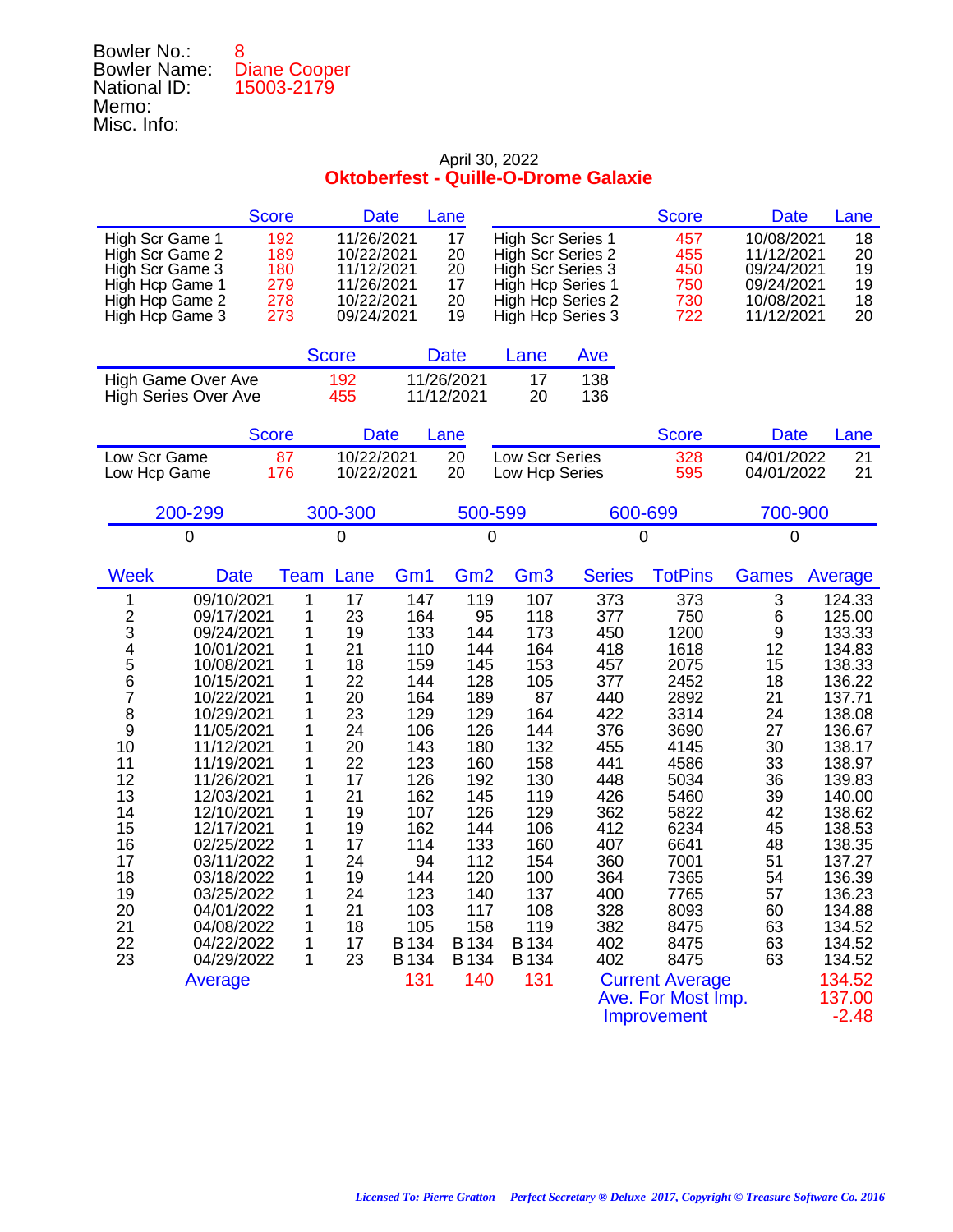## Bowler No.: 9 Bowler Name: Marcel DesBiens National ID: 15003-2304 Memo: Misc. Info:

|                                                                                                                                                                                                                                                                                                                                                                                                                                                                            | <b>Score</b>                                                                                                                                                                                                                      | <b>Date</b>                                                                                                                            |                                                                                                                                                                              | Lane                                                                                                                                                                                       |                                                                                                                                                                              |                                                                                                                                                               | <b>Score</b>                                                                                                                                                                                                                                        | <b>Date</b>                                                                                                                         | Lane                                                                                                                                                                                                                                                           |
|----------------------------------------------------------------------------------------------------------------------------------------------------------------------------------------------------------------------------------------------------------------------------------------------------------------------------------------------------------------------------------------------------------------------------------------------------------------------------|-----------------------------------------------------------------------------------------------------------------------------------------------------------------------------------------------------------------------------------|----------------------------------------------------------------------------------------------------------------------------------------|------------------------------------------------------------------------------------------------------------------------------------------------------------------------------|--------------------------------------------------------------------------------------------------------------------------------------------------------------------------------------------|------------------------------------------------------------------------------------------------------------------------------------------------------------------------------|---------------------------------------------------------------------------------------------------------------------------------------------------------------|-----------------------------------------------------------------------------------------------------------------------------------------------------------------------------------------------------------------------------------------------------|-------------------------------------------------------------------------------------------------------------------------------------|----------------------------------------------------------------------------------------------------------------------------------------------------------------------------------------------------------------------------------------------------------------|
| High Scr Game 1<br>High Scr Game 2<br>High Scr Game 3<br>High Hcp Game 1<br>High Hcp Game 2<br>High Hcp Game 3                                                                                                                                                                                                                                                                                                                                                             | 245<br>227<br>213<br>297<br>275<br>261                                                                                                                                                                                            | 12/03/2021<br>12/17/2021<br>12/17/2021<br>12/03/2021<br>12/17/2021<br>12/17/2021                                                       |                                                                                                                                                                              | 18<br>20<br>20<br>18<br>20<br>20                                                                                                                                                           | <b>High Scr Series 1</b><br>High Scr Series 2<br>High Scr Series 3<br>High Hcp Series 1<br>High Hcp Series 2<br><b>High Hcp Series 3</b>                                     |                                                                                                                                                               | 594<br>587<br>585<br>752<br>741<br>738                                                                                                                                                                                                              | 12/17/2021<br>11/12/2021<br>12/03/2021<br>11/12/2021<br>12/03/2021<br>12/17/2021                                                    | 20<br>24<br>18<br>24<br>18<br>20                                                                                                                                                                                                                               |
|                                                                                                                                                                                                                                                                                                                                                                                                                                                                            |                                                                                                                                                                                                                                   | <b>Score</b>                                                                                                                           |                                                                                                                                                                              | <b>Date</b>                                                                                                                                                                                | Lane                                                                                                                                                                         | Ave                                                                                                                                                           |                                                                                                                                                                                                                                                     |                                                                                                                                     |                                                                                                                                                                                                                                                                |
| <b>High Game Over Ave</b><br><b>High Series Over Ave</b>                                                                                                                                                                                                                                                                                                                                                                                                                   |                                                                                                                                                                                                                                   | 245<br>587                                                                                                                             |                                                                                                                                                                              | 12/03/2021<br>11/12/2021                                                                                                                                                                   | 18<br>24                                                                                                                                                                     | 173<br>170                                                                                                                                                    |                                                                                                                                                                                                                                                     |                                                                                                                                     |                                                                                                                                                                                                                                                                |
|                                                                                                                                                                                                                                                                                                                                                                                                                                                                            | <b>Score</b>                                                                                                                                                                                                                      | <b>Date</b>                                                                                                                            |                                                                                                                                                                              | Lane                                                                                                                                                                                       |                                                                                                                                                                              |                                                                                                                                                               | <b>Score</b>                                                                                                                                                                                                                                        | <b>Date</b>                                                                                                                         | Lane                                                                                                                                                                                                                                                           |
| Low Scr Game<br>Low Hcp Game                                                                                                                                                                                                                                                                                                                                                                                                                                               | 117<br>164                                                                                                                                                                                                                        | 04/08/2022<br>10/01/2021                                                                                                               |                                                                                                                                                                              | 17<br>20                                                                                                                                                                                   | Low Scr Series<br>Low Hcp Series                                                                                                                                             |                                                                                                                                                               | 427<br>565                                                                                                                                                                                                                                          | 04/29/2022<br>10/01/2021                                                                                                            | 21<br>20                                                                                                                                                                                                                                                       |
| 200-299                                                                                                                                                                                                                                                                                                                                                                                                                                                                    |                                                                                                                                                                                                                                   | 300-300                                                                                                                                |                                                                                                                                                                              | 500-599                                                                                                                                                                                    |                                                                                                                                                                              |                                                                                                                                                               | 600-699                                                                                                                                                                                                                                             | 700-900                                                                                                                             |                                                                                                                                                                                                                                                                |
| 10                                                                                                                                                                                                                                                                                                                                                                                                                                                                         |                                                                                                                                                                                                                                   | 0                                                                                                                                      |                                                                                                                                                                              | 15                                                                                                                                                                                         |                                                                                                                                                                              |                                                                                                                                                               | 0                                                                                                                                                                                                                                                   | $\mathbf 0$                                                                                                                         |                                                                                                                                                                                                                                                                |
| <b>Week</b><br>Date                                                                                                                                                                                                                                                                                                                                                                                                                                                        | <b>Team</b>                                                                                                                                                                                                                       | Lane                                                                                                                                   | Gm <sub>1</sub>                                                                                                                                                              | Gm <sub>2</sub>                                                                                                                                                                            | Gm <sub>3</sub>                                                                                                                                                              | <b>Series</b>                                                                                                                                                 | <b>TotPins</b>                                                                                                                                                                                                                                      | Games                                                                                                                               | Average                                                                                                                                                                                                                                                        |
| 09/10/2021<br>1<br>2<br>09/17/2021<br>3<br>09/24/2021<br>4<br>5<br>10/01/2021<br>10/08/2021<br>6<br>10/15/2021<br>7<br>10/22/2021<br>8<br>10/29/2021<br>9<br>11/05/2021<br>10<br>11/12/2021<br>11/19/2021<br>11<br>12<br>11/26/2021<br>13<br>12/03/2021<br>14<br>12/10/2021<br>15<br>12/17/2021<br>16<br>02/25/2022<br>17<br>03/11/2022<br>18<br>03/18/2022<br>19<br>03/25/2022<br>20<br>04/01/2022<br>21<br>04/08/2022<br>22<br>04/22/2022<br>23<br>04/29/2022<br>Average | $\overline{2}$<br>$\overline{c}$<br>$\overline{2}$<br>$\overline{\mathbf{c}}$<br>22222<br>$\overline{2}$<br>2<br>$2222$<br>$222$<br>$\overline{c}$<br>$\overline{2}$<br>2<br>$\boldsymbol{2}$<br>$\overline{2}$<br>$\overline{2}$ | 18<br>21<br>23<br>20<br>24<br>17<br>22<br>24<br>22<br>24<br>19<br>23<br>18<br>21<br>20<br>23<br>21<br>17<br>19<br>23<br>17<br>18<br>21 | 198<br>163<br>180<br>120<br>162<br>180<br>B 173<br>154<br>141<br>184<br>B 173<br>200<br>177<br>182<br>227<br>165<br>B 179<br>B 179<br>150<br>159<br>117<br>182<br>132<br>167 | 157<br>208<br>211<br>141<br>182<br>170<br>B 173<br>163<br>153<br>206<br>B 173<br>146<br>245<br>189<br>213<br>193<br><b>B</b> 179<br><b>B</b> 179<br>192<br>168<br>190<br>177<br>168<br>182 | 170<br>187<br>157<br>172<br>172<br>200<br>B 173<br>190<br>171<br>197<br>B 173<br>177<br>163<br>207<br>154<br>193<br>B 179<br>B 179<br>167<br>175<br>183<br>204<br>127<br>177 | 525<br>558<br>548<br>433<br>516<br>550<br>519<br>507<br>465<br>587<br>519<br>523<br>585<br>578<br>594<br>551<br>537<br>537<br>509<br>502<br>490<br>563<br>427 | 525<br>1083<br>1631<br>2064<br>2580<br>3130<br>3130<br>3637<br>4102<br>4689<br>4689<br>5212<br>5797<br>6375<br>6969<br>7520<br>7520<br>7520<br>8029<br>8531<br>9021<br>9584<br>10011<br><b>Current Average</b><br>Ave. For Most Imp.<br>Improvement | 3<br>6<br>9<br>12<br>15<br>18<br>18<br>21<br>24<br>27<br>27<br>30<br>33<br>36<br>39<br>42<br>42<br>42<br>45<br>48<br>51<br>54<br>57 | 175.00<br>180.50<br>181.22<br>172.00<br>172.00<br>173.89<br>173.89<br>173.19<br>170.92<br>173.67<br>173.67<br>173.73<br>175.67<br>177.08<br>178.69<br>179.05<br>179.05<br>179.05<br>178.42<br>177.73<br>176.88<br>177.48<br>175.63<br>175.63<br>173.00<br>2.63 |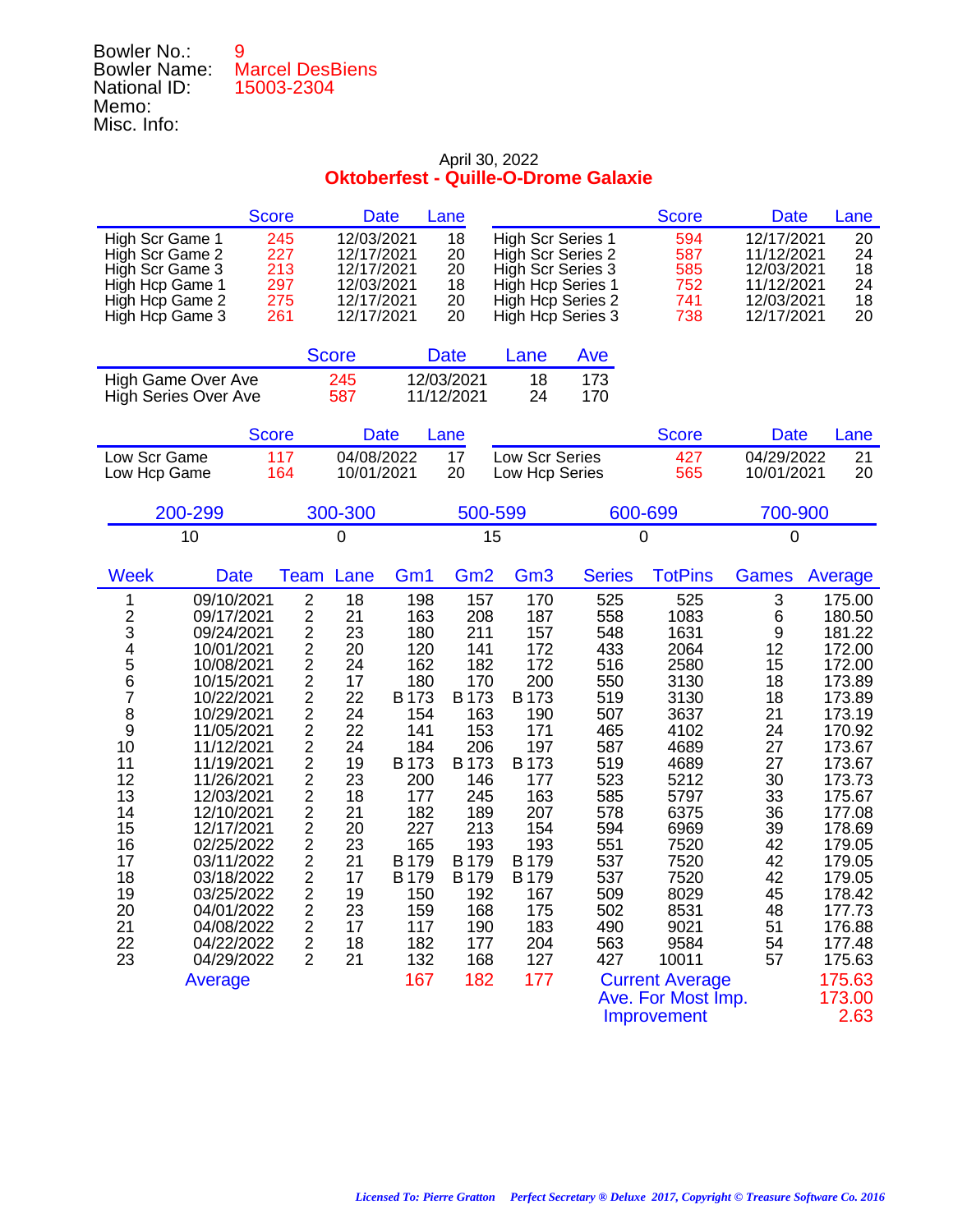| 10                 |
|--------------------|
| <b>Jaycee Drew</b> |
| 15003-3264         |
|                    |
|                    |
|                    |

| 11/12/2021<br>17<br><b>High Scr Series 1</b><br>471<br>10/15/2021<br>High Scr Game 1<br>175<br>21<br>04/01/2022<br>20<br>23<br>High Scr Game 2<br>167<br>High Scr Series 2<br>449<br>11/19/2021<br>164<br>12/10/2021<br>18<br>High Scr Series 3<br>24<br>High Scr Game 3<br>446<br>02/25/2022<br>21<br>261<br>11/12/2021<br>17<br>10/15/2021<br>High Hcp Game 1<br>High Hcp Series 1<br>759<br>254<br>21<br>23<br>High Hcp Game 2<br>10/15/2021<br>High Hcp Series 2<br>710<br>11/19/2021<br>253<br>10/15/2021<br>21<br>24<br>High Hcp Game 3<br>High Hcp Series 3<br>704<br>02/25/2022<br><b>Score</b><br><b>Date</b><br>Lane<br>Ave<br>11/12/2021<br>High Game Over Ave<br>175<br>17<br>138<br>471<br>10/15/2021<br>21<br>138<br><b>High Series Over Ave</b><br><b>Score</b><br>Lane<br><b>Score</b><br><b>Date</b><br><b>Date</b><br>Lane<br>04/29/2022<br>22<br>Low Scr Series<br>04/29/2022<br>Low Scr Game<br>93<br>342<br>22<br>22<br>22<br>180<br>04/29/2022<br>603<br>04/29/2022<br>Low Hcp Game<br>Low Hcp Series<br>200-299<br>300-300<br>500-599<br>600-699<br>700-900<br>$\overline{0}$<br>$\overline{0}$<br>0<br>$\mathbf 0$<br>0<br><b>Week</b><br>Gm <sub>3</sub><br><b>TotPins</b><br>Lane<br>Gm1<br>Gm <sub>2</sub><br><b>Series</b><br><b>Date</b><br>Team<br><b>Games</b><br>Average<br>24<br>130<br>130<br>3<br>4<br>10/01/2021<br>4<br>129<br>389<br>389<br>129.67<br>5<br>19<br>145<br>386<br>6<br>10/08/2021<br>4<br>104<br>137<br>775<br>129.17<br>6<br>21<br>156<br>157<br>158<br>471<br>1246<br>9<br>138.44<br>10/15/2021<br>4<br>$\overline{7}$<br>124<br>12<br>4<br>17<br>139<br>155<br>418<br>1664<br>138.67<br>10/22/2021<br>8<br>22<br>4<br>163<br>120<br>434<br>2098<br>15<br>139.87<br>10/29/2021<br>151<br>9<br>21<br>145<br>146<br>18<br>11/05/2021<br>4<br>114<br>405<br>2503<br>139.06<br>10<br>4<br>17<br>107<br>130<br>412<br>2915<br>21<br>175<br>138.81<br>11/12/2021<br>23<br>133<br>449<br>24<br>11<br>11/19/2021<br>4<br>159<br>157<br>3364<br>140.17<br>12<br>20<br>111<br>158<br>107<br>376<br>27<br>4<br>3740<br>138.52<br>11/26/2021<br>13<br>22<br><b>B</b> 138<br><b>B</b> 138<br>12/03/2021<br>4<br><b>B</b> 138<br>414<br>3740<br>27<br>138.52<br>14<br>4<br>18<br>148<br>164<br>126<br>4178<br>30<br>12/10/2021<br>438<br>139.27<br>15<br>12/17/2021<br>4<br>22<br>B 139<br>B 139<br>B 139<br>417<br>4178<br>30<br>139.27<br>4<br>138<br>152<br>16<br>02/25/2022<br>24<br>156<br>446<br>4624<br>33<br>140.12<br>139<br>131<br>17<br>03/11/2022<br>4<br>17<br>148<br>418<br>5042<br>36<br>140.06<br>18<br>4<br>22<br>B 140<br><b>B</b> 140<br>B 140<br>420<br>5042<br>36<br>03/18/2022<br>140.06<br>19<br>23<br>420<br>03/25/2022<br>4<br>B 140<br>B 140<br>B 140<br>5042<br>36<br>140.06<br>167<br>435<br>20<br>04/01/2022<br>4<br>20<br>143<br>125<br>5477<br>39<br>140.44<br>21<br>21<br>129<br>122<br>398<br>04/08/2022<br>4<br>147<br>5875<br>42<br>139.88<br>22<br>144<br>20<br>112<br>122<br>6253<br>04/22/2022<br>4<br>378<br>45<br>138.96<br>23<br>22<br>04/29/2022<br>4<br>130<br>119<br>93<br>342<br>6595<br>48<br>137.40<br><b>Current Average</b> | <b>Score</b> | <b>Date</b> |     | Lane |     | <b>Score</b> | <b>Date</b> | Lane   |
|---------------------------------------------------------------------------------------------------------------------------------------------------------------------------------------------------------------------------------------------------------------------------------------------------------------------------------------------------------------------------------------------------------------------------------------------------------------------------------------------------------------------------------------------------------------------------------------------------------------------------------------------------------------------------------------------------------------------------------------------------------------------------------------------------------------------------------------------------------------------------------------------------------------------------------------------------------------------------------------------------------------------------------------------------------------------------------------------------------------------------------------------------------------------------------------------------------------------------------------------------------------------------------------------------------------------------------------------------------------------------------------------------------------------------------------------------------------------------------------------------------------------------------------------------------------------------------------------------------------------------------------------------------------------------------------------------------------------------------------------------------------------------------------------------------------------------------------------------------------------------------------------------------------------------------------------------------------------------------------------------------------------------------------------------------------------------------------------------------------------------------------------------------------------------------------------------------------------------------------------------------------------------------------------------------------------------------------------------------------------------------------------------------------------------------------------------------------------------------------------------------------------------------------------------------------------------------------------------------------------------------------------------------------------------------------------------------------------------------------------------------------------------------------------------------------------------------------------------------------------------------------------------------------------------------------------------------------------------------------------------------------------------------------------------------------------------------------------------------------------|--------------|-------------|-----|------|-----|--------------|-------------|--------|
|                                                                                                                                                                                                                                                                                                                                                                                                                                                                                                                                                                                                                                                                                                                                                                                                                                                                                                                                                                                                                                                                                                                                                                                                                                                                                                                                                                                                                                                                                                                                                                                                                                                                                                                                                                                                                                                                                                                                                                                                                                                                                                                                                                                                                                                                                                                                                                                                                                                                                                                                                                                                                                                                                                                                                                                                                                                                                                                                                                                                                                                                                                                     |              |             |     |      |     |              |             |        |
|                                                                                                                                                                                                                                                                                                                                                                                                                                                                                                                                                                                                                                                                                                                                                                                                                                                                                                                                                                                                                                                                                                                                                                                                                                                                                                                                                                                                                                                                                                                                                                                                                                                                                                                                                                                                                                                                                                                                                                                                                                                                                                                                                                                                                                                                                                                                                                                                                                                                                                                                                                                                                                                                                                                                                                                                                                                                                                                                                                                                                                                                                                                     |              |             |     |      |     |              |             |        |
|                                                                                                                                                                                                                                                                                                                                                                                                                                                                                                                                                                                                                                                                                                                                                                                                                                                                                                                                                                                                                                                                                                                                                                                                                                                                                                                                                                                                                                                                                                                                                                                                                                                                                                                                                                                                                                                                                                                                                                                                                                                                                                                                                                                                                                                                                                                                                                                                                                                                                                                                                                                                                                                                                                                                                                                                                                                                                                                                                                                                                                                                                                                     |              |             |     |      |     |              |             |        |
|                                                                                                                                                                                                                                                                                                                                                                                                                                                                                                                                                                                                                                                                                                                                                                                                                                                                                                                                                                                                                                                                                                                                                                                                                                                                                                                                                                                                                                                                                                                                                                                                                                                                                                                                                                                                                                                                                                                                                                                                                                                                                                                                                                                                                                                                                                                                                                                                                                                                                                                                                                                                                                                                                                                                                                                                                                                                                                                                                                                                                                                                                                                     |              |             |     |      |     |              |             |        |
|                                                                                                                                                                                                                                                                                                                                                                                                                                                                                                                                                                                                                                                                                                                                                                                                                                                                                                                                                                                                                                                                                                                                                                                                                                                                                                                                                                                                                                                                                                                                                                                                                                                                                                                                                                                                                                                                                                                                                                                                                                                                                                                                                                                                                                                                                                                                                                                                                                                                                                                                                                                                                                                                                                                                                                                                                                                                                                                                                                                                                                                                                                                     |              |             |     |      |     |              |             |        |
|                                                                                                                                                                                                                                                                                                                                                                                                                                                                                                                                                                                                                                                                                                                                                                                                                                                                                                                                                                                                                                                                                                                                                                                                                                                                                                                                                                                                                                                                                                                                                                                                                                                                                                                                                                                                                                                                                                                                                                                                                                                                                                                                                                                                                                                                                                                                                                                                                                                                                                                                                                                                                                                                                                                                                                                                                                                                                                                                                                                                                                                                                                                     |              |             |     |      |     |              |             |        |
|                                                                                                                                                                                                                                                                                                                                                                                                                                                                                                                                                                                                                                                                                                                                                                                                                                                                                                                                                                                                                                                                                                                                                                                                                                                                                                                                                                                                                                                                                                                                                                                                                                                                                                                                                                                                                                                                                                                                                                                                                                                                                                                                                                                                                                                                                                                                                                                                                                                                                                                                                                                                                                                                                                                                                                                                                                                                                                                                                                                                                                                                                                                     |              |             |     |      |     |              |             |        |
|                                                                                                                                                                                                                                                                                                                                                                                                                                                                                                                                                                                                                                                                                                                                                                                                                                                                                                                                                                                                                                                                                                                                                                                                                                                                                                                                                                                                                                                                                                                                                                                                                                                                                                                                                                                                                                                                                                                                                                                                                                                                                                                                                                                                                                                                                                                                                                                                                                                                                                                                                                                                                                                                                                                                                                                                                                                                                                                                                                                                                                                                                                                     |              |             |     |      |     |              |             |        |
|                                                                                                                                                                                                                                                                                                                                                                                                                                                                                                                                                                                                                                                                                                                                                                                                                                                                                                                                                                                                                                                                                                                                                                                                                                                                                                                                                                                                                                                                                                                                                                                                                                                                                                                                                                                                                                                                                                                                                                                                                                                                                                                                                                                                                                                                                                                                                                                                                                                                                                                                                                                                                                                                                                                                                                                                                                                                                                                                                                                                                                                                                                                     | Average      |             | 134 | 144  | 133 |              |             | 137.40 |

Improvement -0.60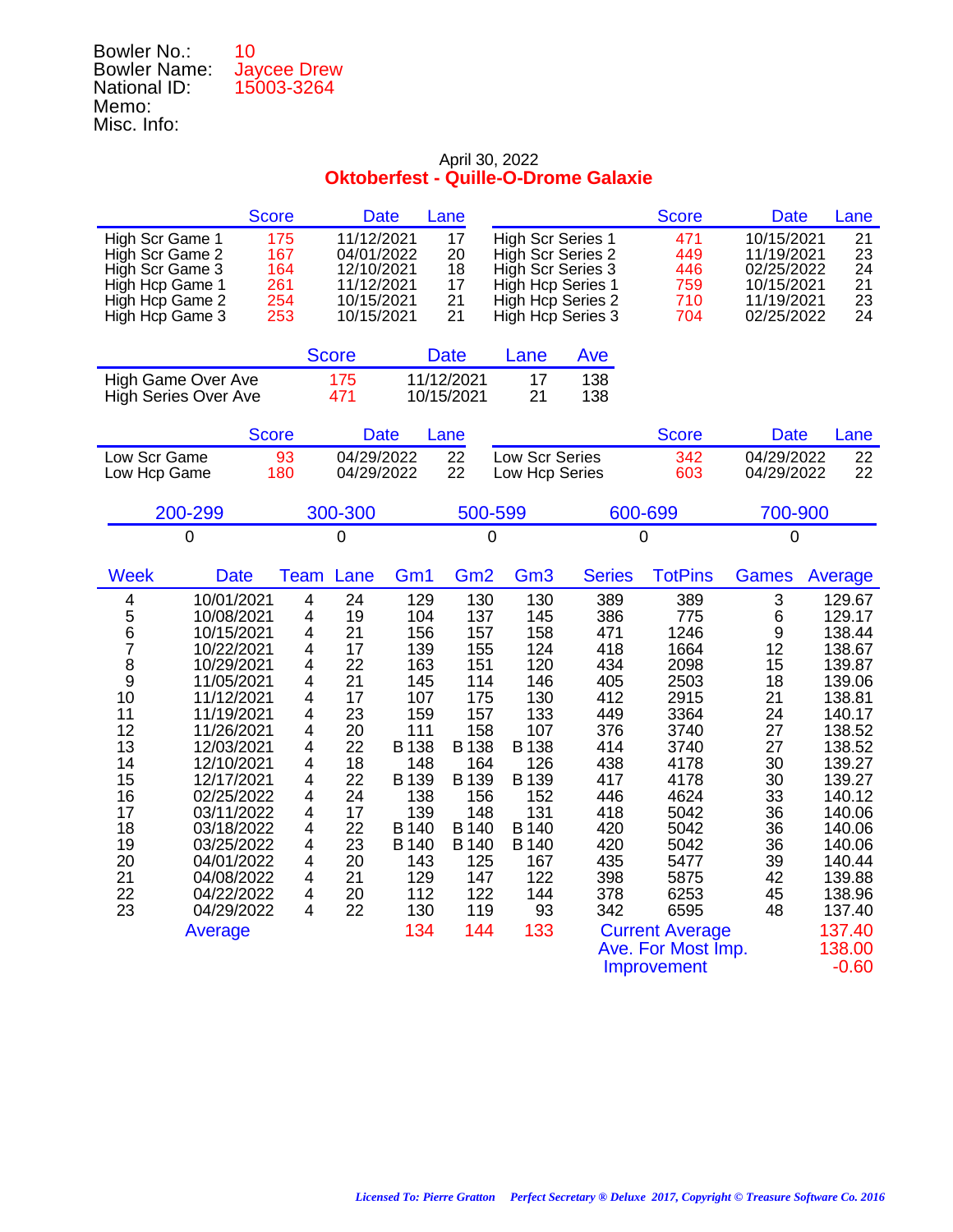| Bowler No.:         | 11                     |
|---------------------|------------------------|
| <b>Bowler Name:</b> | <b>Sylvie Gaudreau</b> |
| National ID:        | 15003-4139             |
| Memo:               |                        |
| Misc. Info:         |                        |

|                                                                                                                                                                                                                                                                                                                                                                                                                                                                                   | <b>Score</b>                                                                                                                 | <b>Date</b>                                                                                                                                                                                                                                                                                                          | Lane                                                                                                                                                                     |                                                                                                                                                                            |                                                                                                                                                               | <b>Score</b>                                                                                                                                                                                                                                      | <b>Date</b>                                                                                                                         | Lane                                                                                                                                                                                                                                                           |
|-----------------------------------------------------------------------------------------------------------------------------------------------------------------------------------------------------------------------------------------------------------------------------------------------------------------------------------------------------------------------------------------------------------------------------------------------------------------------------------|------------------------------------------------------------------------------------------------------------------------------|----------------------------------------------------------------------------------------------------------------------------------------------------------------------------------------------------------------------------------------------------------------------------------------------------------------------|--------------------------------------------------------------------------------------------------------------------------------------------------------------------------|----------------------------------------------------------------------------------------------------------------------------------------------------------------------------|---------------------------------------------------------------------------------------------------------------------------------------------------------------|---------------------------------------------------------------------------------------------------------------------------------------------------------------------------------------------------------------------------------------------------|-------------------------------------------------------------------------------------------------------------------------------------|----------------------------------------------------------------------------------------------------------------------------------------------------------------------------------------------------------------------------------------------------------------|
| High Scr Game 1<br>High Scr Game 2<br>High Scr Game 3<br>High Hcp Game 1<br>High Hcp Game 2<br>High Hcp Game 3                                                                                                                                                                                                                                                                                                                                                                    | 169<br>158<br>157<br>268<br>258<br>258                                                                                       | 04/29/2022<br>03/25/2022<br>11/26/2021<br>04/29/2022<br>09/10/2021<br>03/25/2022                                                                                                                                                                                                                                     | 18<br>21<br>21<br>18<br>21<br>21                                                                                                                                         | <b>High Scr Series 1</b><br>High Scr Series 2<br>High Scr Series 3<br>High Hcp Series 1<br>High Hcp Series 2<br>High Hcp Series 3                                          |                                                                                                                                                               | 427<br>427<br>426<br>729<br>727<br>727                                                                                                                                                                                                            | 04/29/2022<br>03/25/2022<br>11/26/2021<br>11/26/2021<br>03/25/2022<br>11/19/2021                                                    | 18<br>21<br>21<br>21<br>21<br>24                                                                                                                                                                                                                               |
|                                                                                                                                                                                                                                                                                                                                                                                                                                                                                   | <b>Score</b>                                                                                                                 |                                                                                                                                                                                                                                                                                                                      | <b>Date</b>                                                                                                                                                              | Lane                                                                                                                                                                       | Ave                                                                                                                                                           |                                                                                                                                                                                                                                                   |                                                                                                                                     |                                                                                                                                                                                                                                                                |
| <b>High Game Over Ave</b><br><b>High Series Over Ave</b>                                                                                                                                                                                                                                                                                                                                                                                                                          | 169<br>409                                                                                                                   |                                                                                                                                                                                                                                                                                                                      | 04/29/2022<br>10/01/2021                                                                                                                                                 | 18<br>22                                                                                                                                                                   | 126<br>111                                                                                                                                                    |                                                                                                                                                                                                                                                   |                                                                                                                                     |                                                                                                                                                                                                                                                                |
|                                                                                                                                                                                                                                                                                                                                                                                                                                                                                   | <b>Score</b>                                                                                                                 | <b>Date</b>                                                                                                                                                                                                                                                                                                          | Lane                                                                                                                                                                     |                                                                                                                                                                            |                                                                                                                                                               | <b>Score</b>                                                                                                                                                                                                                                      | <b>Date</b>                                                                                                                         | Lane                                                                                                                                                                                                                                                           |
| Low Scr Game<br>Low Hcp Game                                                                                                                                                                                                                                                                                                                                                                                                                                                      | 93<br>191                                                                                                                    | 10/22/2021<br>10/22/2021                                                                                                                                                                                                                                                                                             | 21<br>21                                                                                                                                                                 | Low Scr Series<br>Low Hcp Series                                                                                                                                           |                                                                                                                                                               | 313<br>616                                                                                                                                                                                                                                        | 11/12/2021<br>11/12/2021                                                                                                            | 19<br>19                                                                                                                                                                                                                                                       |
| 200-299                                                                                                                                                                                                                                                                                                                                                                                                                                                                           | 300-300                                                                                                                      |                                                                                                                                                                                                                                                                                                                      | 500-599                                                                                                                                                                  |                                                                                                                                                                            |                                                                                                                                                               | 600-699                                                                                                                                                                                                                                           | 700-900                                                                                                                             |                                                                                                                                                                                                                                                                |
| 0                                                                                                                                                                                                                                                                                                                                                                                                                                                                                 | 0                                                                                                                            |                                                                                                                                                                                                                                                                                                                      | 0                                                                                                                                                                        |                                                                                                                                                                            |                                                                                                                                                               | 0                                                                                                                                                                                                                                                 | 0                                                                                                                                   |                                                                                                                                                                                                                                                                |
| <b>Week</b><br><b>Date</b>                                                                                                                                                                                                                                                                                                                                                                                                                                                        | Team                                                                                                                         | Lane<br>Gm <sub>1</sub>                                                                                                                                                                                                                                                                                              | Gm <sub>2</sub>                                                                                                                                                          | Gm <sub>3</sub>                                                                                                                                                            | <b>Series</b>                                                                                                                                                 | <b>TotPins</b>                                                                                                                                                                                                                                    | <b>Games</b>                                                                                                                        | Average                                                                                                                                                                                                                                                        |
| 09/10/2021<br>1<br>$\frac{2}{3}$<br>09/17/2021<br>09/24/2021<br>4<br>5<br>10/01/2021<br>10/08/2021<br>6<br>10/15/2021<br>7<br>10/22/2021<br>8<br>10/29/2021<br>9<br>11/05/2021<br>10<br>11/12/2021<br>11<br>11/19/2021<br>12<br>11/26/2021<br>13<br>12/03/2021<br>14<br>12/10/2021<br>15<br>12/17/2021<br>16<br>02/25/2022<br>17<br>03/11/2022<br>18<br>03/18/2022<br>19<br>03/25/2022<br>20<br>04/01/2022<br>21<br>04/08/2022<br>22<br>04/22/2022<br>23<br>04/29/2022<br>Average | 5<br>5<br>5<br>5<br>$\overline{8}$<br>8<br>8<br>8<br>8<br>8<br>8<br>8<br>8<br>8<br>8<br>8<br>8<br>8<br>8<br>8<br>8<br>8<br>8 | 21<br>123<br>19<br>121<br>17<br>146<br>22<br>118<br>22<br>136<br>19<br>136<br>21<br>129<br>20<br>128<br>17<br>B 124<br>19<br>100<br>24<br>141<br>21<br>127<br>20<br>121<br>22<br>134<br>18<br>107<br>B 125<br>20<br>18<br>110<br>23<br>B 125<br>21<br>158<br>24<br>132<br>19<br>124<br>24<br>111<br>18<br>169<br>128 | 144<br>112<br>122<br>147<br>113<br>150<br>93<br>120<br>B 124<br>96<br>131<br>157<br>154<br>124<br>128<br>B 125<br>144<br>B 125<br>130<br>134<br>131<br>113<br>124<br>128 | 109<br>122<br>106<br>144<br>121<br>117<br>119<br>115<br>B 124<br>117<br>146<br>142<br>103<br>108<br>141<br>B 125<br>125<br>B 125<br>139<br>134<br>132<br>114<br>134<br>124 | 376<br>355<br>374<br>409<br>370<br>403<br>341<br>363<br>372<br>313<br>418<br>426<br>378<br>366<br>376<br>375<br>379<br>375<br>427<br>400<br>387<br>338<br>427 | 376<br>731<br>1105<br>1514<br>1884<br>2287<br>2628<br>2991<br>2991<br>3304<br>3722<br>4148<br>4526<br>4892<br>5268<br>5268<br>5647<br>5647<br>6074<br>6474<br>6861<br>7199<br>7626<br><b>Current Average</b><br>Ave. For Most Imp.<br>Improvement | 3<br>6<br>9<br>12<br>15<br>18<br>21<br>24<br>24<br>27<br>30<br>33<br>36<br>39<br>42<br>42<br>45<br>45<br>48<br>51<br>54<br>57<br>60 | 125.33<br>121.83<br>122.78<br>126.17<br>125.60<br>127.06<br>125.14<br>124.63<br>124.63<br>122.37<br>124.07<br>125.70<br>125.72<br>125.44<br>125.43<br>125.43<br>125.49<br>125.49<br>126.54<br>126.94<br>127.06<br>126.30<br>127.10<br>127.10<br>125.00<br>2.10 |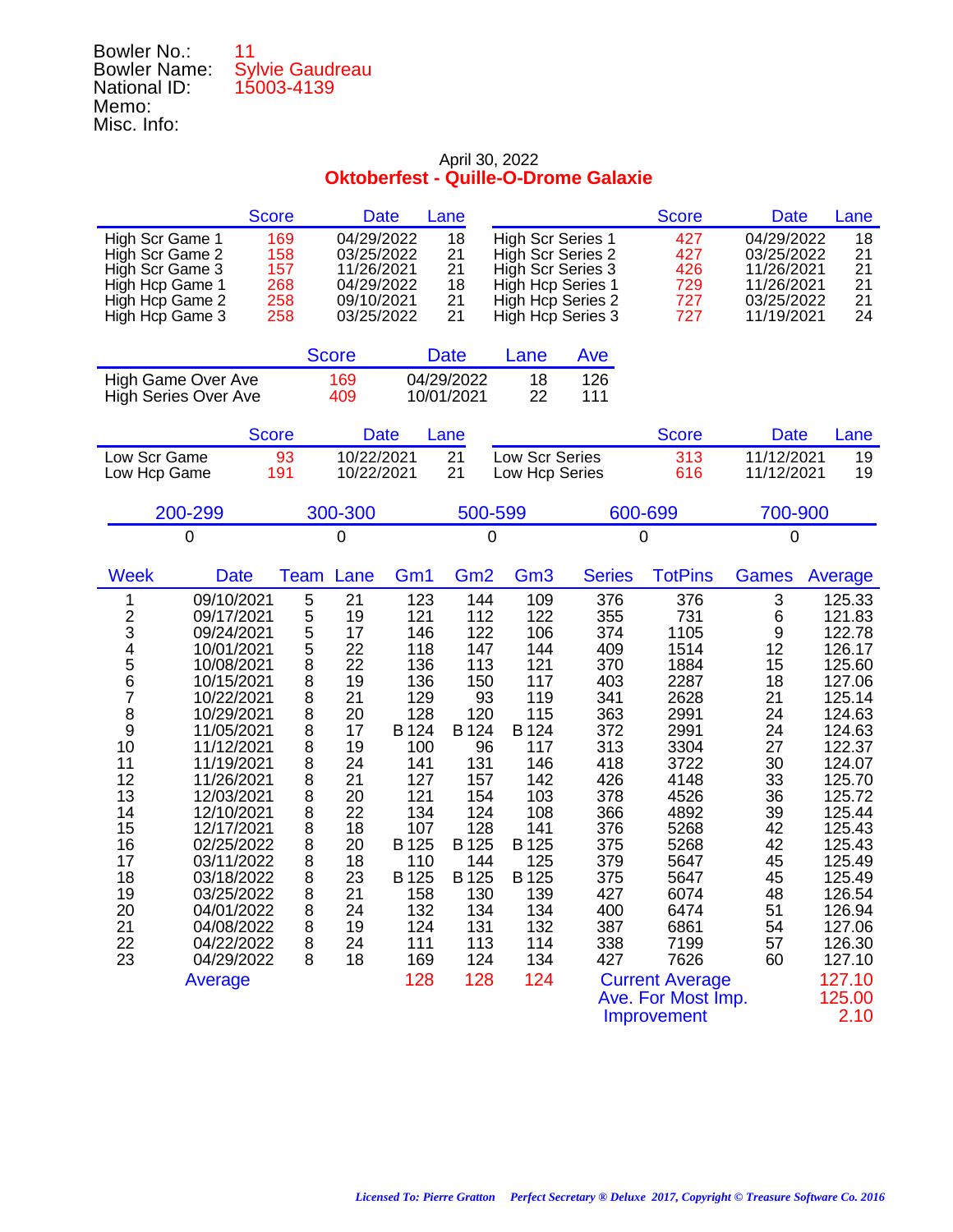| 12                     |
|------------------------|
| <b>Ginette Gervais</b> |
| 15003-1702             |
|                        |
|                        |
|                        |

|                                                                                                                                                                                                                                                                                                                                                                                                                                                                                   | <b>Score</b>                                                                                                           | <b>Date</b>                                                                                                                            |                                                                                                                                                                          | Lane                                                                                                                                                                     |                                                                                                                                                                            |                                                                                                                                                               | <b>Score</b>                                                                                                                                                                                                                                      | <b>Date</b>                                                                                                                         | Lane                                                                                                                                                                                                                                                           |
|-----------------------------------------------------------------------------------------------------------------------------------------------------------------------------------------------------------------------------------------------------------------------------------------------------------------------------------------------------------------------------------------------------------------------------------------------------------------------------------|------------------------------------------------------------------------------------------------------------------------|----------------------------------------------------------------------------------------------------------------------------------------|--------------------------------------------------------------------------------------------------------------------------------------------------------------------------|--------------------------------------------------------------------------------------------------------------------------------------------------------------------------|----------------------------------------------------------------------------------------------------------------------------------------------------------------------------|---------------------------------------------------------------------------------------------------------------------------------------------------------------|---------------------------------------------------------------------------------------------------------------------------------------------------------------------------------------------------------------------------------------------------|-------------------------------------------------------------------------------------------------------------------------------------|----------------------------------------------------------------------------------------------------------------------------------------------------------------------------------------------------------------------------------------------------------------|
| High Scr Game 1<br>High Scr Game 2<br>High Scr Game 3<br>High Hcp Game 1<br>High Hcp Game 2<br>High Hcp Game 3                                                                                                                                                                                                                                                                                                                                                                    | 190<br>189<br>180<br>278<br>275<br>262                                                                                 | 12/03/2021<br>11/05/2021<br>04/01/2022<br>11/05/2021<br>12/03/2021<br>04/01/2022                                                       |                                                                                                                                                                          | 19<br>20<br>17<br>20<br>19<br>17                                                                                                                                         | <b>High Scr Series 1</b><br>High Scr Series 2<br>High Scr Series 3                                                                                                         | High Hcp Series 1<br>High Hcp Series 2<br>High Hcp Series 3                                                                                                   | 488<br>470<br>468<br>741<br>740<br>733                                                                                                                                                                                                            | 12/17/2021<br>02/25/2022<br>03/18/2022<br>09/24/2021<br>12/17/2021<br>10/22/2021                                                    | 23<br>21<br>18<br>17<br>23<br>24                                                                                                                                                                                                                               |
|                                                                                                                                                                                                                                                                                                                                                                                                                                                                                   |                                                                                                                        | <b>Score</b>                                                                                                                           |                                                                                                                                                                          | <b>Date</b>                                                                                                                                                              | Lane                                                                                                                                                                       | Ave                                                                                                                                                           |                                                                                                                                                                                                                                                   |                                                                                                                                     |                                                                                                                                                                                                                                                                |
| High Game Over Ave<br><b>High Series Over Ave</b>                                                                                                                                                                                                                                                                                                                                                                                                                                 |                                                                                                                        | 189<br>488                                                                                                                             |                                                                                                                                                                          | 11/05/2021<br>12/17/2021                                                                                                                                                 | 20<br>23                                                                                                                                                                   | 136<br>141                                                                                                                                                    |                                                                                                                                                                                                                                                   |                                                                                                                                     |                                                                                                                                                                                                                                                                |
|                                                                                                                                                                                                                                                                                                                                                                                                                                                                                   | <b>Score</b>                                                                                                           | <b>Date</b>                                                                                                                            |                                                                                                                                                                          | Lane                                                                                                                                                                     |                                                                                                                                                                            |                                                                                                                                                               | <b>Score</b>                                                                                                                                                                                                                                      | <b>Date</b>                                                                                                                         | Lane                                                                                                                                                                                                                                                           |
| Low Scr Game<br>Low Hcp Game                                                                                                                                                                                                                                                                                                                                                                                                                                                      | 108<br>192                                                                                                             | 09/17/2021<br>03/11/2022                                                                                                               |                                                                                                                                                                          | 19<br>23                                                                                                                                                                 | Low Scr Series<br>Low Hcp Series                                                                                                                                           |                                                                                                                                                               | 253<br>415                                                                                                                                                                                                                                        | 03/25/2022<br>03/25/2022                                                                                                            | 22<br>22                                                                                                                                                                                                                                                       |
| 200-299                                                                                                                                                                                                                                                                                                                                                                                                                                                                           |                                                                                                                        | 300-300                                                                                                                                |                                                                                                                                                                          | 500-599                                                                                                                                                                  |                                                                                                                                                                            |                                                                                                                                                               | 600-699                                                                                                                                                                                                                                           | 700-900                                                                                                                             |                                                                                                                                                                                                                                                                |
| $\Omega$                                                                                                                                                                                                                                                                                                                                                                                                                                                                          |                                                                                                                        | 0                                                                                                                                      |                                                                                                                                                                          | 0                                                                                                                                                                        |                                                                                                                                                                            |                                                                                                                                                               | 0                                                                                                                                                                                                                                                 | $\mathbf 0$                                                                                                                         |                                                                                                                                                                                                                                                                |
| <b>Week</b><br><b>Date</b>                                                                                                                                                                                                                                                                                                                                                                                                                                                        | Team                                                                                                                   | Lane                                                                                                                                   | Gm <sub>1</sub>                                                                                                                                                          | Gm <sub>2</sub>                                                                                                                                                          | Gm <sub>3</sub>                                                                                                                                                            | <b>Series</b>                                                                                                                                                 | <b>TotPins</b>                                                                                                                                                                                                                                    | <b>Games</b>                                                                                                                        | Average                                                                                                                                                                                                                                                        |
| 09/10/2021<br>1<br>$\frac{2}{3}$<br>09/17/2021<br>09/24/2021<br>4<br>5<br>10/01/2021<br>10/08/2021<br>6<br>10/15/2021<br>7<br>10/22/2021<br>8<br>10/29/2021<br>9<br>11/05/2021<br>10<br>11/12/2021<br>11<br>11/19/2021<br>12<br>11/26/2021<br>13<br>12/03/2021<br>14<br>12/10/2021<br>15<br>12/17/2021<br>16<br>02/25/2022<br>17<br>03/11/2022<br>18<br>03/18/2022<br>19<br>03/25/2022<br>20<br>04/01/2022<br>21<br>04/08/2022<br>22<br>04/22/2022<br>23<br>04/29/2022<br>Average | 5<br>5<br>5<br>5<br>5<br>$\frac{5}{5}$<br>5<br>5<br>5<br>5<br>5<br>5<br>5<br>5<br>5<br>5<br>5<br>5<br>5<br>5<br>5<br>5 | 21<br>19<br>17<br>22<br>23<br>20<br>24<br>17<br>20<br>18<br>21<br>24<br>19<br>23<br>23<br>21<br>23<br>18<br>22<br>17<br>24<br>21<br>19 | 127<br>108<br>135<br>129<br>128<br>130<br>153<br>B 136<br>189<br>142<br>155<br>137<br>155<br>135<br>168<br>154<br>146<br>143<br>134<br>150<br>138<br>133<br>B 144<br>142 | 114<br>147<br>151<br>145<br>110<br>146<br>151<br>B 136<br>115<br>156<br>120<br>176<br>190<br>156<br>176<br>159<br>158<br>166<br>119<br>180<br>177<br>137<br>B 144<br>149 | 112<br>127<br>146<br>154<br>146<br>149<br>153<br>B 136<br>152<br>159<br>152<br>135<br>115<br>123<br>144<br>157<br>111<br>159<br>B 144<br>118<br>134<br>173<br>B 144<br>140 | 353<br>382<br>432<br>428<br>384<br>425<br>457<br>408<br>456<br>457<br>427<br>448<br>460<br>414<br>488<br>470<br>415<br>468<br>397<br>448<br>449<br>443<br>432 | 353<br>735<br>1167<br>1595<br>1979<br>2404<br>2861<br>2861<br>3317<br>3774<br>4201<br>4649<br>5109<br>5523<br>6011<br>6481<br>6896<br>7364<br>7617<br>8065<br>8514<br>8957<br>8957<br><b>Current Average</b><br>Ave. For Most Imp.<br>Improvement | 3<br>6<br>9<br>12<br>15<br>18<br>21<br>21<br>24<br>27<br>30<br>33<br>36<br>39<br>42<br>45<br>48<br>51<br>53<br>56<br>59<br>62<br>62 | 117.67<br>122.50<br>129.67<br>132.92<br>131.93<br>133.56<br>136.24<br>136.24<br>138.21<br>139.78<br>140.03<br>140.88<br>141.92<br>141.62<br>143.12<br>144.02<br>143.67<br>144.39<br>143.72<br>144.02<br>144.31<br>144.47<br>144.47<br>144.47<br>136.00<br>8.47 |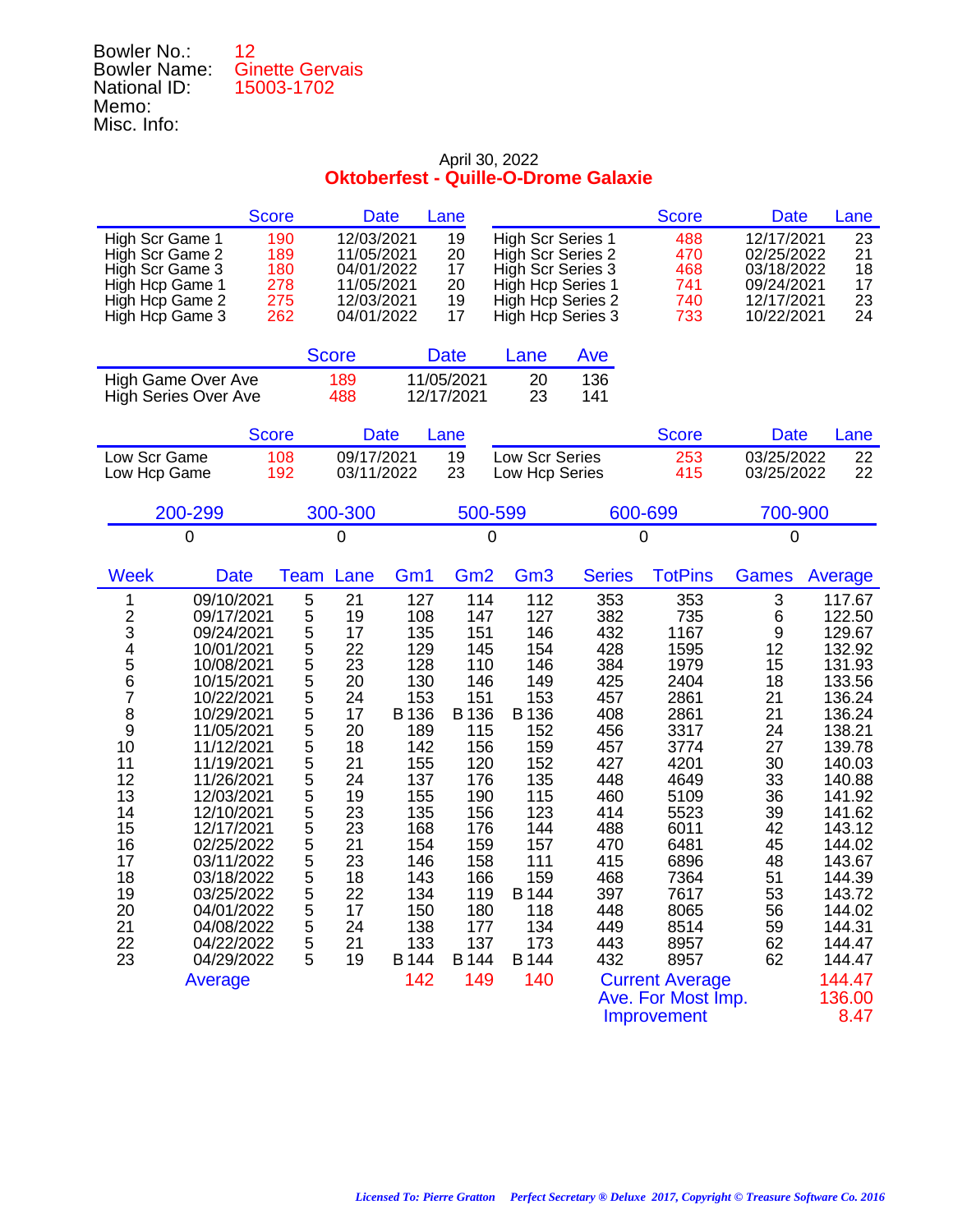| 13                   |
|----------------------|
| <b>Diane Gratton</b> |
| 15003-1134           |
|                      |
|                      |
|                      |

|                                                                                                                                                                                                                                                                                                                                                                                                                                                                                   | <b>Score</b>                                                                                                                                                                                                                                  | <b>Date</b><br>Lane                                                                                                                                                                                   |                                                                                                                                                                                                  |                                                                                                                                                                                                                 |                                                                                                                                                               | <b>Score</b>                                                                                                                                                                                                                                      | <b>Date</b>                                                                                                                         | Lane                                                                                                                                                                                                                                                            |
|-----------------------------------------------------------------------------------------------------------------------------------------------------------------------------------------------------------------------------------------------------------------------------------------------------------------------------------------------------------------------------------------------------------------------------------------------------------------------------------|-----------------------------------------------------------------------------------------------------------------------------------------------------------------------------------------------------------------------------------------------|-------------------------------------------------------------------------------------------------------------------------------------------------------------------------------------------------------|--------------------------------------------------------------------------------------------------------------------------------------------------------------------------------------------------|-----------------------------------------------------------------------------------------------------------------------------------------------------------------------------------------------------------------|---------------------------------------------------------------------------------------------------------------------------------------------------------------|---------------------------------------------------------------------------------------------------------------------------------------------------------------------------------------------------------------------------------------------------|-------------------------------------------------------------------------------------------------------------------------------------|-----------------------------------------------------------------------------------------------------------------------------------------------------------------------------------------------------------------------------------------------------------------|
| High Scr Game 1<br>High Scr Game 2<br>High Scr Game 3<br>High Hcp Game 1<br>High Hcp Game 2<br>High Hcp Game 3                                                                                                                                                                                                                                                                                                                                                                    | 194<br>12/03/2021<br>185<br>12/03/2021<br>184<br>09/17/2021<br>285<br>12/03/2021<br>276<br>12/03/2021<br>276<br>09/17/2021                                                                                                                    |                                                                                                                                                                                                       | 19<br>19<br>19<br>19<br>19<br>19                                                                                                                                                                 | <b>High Scr Series 1</b><br>High Scr Series 2<br>High Scr Series 3<br>High Hcp Series 1<br>High Hcp Series 2<br>High Hcp Series 3                                                                               |                                                                                                                                                               | 512<br>501<br>467<br>785<br>759<br>742                                                                                                                                                                                                            | 12/03/2021<br>04/29/2022<br>12/17/2021<br>12/03/2021<br>04/29/2022<br>11/26/2021                                                    | 19<br>19<br>23<br>19<br>19<br>24                                                                                                                                                                                                                                |
|                                                                                                                                                                                                                                                                                                                                                                                                                                                                                   | <b>Score</b>                                                                                                                                                                                                                                  | <b>Date</b>                                                                                                                                                                                           |                                                                                                                                                                                                  | Lane                                                                                                                                                                                                            | Ave                                                                                                                                                           |                                                                                                                                                                                                                                                   |                                                                                                                                     |                                                                                                                                                                                                                                                                 |
| High Game Over Ave<br><b>High Series Over Ave</b>                                                                                                                                                                                                                                                                                                                                                                                                                                 | 194<br>512                                                                                                                                                                                                                                    | 12/03/2021<br>12/03/2021                                                                                                                                                                              |                                                                                                                                                                                                  | 19<br>19                                                                                                                                                                                                        | 134<br>134                                                                                                                                                    |                                                                                                                                                                                                                                                   |                                                                                                                                     |                                                                                                                                                                                                                                                                 |
|                                                                                                                                                                                                                                                                                                                                                                                                                                                                                   | <b>Score</b>                                                                                                                                                                                                                                  | <b>Date</b><br>Lane                                                                                                                                                                                   |                                                                                                                                                                                                  |                                                                                                                                                                                                                 |                                                                                                                                                               | <b>Score</b>                                                                                                                                                                                                                                      | <b>Date</b>                                                                                                                         | Lane                                                                                                                                                                                                                                                            |
| Low Scr Game<br>Low Hcp Game                                                                                                                                                                                                                                                                                                                                                                                                                                                      | 10/08/2021<br>94<br>189<br>10/08/2021                                                                                                                                                                                                         |                                                                                                                                                                                                       | 23<br>23                                                                                                                                                                                         | Low Scr Series<br>Low Hcp Series                                                                                                                                                                                |                                                                                                                                                               | 101<br>193                                                                                                                                                                                                                                        | 11/19/2021<br>11/19/2021                                                                                                            | 21<br>21                                                                                                                                                                                                                                                        |
| 200-299                                                                                                                                                                                                                                                                                                                                                                                                                                                                           | 300-300                                                                                                                                                                                                                                       |                                                                                                                                                                                                       | 500-599                                                                                                                                                                                          |                                                                                                                                                                                                                 | 600-699                                                                                                                                                       |                                                                                                                                                                                                                                                   | 700-900                                                                                                                             |                                                                                                                                                                                                                                                                 |
| 0                                                                                                                                                                                                                                                                                                                                                                                                                                                                                 | 0                                                                                                                                                                                                                                             |                                                                                                                                                                                                       | $\overline{2}$                                                                                                                                                                                   |                                                                                                                                                                                                                 | 0                                                                                                                                                             |                                                                                                                                                                                                                                                   | 0                                                                                                                                   |                                                                                                                                                                                                                                                                 |
| <b>Week</b><br><b>Date</b>                                                                                                                                                                                                                                                                                                                                                                                                                                                        | Lane<br>Team                                                                                                                                                                                                                                  | Gm1                                                                                                                                                                                                   | Gm <sub>2</sub>                                                                                                                                                                                  | Gm <sub>3</sub>                                                                                                                                                                                                 | <b>Series</b>                                                                                                                                                 | <b>TotPins</b>                                                                                                                                                                                                                                    | <b>Games</b>                                                                                                                        | Average                                                                                                                                                                                                                                                         |
| 09/10/2021<br>1<br>$\frac{2}{3}$<br>09/17/2021<br>09/24/2021<br>4<br>5<br>10/01/2021<br>10/08/2021<br>6<br>10/15/2021<br>7<br>10/22/2021<br>8<br>10/29/2021<br>9<br>11/05/2021<br>10<br>11/12/2021<br>11<br>11/19/2021<br>12<br>11/26/2021<br>13<br>12/03/2021<br>14<br>12/10/2021<br>15<br>12/17/2021<br>16<br>02/25/2022<br>17<br>03/11/2022<br>18<br>03/18/2022<br>19<br>03/25/2022<br>20<br>04/01/2022<br>21<br>04/08/2022<br>22<br>04/22/2022<br>23<br>04/29/2022<br>Average | 5<br>21<br>5<br>19<br>5<br>17<br>5<br>5<br>22<br>23<br>5<br>5<br>20<br>24<br>5<br>17<br>5<br>20<br>5<br>18<br>5<br>21<br>5555<br>24<br>19<br>23<br>23<br>5<br>21<br>5<br>23<br>5<br>18<br>5<br>22<br>5<br>17<br>5<br>24<br>5<br>21<br>5<br>19 | 128<br>121<br>106<br>131<br>132<br>B 127<br>141<br>158<br>139<br>139<br>101<br>163<br>185<br>135<br>172<br>B 138<br><b>B</b> 138<br><b>B</b> 138<br><b>B</b> 138<br>B 138<br>180<br>118<br>164<br>141 | 121<br>130<br>122<br>135<br>114<br>B 127<br>176<br>117<br>143<br>129<br>B 133<br>162<br>194<br>144<br>132<br>B 138<br><b>B</b> 138<br><b>B</b> 138<br>B 138<br>B 138<br>144<br>133<br>179<br>142 | 152<br>184<br>118<br>122<br>94<br>B 127<br>127<br>141<br>157<br>124<br>B 133<br>138<br>133<br>113<br>163<br>B 138<br><b>B</b> 138<br><b>B</b> 138<br><b>B</b> 138<br>B 138<br><b>B</b> 138<br>171<br>158<br>139 | 401<br>435<br>346<br>388<br>340<br>381<br>444<br>416<br>439<br>392<br>367<br>463<br>512<br>392<br>467<br>414<br>414<br>414<br>414<br>414<br>462<br>422<br>501 | 401<br>836<br>1182<br>1570<br>1910<br>1910<br>2354<br>2770<br>3209<br>3601<br>3702<br>4165<br>4677<br>5069<br>5536<br>5536<br>5536<br>5536<br>5536<br>5536<br>5860<br>6282<br>6783<br><b>Current Average</b><br>Ave. For Most Imp.<br>Improvement | 3<br>6<br>9<br>12<br>15<br>15<br>18<br>21<br>24<br>27<br>28<br>31<br>34<br>37<br>40<br>40<br>40<br>40<br>40<br>40<br>42<br>45<br>48 | 133.67<br>139.33<br>131.33<br>130.83<br>127.33<br>127.33<br>130.78<br>131.90<br>133.71<br>133.37<br>132.21<br>134.35<br>137.56<br>137.00<br>138.40<br>138.40<br>138.40<br>138.40<br>138.40<br>138.40<br>139.52<br>139.60<br>141.31<br>141.31<br>131.00<br>10.31 |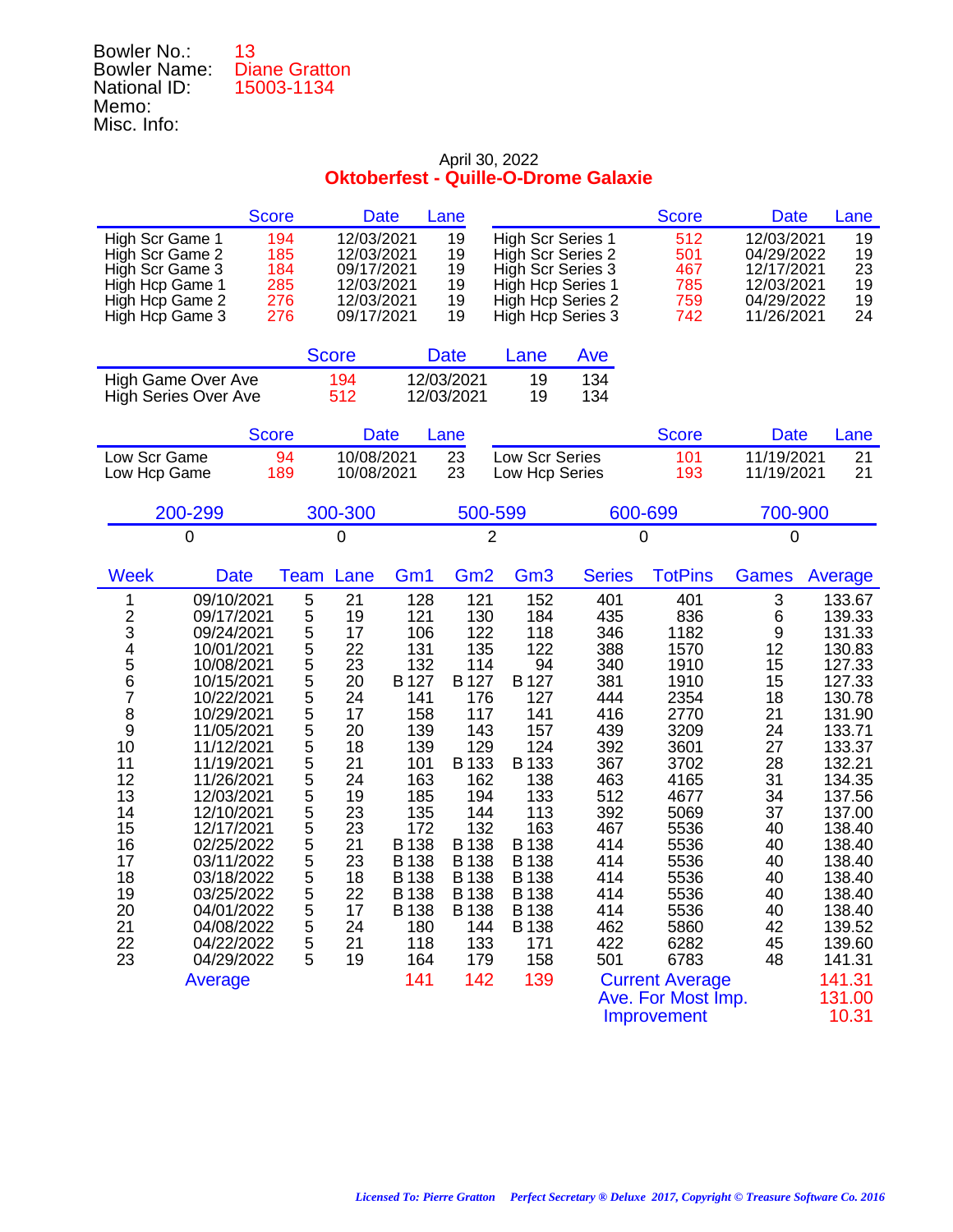| Bowler No.:         | 14                    |
|---------------------|-----------------------|
| <b>Bowler Name:</b> | <b>Pierre Gratton</b> |
| National ID:        | 15003-5               |
| Memo:               |                       |
| Misc. Info:         |                       |

| <b>Score</b>                                                                                                                                                                                                                                                                                                                                                                                                                                                                      |                                                                                                     | <b>Date</b>                                                                                                                                                                                                                                                                                                      | Lane                                                                                                                                                                   |                                                                                                                                                                        |                                                                                                                                                               | <b>Score</b>                                                                                                                                                                                                                                         | <b>Date</b>                                                                                                                         | Lane                                                                                                                                                                                                                                                           |
|-----------------------------------------------------------------------------------------------------------------------------------------------------------------------------------------------------------------------------------------------------------------------------------------------------------------------------------------------------------------------------------------------------------------------------------------------------------------------------------|-----------------------------------------------------------------------------------------------------|------------------------------------------------------------------------------------------------------------------------------------------------------------------------------------------------------------------------------------------------------------------------------------------------------------------|------------------------------------------------------------------------------------------------------------------------------------------------------------------------|------------------------------------------------------------------------------------------------------------------------------------------------------------------------|---------------------------------------------------------------------------------------------------------------------------------------------------------------|------------------------------------------------------------------------------------------------------------------------------------------------------------------------------------------------------------------------------------------------------|-------------------------------------------------------------------------------------------------------------------------------------|----------------------------------------------------------------------------------------------------------------------------------------------------------------------------------------------------------------------------------------------------------------|
| High Scr Game 1<br>High Scr Game 2<br>High Scr Game 3<br>High Hcp Game 1<br>High Hcp Game 2<br>High Hcp Game 3                                                                                                                                                                                                                                                                                                                                                                    | 224<br>203<br>202<br>282<br>267<br>265                                                              | 04/22/2022<br>11/19/2021<br>11/26/2021<br>04/22/2022<br>10/22/2021<br>09/10/2021                                                                                                                                                                                                                                 | 21<br>21<br>24<br>21<br>24<br>21                                                                                                                                       | <b>High Scr Series 1</b><br>High Scr Series 2<br>High Scr Series 3<br>High Hcp Series 1<br>High Hcp Series 2<br>High Hcp Series 3                                      |                                                                                                                                                               | 563<br>557<br>551<br>770<br>733<br>731                                                                                                                                                                                                               | 10/22/2021<br>12/10/2021<br>11/26/2021<br>10/22/2021<br>09/10/2021<br>11/26/2021                                                    | 24<br>23<br>24<br>24<br>21<br>24                                                                                                                                                                                                                               |
|                                                                                                                                                                                                                                                                                                                                                                                                                                                                                   | <b>Score</b>                                                                                        |                                                                                                                                                                                                                                                                                                                  | <b>Date</b>                                                                                                                                                            | Lane                                                                                                                                                                   | Ave                                                                                                                                                           |                                                                                                                                                                                                                                                      |                                                                                                                                     |                                                                                                                                                                                                                                                                |
| High Game Over Ave<br><b>High Series Over Ave</b>                                                                                                                                                                                                                                                                                                                                                                                                                                 | 224<br>563                                                                                          |                                                                                                                                                                                                                                                                                                                  | 04/22/2022<br>10/22/2021                                                                                                                                               | 21<br>24                                                                                                                                                               | 167<br>160                                                                                                                                                    |                                                                                                                                                                                                                                                      |                                                                                                                                     |                                                                                                                                                                                                                                                                |
| <b>Score</b>                                                                                                                                                                                                                                                                                                                                                                                                                                                                      |                                                                                                     | <b>Date</b>                                                                                                                                                                                                                                                                                                      | Lane                                                                                                                                                                   |                                                                                                                                                                        |                                                                                                                                                               | <b>Score</b>                                                                                                                                                                                                                                         | <b>Date</b>                                                                                                                         | Lane                                                                                                                                                                                                                                                           |
| Low Scr Game<br>Low Hcp Game                                                                                                                                                                                                                                                                                                                                                                                                                                                      | 121<br>183                                                                                          | 10/01/2021<br>02/25/2022                                                                                                                                                                                                                                                                                         | 22<br>21                                                                                                                                                               | Low Scr Series<br>Low Hcp Series                                                                                                                                       |                                                                                                                                                               | 426<br>595                                                                                                                                                                                                                                           | 10/01/2021<br>09/17/2021                                                                                                            | 22<br>19                                                                                                                                                                                                                                                       |
| 200-299                                                                                                                                                                                                                                                                                                                                                                                                                                                                           | 300-300                                                                                             |                                                                                                                                                                                                                                                                                                                  | 500-599                                                                                                                                                                |                                                                                                                                                                        |                                                                                                                                                               | 600-699                                                                                                                                                                                                                                              | 700-900                                                                                                                             |                                                                                                                                                                                                                                                                |
| 5                                                                                                                                                                                                                                                                                                                                                                                                                                                                                 | 0                                                                                                   |                                                                                                                                                                                                                                                                                                                  | 15                                                                                                                                                                     |                                                                                                                                                                        |                                                                                                                                                               | 0                                                                                                                                                                                                                                                    | 0                                                                                                                                   |                                                                                                                                                                                                                                                                |
| <b>Week</b><br><b>Date</b>                                                                                                                                                                                                                                                                                                                                                                                                                                                        | <b>Team</b>                                                                                         | Lane<br>Gm1                                                                                                                                                                                                                                                                                                      | Gm <sub>2</sub>                                                                                                                                                        | Gm <sub>3</sub>                                                                                                                                                        | <b>Series</b>                                                                                                                                                 | <b>TotPins</b>                                                                                                                                                                                                                                       | <b>Games</b>                                                                                                                        | Average                                                                                                                                                                                                                                                        |
| 09/10/2021<br>1<br>$\frac{2}{3}$<br>09/17/2021<br>09/24/2021<br>4<br>5<br>10/01/2021<br>10/08/2021<br>6<br>10/15/2021<br>7<br>10/22/2021<br>8<br>10/29/2021<br>9<br>11/05/2021<br>10<br>11/12/2021<br>11<br>11/19/2021<br>12<br>11/26/2021<br>13<br>12/03/2021<br>14<br>12/10/2021<br>15<br>12/17/2021<br>16<br>02/25/2022<br>17<br>03/11/2022<br>18<br>03/18/2022<br>19<br>03/25/2022<br>20<br>04/01/2022<br>21<br>04/08/2022<br>22<br>04/22/2022<br>23<br>04/29/2022<br>Average | 5<br>5<br>5<br>5<br>5<br>5<br>5<br>5<br>5<br>5<br>5<br>5555<br>5<br>5<br>5<br>5<br>5<br>5<br>5<br>5 | 21<br>156<br>19<br>131<br>17<br>170<br>22<br>121<br>23<br>161<br>20<br>151<br>24<br>198<br>17<br>179<br>20<br>175<br>159<br>18<br>21<br>203<br>182<br>24<br>19<br>144<br>23<br>172<br>23<br>202<br>21<br>157<br>23<br>165<br>18<br>188<br>22<br>169<br>17<br>B 167<br>24<br>173<br>21<br>147<br>19<br>172<br>167 | 190<br>136<br>171<br>156<br>145<br>188<br>175<br>167<br>159<br>194<br>191<br>202<br>169<br>187<br>156<br>146<br>159<br>162<br>147<br>B 167<br>182<br>147<br>201<br>169 | 162<br>160<br>179<br>149<br>122<br>169<br>190<br>182<br>164<br>173<br>143<br>167<br>194<br>198<br>188<br>127<br>161<br>174<br>168<br>B 167<br>159<br>224<br>167<br>169 | 508<br>427<br>520<br>426<br>428<br>508<br>563<br>528<br>498<br>526<br>537<br>551<br>507<br>557<br>546<br>430<br>485<br>524<br>484<br>501<br>514<br>518<br>540 | 508<br>935<br>1455<br>1881<br>2309<br>2817<br>3380<br>3908<br>4406<br>4932<br>5469<br>6020<br>6527<br>7084<br>7630<br>8060<br>8545<br>9069<br>9553<br>9553<br>10067<br>10585<br>11125<br><b>Current Average</b><br>Ave. For Most Imp.<br>Improvement | 3<br>6<br>9<br>12<br>15<br>18<br>21<br>24<br>27<br>30<br>33<br>36<br>39<br>42<br>45<br>48<br>51<br>54<br>57<br>57<br>60<br>63<br>66 | 169.33<br>155.83<br>161.67<br>156.75<br>153.93<br>156.50<br>160.95<br>162.83<br>163.19<br>164.40<br>165.73<br>167.22<br>167.36<br>168.67<br>169.56<br>167.92<br>167.55<br>167.94<br>167.60<br>167.60<br>167.78<br>168.02<br>168.56<br>168.56<br>160.00<br>8.56 |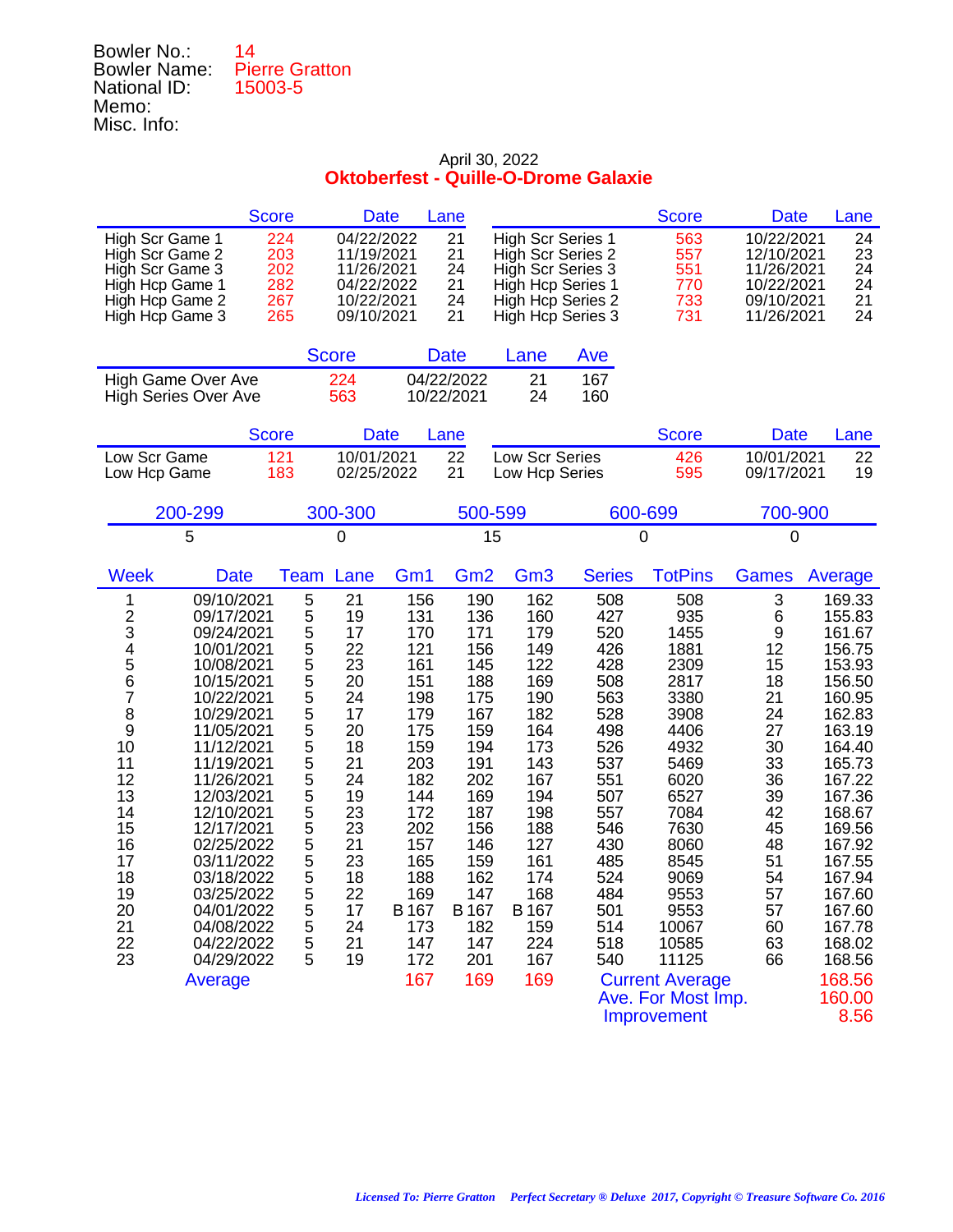| Bowler No.:         | 15                  |
|---------------------|---------------------|
| <b>Bowler Name:</b> | <b>Francis King</b> |
| National ID:        | 15003-400           |
| Memo:               |                     |
| Misc. Info:         |                     |

| <b>Score</b>                                                                                                                                                                                                                                                                                                                                                                                                                                                                      | <b>Date</b>                                                                                                                                                                                                                                                                                                                                                                                                                                                                                                               |                                                                                                                                                                    | Lane                                                                                                                                                                 |                                                                                                                                                                     |                                                                                                                                                               | <b>Score</b>                                                                                                                                                                                                                                       | <b>Date</b>                                                                                                                         | Lane                                                                                                                                                                                                                                                           |
|-----------------------------------------------------------------------------------------------------------------------------------------------------------------------------------------------------------------------------------------------------------------------------------------------------------------------------------------------------------------------------------------------------------------------------------------------------------------------------------|---------------------------------------------------------------------------------------------------------------------------------------------------------------------------------------------------------------------------------------------------------------------------------------------------------------------------------------------------------------------------------------------------------------------------------------------------------------------------------------------------------------------------|--------------------------------------------------------------------------------------------------------------------------------------------------------------------|----------------------------------------------------------------------------------------------------------------------------------------------------------------------|---------------------------------------------------------------------------------------------------------------------------------------------------------------------|---------------------------------------------------------------------------------------------------------------------------------------------------------------|----------------------------------------------------------------------------------------------------------------------------------------------------------------------------------------------------------------------------------------------------|-------------------------------------------------------------------------------------------------------------------------------------|----------------------------------------------------------------------------------------------------------------------------------------------------------------------------------------------------------------------------------------------------------------|
| High Scr Game 1<br>High Scr Game 2<br>High Scr Game 3<br>High Hcp Game 1<br>High Hcp Game 2<br>High Hcp Game 3                                                                                                                                                                                                                                                                                                                                                                    | 11/19/2021<br>195<br>189<br>04/22/2022<br>187<br>12/17/2021<br>291<br>09/17/2021<br>284<br>10/08/2021<br>283<br>11/19/2021                                                                                                                                                                                                                                                                                                                                                                                                |                                                                                                                                                                    | 19<br>18<br>20<br>21<br>24<br>19                                                                                                                                     | <b>High Scr Series 1</b><br>High Scr Series 2<br>High Scr Series 3<br>High Hcp Series 1<br>High Hcp Series 2<br>High Hcp Series 3                                   |                                                                                                                                                               | 514<br>507<br>505<br>772<br>764<br>757                                                                                                                                                                                                             | 04/08/2022<br>04/22/2022<br>12/17/2021<br>10/08/2021<br>09/17/2021<br>04/08/2022                                                    | 17<br>18<br>20<br>24<br>21<br>17                                                                                                                                                                                                                               |
|                                                                                                                                                                                                                                                                                                                                                                                                                                                                                   | <b>Score</b>                                                                                                                                                                                                                                                                                                                                                                                                                                                                                                              |                                                                                                                                                                    | <b>Date</b>                                                                                                                                                          | Lane                                                                                                                                                                | Ave                                                                                                                                                           |                                                                                                                                                                                                                                                    |                                                                                                                                     |                                                                                                                                                                                                                                                                |
| High Game Over Ave<br><b>High Series Over Ave</b>                                                                                                                                                                                                                                                                                                                                                                                                                                 | 195<br>514                                                                                                                                                                                                                                                                                                                                                                                                                                                                                                                |                                                                                                                                                                    | 11/19/2021<br>04/08/2022                                                                                                                                             | 19<br>17                                                                                                                                                            | 137<br>144                                                                                                                                                    |                                                                                                                                                                                                                                                    |                                                                                                                                     |                                                                                                                                                                                                                                                                |
| <b>Score</b>                                                                                                                                                                                                                                                                                                                                                                                                                                                                      | <b>Date</b>                                                                                                                                                                                                                                                                                                                                                                                                                                                                                                               |                                                                                                                                                                    | Lane                                                                                                                                                                 |                                                                                                                                                                     |                                                                                                                                                               | <b>Score</b>                                                                                                                                                                                                                                       | <b>Date</b>                                                                                                                         | Lane                                                                                                                                                                                                                                                           |
| Low Scr Game<br>Low Hcp Game                                                                                                                                                                                                                                                                                                                                                                                                                                                      | 09/10/2021<br>77<br>135<br>09/10/2021                                                                                                                                                                                                                                                                                                                                                                                                                                                                                     |                                                                                                                                                                    | 18<br>18                                                                                                                                                             | Low Scr Series<br>Low Hcp Series                                                                                                                                    |                                                                                                                                                               | 284<br>458                                                                                                                                                                                                                                         | 09/10/2021<br>09/10/2021                                                                                                            | 18<br>18                                                                                                                                                                                                                                                       |
| 200-299                                                                                                                                                                                                                                                                                                                                                                                                                                                                           | 300-300                                                                                                                                                                                                                                                                                                                                                                                                                                                                                                                   |                                                                                                                                                                    | 500-599                                                                                                                                                              |                                                                                                                                                                     |                                                                                                                                                               | 600-699                                                                                                                                                                                                                                            | 700-900                                                                                                                             |                                                                                                                                                                                                                                                                |
| 0                                                                                                                                                                                                                                                                                                                                                                                                                                                                                 | 0                                                                                                                                                                                                                                                                                                                                                                                                                                                                                                                         |                                                                                                                                                                    | 3                                                                                                                                                                    |                                                                                                                                                                     |                                                                                                                                                               | 0                                                                                                                                                                                                                                                  | 0                                                                                                                                   |                                                                                                                                                                                                                                                                |
| <b>Week</b><br><b>Date</b>                                                                                                                                                                                                                                                                                                                                                                                                                                                        | Lane<br>Team                                                                                                                                                                                                                                                                                                                                                                                                                                                                                                              | Gm <sub>1</sub>                                                                                                                                                    | Gm <sub>2</sub>                                                                                                                                                      | Gm <sub>3</sub>                                                                                                                                                     | <b>Series</b>                                                                                                                                                 | <b>TotPins</b>                                                                                                                                                                                                                                     | <b>Games</b>                                                                                                                        | Average                                                                                                                                                                                                                                                        |
| 09/10/2021<br>1<br>$\frac{2}{3}$<br>09/17/2021<br>09/24/2021<br>4<br>5<br>10/01/2021<br>10/08/2021<br>6<br>10/15/2021<br>7<br>10/22/2021<br>8<br>10/29/2021<br>9<br>11/05/2021<br>10<br>11/12/2021<br>11<br>11/19/2021<br>12<br>11/26/2021<br>13<br>12/03/2021<br>14<br>12/10/2021<br>15<br>12/17/2021<br>16<br>02/25/2022<br>17<br>03/11/2022<br>18<br>03/18/2022<br>19<br>03/25/2022<br>20<br>04/01/2022<br>21<br>04/08/2022<br>22<br>04/22/2022<br>23<br>04/29/2022<br>Average | $\overline{c}$<br>18<br>$\overline{c}$<br>21<br>$\overline{c}$<br>23<br>$\frac{2}{2}$<br>20<br>24<br>$\overline{c}$<br>17<br>$\overline{c}$<br>22<br>$\frac{2}{2}$<br>24<br>22<br>$\overline{c}$<br>24<br>$\overline{c}$<br>19<br>$\frac{2}{2}$<br>23<br>18<br>$\overline{c}$<br>21<br>$\overline{c}$<br>20<br>$\overline{\mathbf{c}}$<br>23<br>$\overline{c}$<br>21<br>$\overline{\mathbf{c}}$<br>17<br>$\overline{2}$<br>19<br>23<br>2<br>$\overline{\mathbf{c}}$<br>17<br>$\overline{2}$<br>18<br>$\overline{2}$<br>21 | 77<br>90<br>142<br>142<br>152<br>143<br>146<br>133<br>149<br>143<br>145<br>151<br>161<br>129<br>152<br>148<br>154<br>160<br>131<br>116<br>186<br>132<br>151<br>140 | 114<br>121<br>130<br>134<br>181<br>134<br>139<br>142<br>147<br>160<br>148<br>153<br>150<br>179<br>187<br>110<br>136<br>133<br>138<br>187<br>177<br>186<br>182<br>150 | 93<br>160<br>120<br>142<br>130<br>147<br>132<br>159<br>158<br>165<br>195<br>148<br>157<br>166<br>166<br>145<br>162<br>147<br>148<br>121<br>151<br>189<br>141<br>149 | 284<br>371<br>392<br>418<br>463<br>424<br>417<br>434<br>454<br>468<br>488<br>452<br>468<br>474<br>505<br>403<br>452<br>440<br>417<br>424<br>514<br>507<br>474 | 284<br>655<br>1047<br>1465<br>1928<br>2352<br>2769<br>3203<br>3657<br>4125<br>4613<br>5065<br>5533<br>6007<br>6512<br>6915<br>7367<br>7807<br>8224<br>8648<br>9162<br>9669<br>10143<br><b>Current Average</b><br>Ave. For Most Imp.<br>Improvement | 3<br>6<br>9<br>12<br>15<br>18<br>21<br>24<br>27<br>30<br>33<br>36<br>39<br>42<br>45<br>48<br>51<br>54<br>57<br>60<br>63<br>66<br>69 | 94.67<br>109.17<br>116.33<br>122.08<br>128.53<br>130.67<br>131.86<br>133.46<br>135.44<br>137.50<br>139.79<br>140.69<br>141.87<br>143.02<br>144.71<br>144.06<br>144.45<br>144.57<br>144.28<br>144.13<br>145.43<br>146.50<br>147.00<br>147.00<br>131.00<br>16.00 |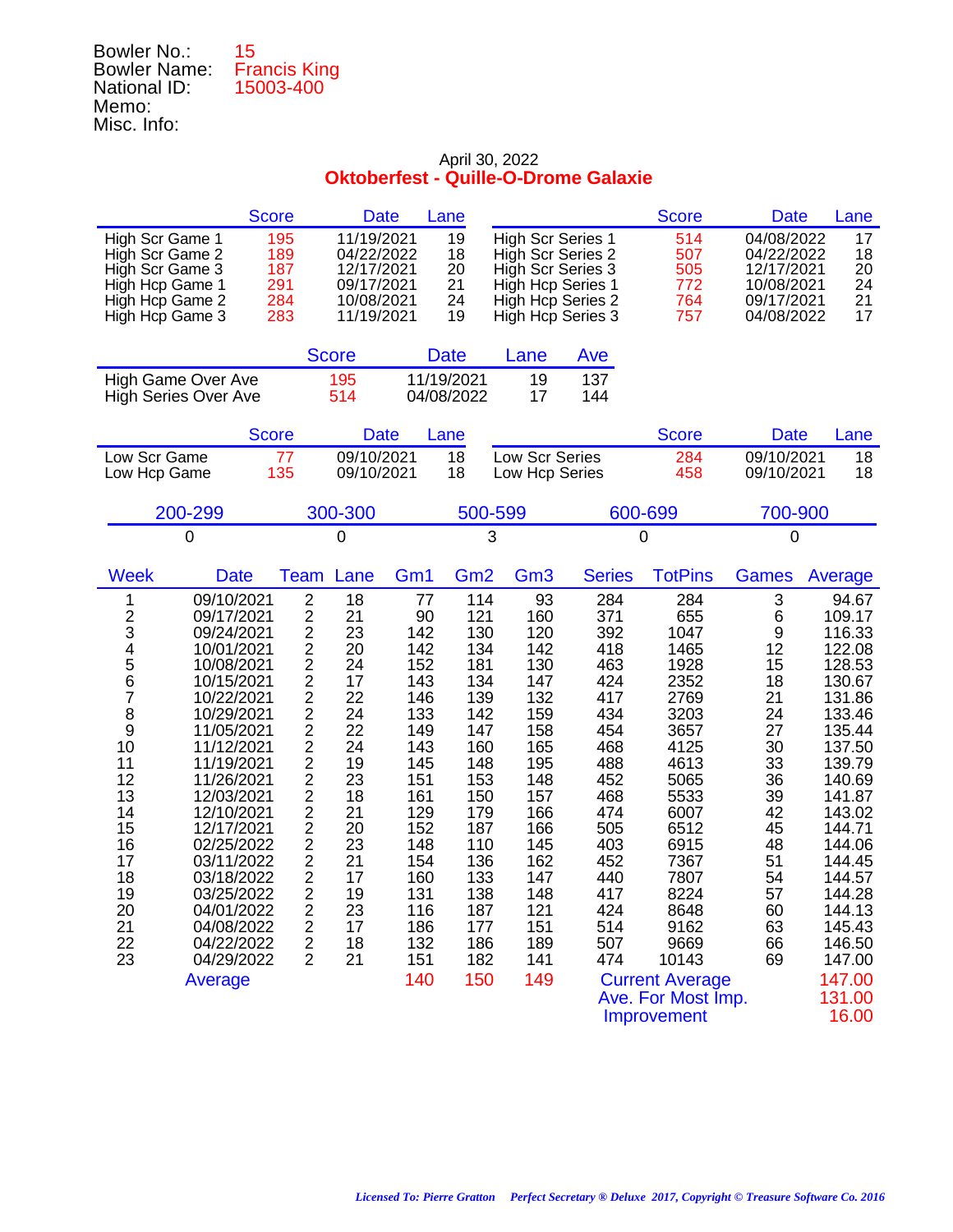| Bowler No.:         | 16                    |
|---------------------|-----------------------|
| <b>Bowler Name:</b> | <b>Pierrette King</b> |
| National ID:        | 15003-2383            |
| Memo:               |                       |
| Misc. Info:         |                       |

|                                                                                                                                              |                                                                                                                                                                                                                                                                                                                  | <b>Score</b>                           |                                                                                                                                                                                                                                                                                                                                                                                                                                                                                                                          | <b>Date</b>                                                                                                                                                     | Lane                                                                                                                                                            |                                                                                                                                                                 |                                                                                                                                                        | <b>Score</b>                                                                                                                                                               | <b>Date</b>                                                                                                                          | Lane                                                                                                                                                                                                                     |
|----------------------------------------------------------------------------------------------------------------------------------------------|------------------------------------------------------------------------------------------------------------------------------------------------------------------------------------------------------------------------------------------------------------------------------------------------------------------|----------------------------------------|--------------------------------------------------------------------------------------------------------------------------------------------------------------------------------------------------------------------------------------------------------------------------------------------------------------------------------------------------------------------------------------------------------------------------------------------------------------------------------------------------------------------------|-----------------------------------------------------------------------------------------------------------------------------------------------------------------|-----------------------------------------------------------------------------------------------------------------------------------------------------------------|-----------------------------------------------------------------------------------------------------------------------------------------------------------------|--------------------------------------------------------------------------------------------------------------------------------------------------------|----------------------------------------------------------------------------------------------------------------------------------------------------------------------------|--------------------------------------------------------------------------------------------------------------------------------------|--------------------------------------------------------------------------------------------------------------------------------------------------------------------------------------------------------------------------|
| High Scr Game 1<br>High Scr Game 2<br>High Scr Game 3<br>High Hcp Game 1<br>High Hcp Game 2<br>High Hcp Game 3                               |                                                                                                                                                                                                                                                                                                                  | 201<br>188<br>185<br>283<br>265<br>265 | 11/12/2021<br>02/25/2022<br>11/19/2021<br>11/12/2021<br>02/25/2022<br>11/19/2021                                                                                                                                                                                                                                                                                                                                                                                                                                         |                                                                                                                                                                 | 24<br>23<br>19<br>24<br>23<br>19                                                                                                                                | <b>High Scr Series 1</b><br>High Scr Series 2<br>High Scr Series 3<br>High Hcp Series 1<br>High Hcp Series 2<br>High Hcp Series 3                               |                                                                                                                                                        | 503<br>501<br>486<br>732<br>729<br>728                                                                                                                                     | 04/01/2022<br>03/25/2022<br>11/12/2021<br>11/12/2021<br>03/25/2022<br>04/01/2022                                                     | 23<br>19<br>24<br>24<br>19<br>23                                                                                                                                                                                         |
|                                                                                                                                              |                                                                                                                                                                                                                                                                                                                  |                                        | <b>Score</b>                                                                                                                                                                                                                                                                                                                                                                                                                                                                                                             |                                                                                                                                                                 | <b>Date</b>                                                                                                                                                     | Lane                                                                                                                                                            | Ave                                                                                                                                                    |                                                                                                                                                                            |                                                                                                                                      |                                                                                                                                                                                                                          |
|                                                                                                                                              | <b>High Game Over Ave</b><br><b>High Series Over Ave</b>                                                                                                                                                                                                                                                         |                                        | 201<br>486                                                                                                                                                                                                                                                                                                                                                                                                                                                                                                               |                                                                                                                                                                 | 11/12/2021<br>11/12/2021                                                                                                                                        | 24<br>24                                                                                                                                                        | 143<br>143                                                                                                                                             |                                                                                                                                                                            |                                                                                                                                      |                                                                                                                                                                                                                          |
|                                                                                                                                              |                                                                                                                                                                                                                                                                                                                  | <b>Score</b>                           |                                                                                                                                                                                                                                                                                                                                                                                                                                                                                                                          | <b>Date</b>                                                                                                                                                     | Lane                                                                                                                                                            |                                                                                                                                                                 |                                                                                                                                                        | <b>Score</b>                                                                                                                                                               | <b>Date</b>                                                                                                                          | Lane                                                                                                                                                                                                                     |
| Low Scr Game<br>Low Hcp Game                                                                                                                 |                                                                                                                                                                                                                                                                                                                  | 117<br>194                             | 02/25/2022<br>02/25/2022                                                                                                                                                                                                                                                                                                                                                                                                                                                                                                 |                                                                                                                                                                 | 23<br>23                                                                                                                                                        | Low Scr Series<br>Low Hcp Series                                                                                                                                |                                                                                                                                                        | 390<br>636                                                                                                                                                                 | 10/22/2021<br>10/22/2021                                                                                                             | 22<br>22                                                                                                                                                                                                                 |
|                                                                                                                                              | 200-299                                                                                                                                                                                                                                                                                                          |                                        | 300-300                                                                                                                                                                                                                                                                                                                                                                                                                                                                                                                  |                                                                                                                                                                 | 500-599                                                                                                                                                         |                                                                                                                                                                 |                                                                                                                                                        | 600-699                                                                                                                                                                    | 700-900                                                                                                                              |                                                                                                                                                                                                                          |
|                                                                                                                                              | 1                                                                                                                                                                                                                                                                                                                |                                        | 0                                                                                                                                                                                                                                                                                                                                                                                                                                                                                                                        |                                                                                                                                                                 | $\overline{2}$                                                                                                                                                  |                                                                                                                                                                 |                                                                                                                                                        | 0                                                                                                                                                                          | 0                                                                                                                                    |                                                                                                                                                                                                                          |
| <b>Week</b>                                                                                                                                  | <b>Date</b><br>09/10/2021                                                                                                                                                                                                                                                                                        | <b>Team</b>                            | Lane<br>$\overline{2}$<br>18                                                                                                                                                                                                                                                                                                                                                                                                                                                                                             | Gm1<br>133                                                                                                                                                      | Gm <sub>2</sub><br>153                                                                                                                                          | Gm <sub>3</sub><br>164                                                                                                                                          | <b>Series</b><br>450                                                                                                                                   | <b>TotPins</b><br>450                                                                                                                                                      | <b>Games</b><br>3                                                                                                                    | Average<br>150.00                                                                                                                                                                                                        |
| $\frac{2}{3}$<br>4<br>5<br>6<br>$\overline{7}$<br>8<br>9<br>10<br>11<br>12<br>13<br>14<br>15<br>16<br>17<br>18<br>19<br>20<br>21<br>22<br>23 | 09/17/2021<br>09/24/2021<br>10/01/2021<br>10/08/2021<br>10/15/2021<br>10/22/2021<br>10/29/2021<br>11/05/2021<br>11/12/2021<br>11/19/2021<br>11/26/2021<br>12/03/2021<br>12/10/2021<br>12/17/2021<br>02/25/2022<br>03/11/2022<br>03/18/2022<br>03/25/2022<br>04/01/2022<br>04/08/2022<br>04/22/2022<br>04/29/2022 |                                        | $\overline{c}$<br>21<br>$\overline{c}$<br>23<br>$\frac{2}{2}$<br>20<br>24<br>17<br>$\overline{\mathbf{c}}$<br>22<br>$\overline{c}$<br>24<br>$\overline{c}$<br>22<br>$\overline{2}$<br>24<br>$\overline{\mathbf{c}}$<br>19<br>$\overline{2}$<br>23<br>$\overline{\mathbf{c}}$<br>18<br>$\overline{c}$<br>21<br>$\overline{c}$<br>20<br>$\overline{c}$<br>23<br>$\frac{2}{2}$<br>21<br>17<br>$\overline{c}$<br>19<br>$\overline{2}$<br>23<br>$\overline{\mathbf{c}}$<br>17<br>$\overline{c}$<br>18<br>$\overline{2}$<br>21 | <b>B</b> 150<br>156<br>142<br>127<br>129<br>129<br>174<br>165<br>145<br>185<br>129<br>125<br>155<br>155<br>188<br>147<br>139<br>175<br>161<br>147<br>168<br>151 | <b>B</b> 150<br>160<br>138<br>133<br>135<br>122<br>155<br>130<br>201<br>139<br>147<br>180<br>155<br>163<br>117<br>177<br>179<br>184<br>158<br>137<br>137<br>135 | <b>B</b> 150<br>127<br>156<br>151<br>152<br>139<br>131<br>138<br>140<br>155<br>171<br>147<br>144<br>159<br>159<br>124<br>143<br>142<br>184<br>172<br>132<br>165 | 450<br>443<br>436<br>411<br>416<br>390<br>460<br>433<br>486<br>479<br>447<br>452<br>454<br>477<br>464<br>448<br>461<br>501<br>503<br>456<br>437<br>451 | 450<br>893<br>1329<br>1740<br>2156<br>2546<br>3006<br>3439<br>3925<br>4404<br>4851<br>5303<br>5757<br>6234<br>6698<br>7146<br>7607<br>8108<br>8611<br>9067<br>9504<br>9955 | 3<br>6<br>$\frac{9}{12}$<br>15<br>18<br>21<br>24<br>27<br>30<br>33<br>36<br>39<br>42<br>45<br>48<br>51<br>54<br>57<br>60<br>63<br>66 | 150.00<br>148.83<br>147.67<br>145.00<br>143.73<br>141.44<br>143.14<br>143.29<br>145.37<br>146.80<br>147.00<br>147.31<br>147.62<br>148.43<br>148.84<br>148.88<br>149.16<br>150.15<br>151.07<br>151.12<br>150.86<br>150.83 |
|                                                                                                                                              | Average                                                                                                                                                                                                                                                                                                          |                                        |                                                                                                                                                                                                                                                                                                                                                                                                                                                                                                                          | 151                                                                                                                                                             | 151                                                                                                                                                             | 149                                                                                                                                                             |                                                                                                                                                        | <b>Current Average</b><br>Ave. For Most Imp.                                                                                                                               |                                                                                                                                      | 150.83<br>143.00                                                                                                                                                                                                         |

Improvement 7.83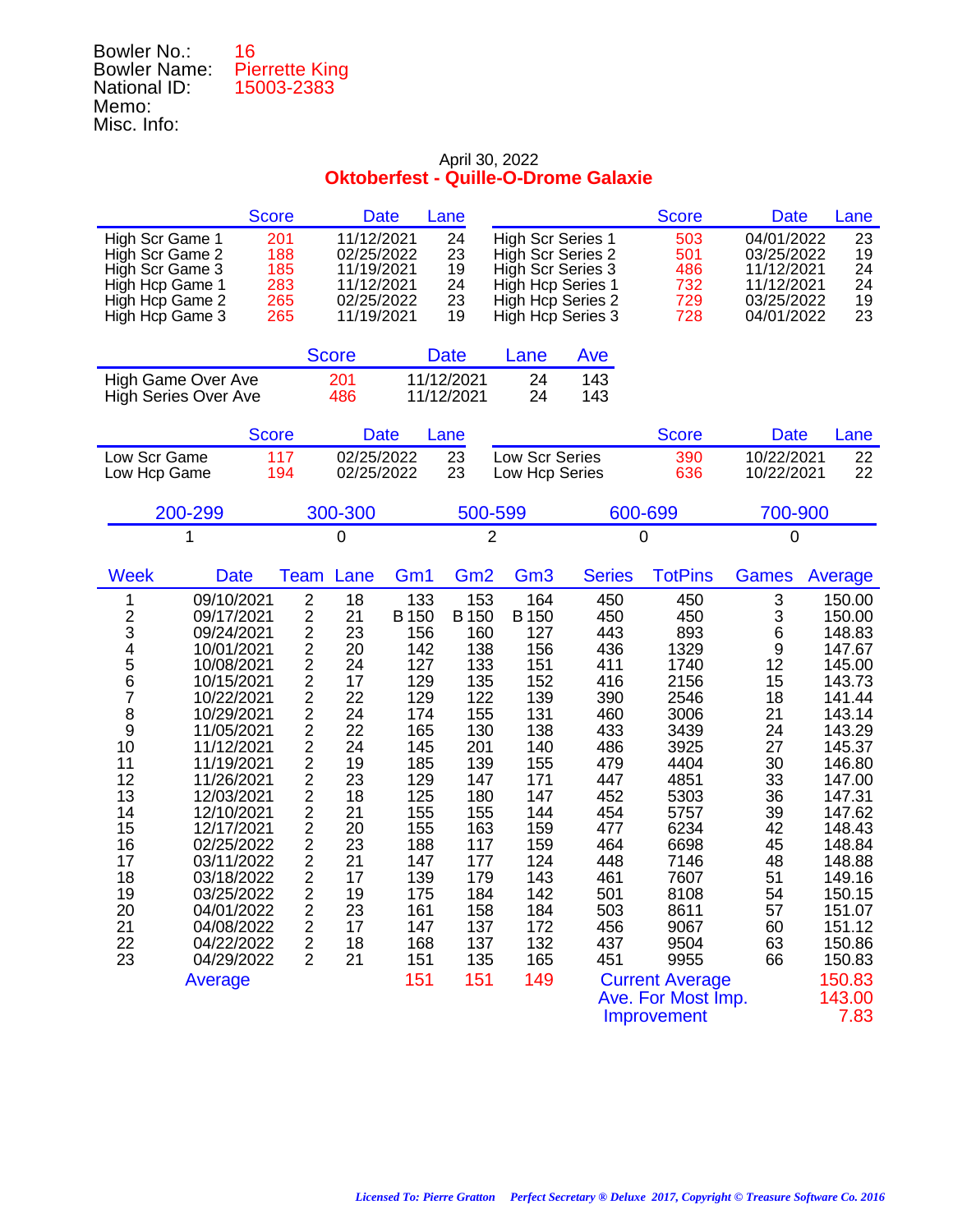## Bowler No.: 18 Bowler Name: Francois Lepine National ID: Memo: Misc. Info:

|                                                                                                                                                                                                                                                                                                                                                                                                                                                                                                  | <b>Score</b>                                                                                                                                                                                                                                                                                          | <b>Date</b>                                                                                                                            |                                                                                                                                                                                   | Lane                                                                                                                                                                               |                                                                                                                                                                                    |                                                                                                                                                               | <b>Score</b>                                                                                                                                                                                                                                                  | <b>Date</b>                                                                                                                        | Lane                                                                                                                                                                                                                                                            |
|--------------------------------------------------------------------------------------------------------------------------------------------------------------------------------------------------------------------------------------------------------------------------------------------------------------------------------------------------------------------------------------------------------------------------------------------------------------------------------------------------|-------------------------------------------------------------------------------------------------------------------------------------------------------------------------------------------------------------------------------------------------------------------------------------------------------|----------------------------------------------------------------------------------------------------------------------------------------|-----------------------------------------------------------------------------------------------------------------------------------------------------------------------------------|------------------------------------------------------------------------------------------------------------------------------------------------------------------------------------|------------------------------------------------------------------------------------------------------------------------------------------------------------------------------------|---------------------------------------------------------------------------------------------------------------------------------------------------------------|---------------------------------------------------------------------------------------------------------------------------------------------------------------------------------------------------------------------------------------------------------------|------------------------------------------------------------------------------------------------------------------------------------|-----------------------------------------------------------------------------------------------------------------------------------------------------------------------------------------------------------------------------------------------------------------|
| High Scr Game 1<br>High Scr Game 2<br>High Scr Game 3<br>High Hcp Game 1<br>High Hcp Game 2<br>High Hcp Game 3                                                                                                                                                                                                                                                                                                                                                                                   | 176<br>168<br>158<br>263<br>253<br>252                                                                                                                                                                                                                                                                | 09/24/2021<br>10/01/2021<br>04/22/2022<br>09/24/2021<br>10/01/2021<br>04/22/2022                                                       |                                                                                                                                                                                   | 21<br>19<br>23<br>21<br>19<br>23                                                                                                                                                   | <b>High Scr Series 1</b><br>High Scr Series 2<br>High Scr Series 3<br><b>High Hcp Series 1</b><br>High Hcp Series 2<br>High Hcp Series 3                                           |                                                                                                                                                               | 450<br>429<br>420<br>709<br>705<br>702                                                                                                                                                                                                                        | 10/01/2021<br>09/24/2021<br>04/22/2022<br>09/17/2021<br>10/01/2021<br>04/22/2022                                                   | 19<br>21<br>23<br>20<br>19<br>23                                                                                                                                                                                                                                |
|                                                                                                                                                                                                                                                                                                                                                                                                                                                                                                  |                                                                                                                                                                                                                                                                                                       | <b>Score</b>                                                                                                                           |                                                                                                                                                                                   | <b>Date</b>                                                                                                                                                                        | Lane                                                                                                                                                                               | Ave                                                                                                                                                           |                                                                                                                                                                                                                                                               |                                                                                                                                    |                                                                                                                                                                                                                                                                 |
| <b>High Game Over Ave</b><br><b>High Series Over Ave</b>                                                                                                                                                                                                                                                                                                                                                                                                                                         |                                                                                                                                                                                                                                                                                                       | 176<br>450                                                                                                                             |                                                                                                                                                                                   | 09/24/2021<br>10/01/2021                                                                                                                                                           | 21<br>19                                                                                                                                                                           | 127<br>127                                                                                                                                                    |                                                                                                                                                                                                                                                               |                                                                                                                                    |                                                                                                                                                                                                                                                                 |
|                                                                                                                                                                                                                                                                                                                                                                                                                                                                                                  | <b>Score</b>                                                                                                                                                                                                                                                                                          | <b>Date</b>                                                                                                                            |                                                                                                                                                                                   | Lane                                                                                                                                                                               |                                                                                                                                                                                    |                                                                                                                                                               | <b>Score</b>                                                                                                                                                                                                                                                  | <b>Date</b>                                                                                                                        | Lane                                                                                                                                                                                                                                                            |
| Low Scr Game<br>Low Hcp Game                                                                                                                                                                                                                                                                                                                                                                                                                                                                     | 96<br>187                                                                                                                                                                                                                                                                                             | 11/05/2021<br>11/05/2021                                                                                                               |                                                                                                                                                                                   | 19<br>19                                                                                                                                                                           | Low Scr Series<br>Low Hcp Series                                                                                                                                                   |                                                                                                                                                               | 352<br>616                                                                                                                                                                                                                                                    | 10/29/2021<br>10/29/2021                                                                                                           | 19<br>19                                                                                                                                                                                                                                                        |
| 200-299                                                                                                                                                                                                                                                                                                                                                                                                                                                                                          |                                                                                                                                                                                                                                                                                                       | 300-300                                                                                                                                |                                                                                                                                                                                   | 500-599                                                                                                                                                                            |                                                                                                                                                                                    |                                                                                                                                                               | 600-699                                                                                                                                                                                                                                                       | 700-900                                                                                                                            |                                                                                                                                                                                                                                                                 |
| 0                                                                                                                                                                                                                                                                                                                                                                                                                                                                                                |                                                                                                                                                                                                                                                                                                       | 0                                                                                                                                      |                                                                                                                                                                                   | 0                                                                                                                                                                                  |                                                                                                                                                                                    |                                                                                                                                                               | 0                                                                                                                                                                                                                                                             | 0                                                                                                                                  |                                                                                                                                                                                                                                                                 |
| <b>Week</b><br>Date                                                                                                                                                                                                                                                                                                                                                                                                                                                                              | Team                                                                                                                                                                                                                                                                                                  | Lane                                                                                                                                   | Gm <sub>1</sub>                                                                                                                                                                   | Gm <sub>2</sub>                                                                                                                                                                    | Gm <sub>3</sub>                                                                                                                                                                    | <b>Series</b>                                                                                                                                                 | <b>TotPins</b>                                                                                                                                                                                                                                                | <b>Games</b>                                                                                                                       | Average                                                                                                                                                                                                                                                         |
| 09/10/2021<br>1<br>$\overline{\mathbf{c}}$<br>09/17/2021<br>3<br>09/24/2021<br>4<br>5<br>10/01/2021<br>10/08/2021<br>6<br>10/15/2021<br>7<br>10/22/2021<br>8<br>10/29/2021<br>9<br>11/05/2021<br>10<br>11/12/2021<br>11<br>11/19/2021<br>12<br>11/26/2021<br>13<br>12/03/2021<br>14<br>12/10/2021<br>12/17/2021<br>15<br>16<br>02/25/2022<br>17<br>03/11/2022<br>18<br>03/18/2022<br>19<br>03/25/2022<br>20<br>04/01/2022<br>21<br>04/08/2022<br>22<br>04/22/2022<br>23<br>04/29/2022<br>Average | $\overline{7}$<br>$\overline{7}$<br>$\overline{7}$<br>7<br>$\overline{7}$<br>$\overline{7}$<br>$\overline{7}$<br>7<br>$\overline{7}$<br>7<br>$\overline{7}$<br>7<br>7<br>7<br>$\overline{7}$<br>7<br>$\overline{7}$<br>7<br>$\overline{7}$<br>7<br>$\overline{7}$<br>$\overline{7}$<br>$\overline{7}$ | 23<br>20<br>21<br>19<br>17<br>24<br>18<br>19<br>19<br>22<br>20<br>18<br>23<br>17<br>17<br>22<br>22<br>20<br>18<br>19<br>20<br>23<br>20 | B 127<br>143<br>176<br>150<br>134<br>115<br>125<br>122<br>96<br>B 132<br>138<br>139<br>126<br>B 131<br>140<br>B 131<br>143<br>B 131<br>126<br>B 131<br>B 131<br>158<br>138<br>135 | B 127<br>145<br>117<br>168<br>136<br>125<br>118<br>106<br>121<br>B 132<br>132<br>104<br>134<br>B 131<br>126<br>B 131<br>128<br>B 131<br>128<br>B 131<br>B 131<br>140<br>137<br>129 | B 127<br>127<br>136<br>132<br>125<br>147<br>152<br>124<br>148<br>B 132<br>135<br>129<br>125<br>B 131<br>126<br>B 131<br>129<br>B 131<br>131<br>B 131<br>B 131<br>122<br>127<br>132 | 381<br>415<br>429<br>450<br>395<br>387<br>395<br>352<br>365<br>396<br>405<br>372<br>385<br>393<br>392<br>393<br>400<br>393<br>385<br>393<br>393<br>420<br>402 | $\boldsymbol{0}$<br>415<br>844<br>1294<br>1689<br>2076<br>2471<br>2823<br>3188<br>3188<br>3593<br>3965<br>4350<br>4350<br>4742<br>4742<br>5142<br>5142<br>5527<br>5527<br>5527<br>5947<br>6349<br><b>Current Average</b><br>Ave. For Most Imp.<br>Improvement | 0<br>3<br>6<br>9<br>12<br>15<br>18<br>21<br>24<br>24<br>27<br>30<br>33<br>33<br>36<br>36<br>39<br>39<br>42<br>42<br>42<br>45<br>48 | 0.00<br>138.33<br>140.67<br>143.78<br>140.75<br>138.40<br>137.28<br>134.43<br>132.83<br>132.83<br>133.07<br>132.17<br>131.82<br>131.82<br>131.72<br>131.72<br>131.85<br>131.85<br>131.60<br>131.60<br>131.60<br>132.16<br>132.27<br>132.27<br>134.00<br>$-1.73$ |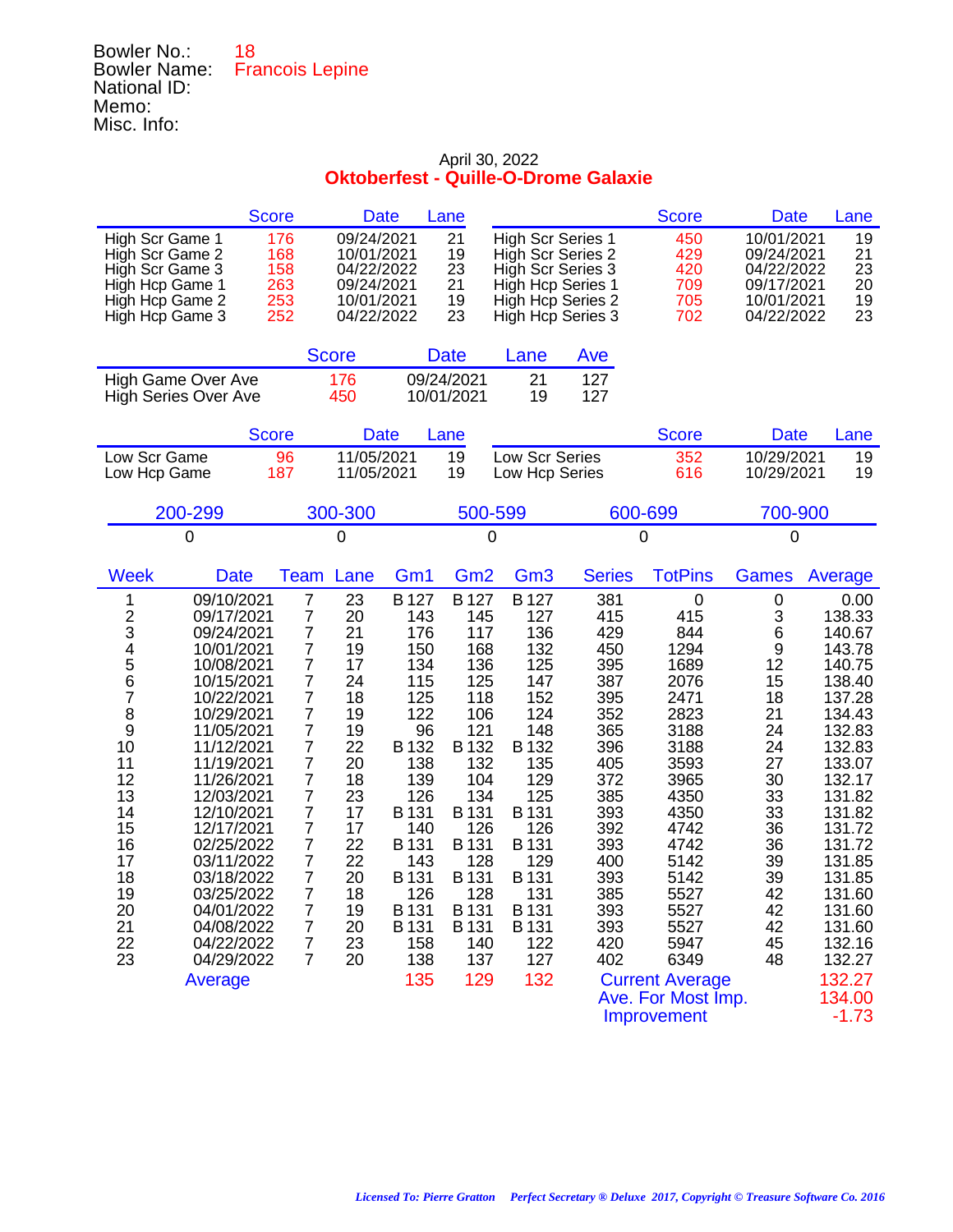| Bowler No.:         | 19                         |
|---------------------|----------------------------|
| <b>Bowler Name:</b> | Denise Loyer<br>15003-3241 |
| National ID:        |                            |
| Memo:               |                            |
| Misc. Info:         |                            |

|                                                                                                                                                                                                                                                                                                                                                                                                                                                                                   | <b>Score</b>                                                                                                        | <b>Date</b>                                                                                                                            |                                                                                                                                                                     | Lane                                                                                                                                                                 |                                                                                                                                                                          |                                                                                                                                                               | <b>Score</b>                                                                                                                                                                                                                                      | <b>Date</b>                                                                                                                         | Lane                                                                                                                                                                                                                                                           |
|-----------------------------------------------------------------------------------------------------------------------------------------------------------------------------------------------------------------------------------------------------------------------------------------------------------------------------------------------------------------------------------------------------------------------------------------------------------------------------------|---------------------------------------------------------------------------------------------------------------------|----------------------------------------------------------------------------------------------------------------------------------------|---------------------------------------------------------------------------------------------------------------------------------------------------------------------|----------------------------------------------------------------------------------------------------------------------------------------------------------------------|--------------------------------------------------------------------------------------------------------------------------------------------------------------------------|---------------------------------------------------------------------------------------------------------------------------------------------------------------|---------------------------------------------------------------------------------------------------------------------------------------------------------------------------------------------------------------------------------------------------|-------------------------------------------------------------------------------------------------------------------------------------|----------------------------------------------------------------------------------------------------------------------------------------------------------------------------------------------------------------------------------------------------------------|
| High Scr Game 1<br>High Scr Game 2<br>High Scr Game 3<br>High Hcp Game 1<br>High Hcp Game 2<br>High Hcp Game 3                                                                                                                                                                                                                                                                                                                                                                    | 173<br>168<br>165<br>267<br>260<br>256                                                                              | 10/29/2021<br>10/01/2021<br>10/08/2021<br>10/29/2021<br>10/01/2021<br>09/24/2021                                                       |                                                                                                                                                                     | 18<br>18<br>20<br>18<br>18<br>24                                                                                                                                     | <b>High Scr Series 1</b><br>High Scr Series 2<br>High Scr Series 3<br>High Hcp Series 1                                                                                  | High Hcp Series 2<br>High Hcp Series 3                                                                                                                        | 478<br>434<br>425<br>760<br>707<br>698                                                                                                                                                                                                            | 10/29/2021<br>11/19/2021<br>03/25/2022<br>10/29/2021<br>11/19/2021<br>02/25/2022                                                    | 18<br>17<br>17<br>18<br>17<br>19                                                                                                                                                                                                                               |
|                                                                                                                                                                                                                                                                                                                                                                                                                                                                                   |                                                                                                                     | <b>Score</b>                                                                                                                           |                                                                                                                                                                     | <b>Date</b>                                                                                                                                                          | Lane                                                                                                                                                                     | Ave                                                                                                                                                           |                                                                                                                                                                                                                                                   |                                                                                                                                     |                                                                                                                                                                                                                                                                |
| <b>High Game Over Ave</b><br><b>High Series Over Ave</b>                                                                                                                                                                                                                                                                                                                                                                                                                          |                                                                                                                     | 173<br>478                                                                                                                             |                                                                                                                                                                     | 10/29/2021<br>10/29/2021                                                                                                                                             | 18<br>18                                                                                                                                                                 | 131<br>131                                                                                                                                                    |                                                                                                                                                                                                                                                   |                                                                                                                                     |                                                                                                                                                                                                                                                                |
|                                                                                                                                                                                                                                                                                                                                                                                                                                                                                   | <b>Score</b>                                                                                                        | <b>Date</b>                                                                                                                            |                                                                                                                                                                     | Lane                                                                                                                                                                 |                                                                                                                                                                          |                                                                                                                                                               | <b>Score</b>                                                                                                                                                                                                                                      | <b>Date</b>                                                                                                                         | Lane                                                                                                                                                                                                                                                           |
| Low Scr Game<br>Low Hcp Game                                                                                                                                                                                                                                                                                                                                                                                                                                                      | 89<br>180                                                                                                           | 10/08/2021<br>10/08/2021                                                                                                               |                                                                                                                                                                     | 20<br>20                                                                                                                                                             | Low Scr Series<br>Low Hcp Series                                                                                                                                         |                                                                                                                                                               | 201<br>383                                                                                                                                                                                                                                        | 04/01/2022<br>04/01/2022                                                                                                            | 22<br>22                                                                                                                                                                                                                                                       |
| 200-299                                                                                                                                                                                                                                                                                                                                                                                                                                                                           |                                                                                                                     | 300-300                                                                                                                                |                                                                                                                                                                     | 500-599                                                                                                                                                              |                                                                                                                                                                          |                                                                                                                                                               | 600-699                                                                                                                                                                                                                                           | 700-900                                                                                                                             |                                                                                                                                                                                                                                                                |
| $\Omega$                                                                                                                                                                                                                                                                                                                                                                                                                                                                          |                                                                                                                     | 0                                                                                                                                      |                                                                                                                                                                     | 0                                                                                                                                                                    |                                                                                                                                                                          |                                                                                                                                                               | 0                                                                                                                                                                                                                                                 | $\mathbf 0$                                                                                                                         |                                                                                                                                                                                                                                                                |
| <b>Week</b><br><b>Date</b>                                                                                                                                                                                                                                                                                                                                                                                                                                                        | Team                                                                                                                | Lane                                                                                                                                   | Gm <sub>1</sub>                                                                                                                                                     | Gm <sub>2</sub>                                                                                                                                                      | Gm <sub>3</sub>                                                                                                                                                          | <b>Series</b>                                                                                                                                                 | <b>TotPins</b>                                                                                                                                                                                                                                    | <b>Games</b>                                                                                                                        | Average                                                                                                                                                                                                                                                        |
| 09/10/2021<br>1<br>$\frac{2}{3}$<br>09/17/2021<br>09/24/2021<br>4<br>5<br>10/01/2021<br>10/08/2021<br>6<br>10/15/2021<br>7<br>10/22/2021<br>8<br>10/29/2021<br>9<br>11/05/2021<br>10<br>11/12/2021<br>11<br>11/19/2021<br>12<br>11/26/2021<br>13<br>12/03/2021<br>14<br>12/10/2021<br>15<br>12/17/2021<br>16<br>02/25/2022<br>17<br>03/11/2022<br>18<br>03/18/2022<br>19<br>03/25/2022<br>20<br>04/01/2022<br>21<br>04/08/2022<br>22<br>04/22/2022<br>23<br>04/29/2022<br>Average | 6<br>6<br>6<br>6<br>6<br>$\,6$<br>6<br>6<br>6<br>6<br>6<br>6<br>6<br>6<br>6<br>6<br>6<br>6<br>6<br>6<br>6<br>6<br>6 | 22<br>17<br>24<br>18<br>20<br>23<br>19<br>18<br>18<br>23<br>17<br>19<br>24<br>20<br>24<br>19<br>19<br>21<br>17<br>22<br>23<br>22<br>17 | 122<br>155<br>113<br>101<br>89<br>155<br>127<br>173<br>119<br>90<br>151<br>94<br>B 133<br>117<br>138<br>140<br>126<br>154<br>134<br>103<br>139<br>164<br>141<br>129 | 144<br>103<br>162<br>168<br>120<br>136<br>103<br>160<br>127<br>156<br>125<br>120<br>B 133<br>136<br>126<br>149<br>140<br>113<br>154<br>98<br>133<br>99<br>143<br>132 | 134<br>131<br>140<br>139<br>165<br>121<br>137<br>145<br>165<br>147<br>158<br>125<br>B 133<br>110<br>146<br>133<br>148<br>154<br>137<br>B 134<br>112<br>116<br>133<br>137 | 400<br>389<br>415<br>408<br>374<br>412<br>367<br>478<br>411<br>393<br>434<br>339<br>399<br>363<br>410<br>422<br>414<br>421<br>425<br>335<br>384<br>379<br>417 | 400<br>789<br>1204<br>1612<br>1986<br>2398<br>2765<br>3243<br>3654<br>4047<br>4481<br>4820<br>4820<br>5183<br>5593<br>6015<br>6429<br>6850<br>7275<br>7476<br>7860<br>8239<br>8656<br><b>Current Average</b><br>Ave. For Most Imp.<br>Improvement | 3<br>6<br>9<br>12<br>15<br>18<br>21<br>24<br>27<br>30<br>33<br>36<br>36<br>39<br>42<br>45<br>48<br>51<br>54<br>56<br>59<br>62<br>65 | 133.33<br>131.50<br>133.78<br>134.33<br>132.40<br>133.22<br>131.67<br>135.13<br>135.33<br>134.90<br>135.79<br>133.89<br>133.89<br>132.90<br>133.17<br>133.67<br>133.94<br>134.31<br>134.72<br>133.50<br>133.22<br>132.89<br>133.17<br>133.17<br>131.00<br>2.17 |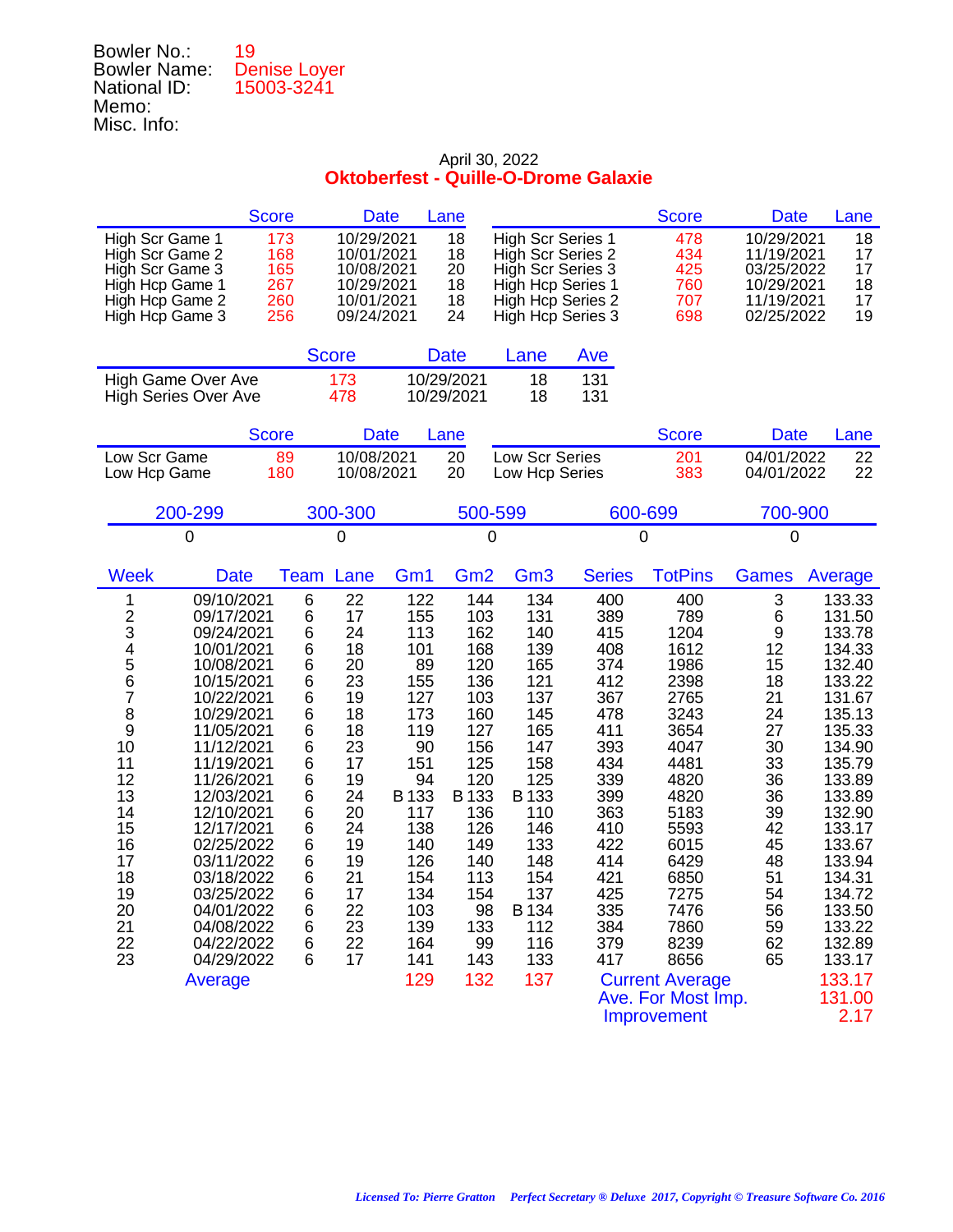| Bowler No.:         | 22.                     |
|---------------------|-------------------------|
| <b>Bowler Name:</b> | <b>Denis Prud'Homme</b> |
| National ID:        | 15003-2124              |
| Memo:               |                         |
| Misc. Info:         |                         |

|                                                                                                                                                                                                                                                                                                                                                                                                                                                                                                  | <b>Score</b>                                                                                                    | <b>Date</b>                                                                                                                            |                                                                                                                                                                      | Lane                                                                                                                                                                 |                                                                                                                                                                      |                                                                                                                                                               | <b>Score</b>                                                                                                                                                                                                                                          | <b>Date</b>                                                                                                                         | Lane                                                                                                                                                                                                                                                              |
|--------------------------------------------------------------------------------------------------------------------------------------------------------------------------------------------------------------------------------------------------------------------------------------------------------------------------------------------------------------------------------------------------------------------------------------------------------------------------------------------------|-----------------------------------------------------------------------------------------------------------------|----------------------------------------------------------------------------------------------------------------------------------------|----------------------------------------------------------------------------------------------------------------------------------------------------------------------|----------------------------------------------------------------------------------------------------------------------------------------------------------------------|----------------------------------------------------------------------------------------------------------------------------------------------------------------------|---------------------------------------------------------------------------------------------------------------------------------------------------------------|-------------------------------------------------------------------------------------------------------------------------------------------------------------------------------------------------------------------------------------------------------|-------------------------------------------------------------------------------------------------------------------------------------|-------------------------------------------------------------------------------------------------------------------------------------------------------------------------------------------------------------------------------------------------------------------|
| High Scr Game 1<br>High Scr Game 2<br>High Scr Game 3<br>High Hcp Game 1<br>High Hcp Game 2<br>High Hcp Game 3                                                                                                                                                                                                                                                                                                                                                                                   | 235<br>217<br>214<br>295<br>272<br>268                                                                          | 10/15/2021<br>11/05/2021<br>04/08/2022<br>10/15/2021<br>11/05/2021<br>04/08/2022                                                       |                                                                                                                                                                      | 23<br>18<br>23<br>23<br>18<br>23                                                                                                                                     | <b>High Scr Series 1</b><br>High Scr Series 2<br>High Scr Series 3<br><b>High Hcp Series 1</b><br>High Hcp Series 2<br>High Hcp Series 3                             |                                                                                                                                                               | 598<br>553<br>550<br>778<br>717<br>715                                                                                                                                                                                                                | 10/15/2021<br>04/08/2022<br>11/05/2021<br>10/15/2021<br>10/08/2021<br>11/05/2021                                                    | 23<br>23<br>18<br>23<br>20<br>18                                                                                                                                                                                                                                  |
|                                                                                                                                                                                                                                                                                                                                                                                                                                                                                                  |                                                                                                                 | <b>Score</b>                                                                                                                           |                                                                                                                                                                      | <b>Date</b>                                                                                                                                                          | Lane                                                                                                                                                                 | Ave                                                                                                                                                           |                                                                                                                                                                                                                                                       |                                                                                                                                     |                                                                                                                                                                                                                                                                   |
| <b>High Game Over Ave</b><br><b>High Series Over Ave</b>                                                                                                                                                                                                                                                                                                                                                                                                                                         |                                                                                                                 | 235<br>598                                                                                                                             |                                                                                                                                                                      | 10/15/2021<br>10/15/2021                                                                                                                                             | 23<br>23                                                                                                                                                             | 175<br>175                                                                                                                                                    |                                                                                                                                                                                                                                                       |                                                                                                                                     |                                                                                                                                                                                                                                                                   |
|                                                                                                                                                                                                                                                                                                                                                                                                                                                                                                  | <b>Score</b>                                                                                                    | <b>Date</b>                                                                                                                            |                                                                                                                                                                      | Lane                                                                                                                                                                 |                                                                                                                                                                      |                                                                                                                                                               | <b>Score</b>                                                                                                                                                                                                                                          | <b>Date</b>                                                                                                                         | Lane                                                                                                                                                                                                                                                              |
| Low Scr Game<br>Low Hcp Game                                                                                                                                                                                                                                                                                                                                                                                                                                                                     | 130<br>183                                                                                                      | 04/22/2022<br>09/10/2021                                                                                                               |                                                                                                                                                                      | 22<br>22                                                                                                                                                             | Low Scr Series<br>Low Hcp Series                                                                                                                                     |                                                                                                                                                               | 423<br>582                                                                                                                                                                                                                                            | 04/22/2022<br>04/22/2022                                                                                                            | 22<br>22                                                                                                                                                                                                                                                          |
| 200-299                                                                                                                                                                                                                                                                                                                                                                                                                                                                                          |                                                                                                                 | 300-300                                                                                                                                |                                                                                                                                                                      | 500-599                                                                                                                                                              |                                                                                                                                                                      |                                                                                                                                                               | 600-699                                                                                                                                                                                                                                               | 700-900                                                                                                                             |                                                                                                                                                                                                                                                                   |
| 7                                                                                                                                                                                                                                                                                                                                                                                                                                                                                                |                                                                                                                 | 0                                                                                                                                      |                                                                                                                                                                      | 15                                                                                                                                                                   |                                                                                                                                                                      |                                                                                                                                                               | 0                                                                                                                                                                                                                                                     | $\mathbf 0$                                                                                                                         |                                                                                                                                                                                                                                                                   |
| <b>Week</b><br><b>Date</b>                                                                                                                                                                                                                                                                                                                                                                                                                                                                       | <b>Team</b>                                                                                                     | Lane                                                                                                                                   | Gm <sub>1</sub>                                                                                                                                                      | Gm <sub>2</sub>                                                                                                                                                      | Gm <sub>3</sub>                                                                                                                                                      | <b>Series</b>                                                                                                                                                 | <b>TotPins</b>                                                                                                                                                                                                                                        | <b>Games</b>                                                                                                                        | Average                                                                                                                                                                                                                                                           |
| 09/10/2021<br>1<br>$\overline{\mathbf{c}}$<br>09/17/2021<br>3<br>09/24/2021<br>4<br>5<br>10/01/2021<br>10/08/2021<br>6<br>10/15/2021<br>7<br>10/22/2021<br>8<br>10/29/2021<br>9<br>11/05/2021<br>10<br>11/12/2021<br>11<br>11/19/2021<br>12<br>11/26/2021<br>13<br>12/03/2021<br>14<br>12/10/2021<br>15<br>12/17/2021<br>16<br>02/25/2022<br>17<br>03/11/2022<br>18<br>03/18/2022<br>19<br>03/25/2022<br>20<br>04/01/2022<br>21<br>04/08/2022<br>22<br>04/22/2022<br>23<br>04/29/2022<br>Average | 6<br>6<br>6<br>6<br>6<br>6<br>6<br>6<br>6<br>6<br>6<br>6<br>6<br>6<br>6<br>6<br>6<br>6<br>6<br>6<br>6<br>6<br>6 | 22<br>17<br>24<br>18<br>20<br>23<br>19<br>18<br>18<br>23<br>17<br>19<br>24<br>20<br>24<br>19<br>19<br>21<br>17<br>22<br>23<br>22<br>17 | 170<br>198<br>167<br>160<br>202<br>235<br>183<br>146<br>217<br>156<br>169<br>167<br>134<br>139<br>155<br>196<br>157<br>173<br>191<br>151<br>179<br>130<br>167<br>171 | 173<br>144<br>138<br>169<br>150<br>166<br>170<br>169<br>181<br>166<br>158<br>171<br>176<br>193<br>159<br>179<br>201<br>164<br>184<br>191<br>214<br>157<br>175<br>171 | 133<br>150<br>197<br>157<br>179<br>197<br>180<br>157<br>152<br>154<br>168<br>203<br>202<br>170<br>170<br>146<br>190<br>178<br>172<br>169<br>160<br>136<br>171<br>169 | 476<br>492<br>502<br>486<br>531<br>598<br>533<br>472<br>550<br>476<br>495<br>541<br>512<br>502<br>484<br>521<br>548<br>515<br>547<br>511<br>553<br>423<br>513 | 476<br>968<br>1470<br>1956<br>2487<br>3085<br>3618<br>4090<br>4640<br>5116<br>5611<br>6152<br>6664<br>7166<br>7650<br>8171<br>8719<br>9234<br>9781<br>10292<br>10845<br>11268<br>11781<br><b>Current Average</b><br>Ave. For Most Imp.<br>Improvement | 3<br>6<br>9<br>12<br>15<br>18<br>21<br>24<br>27<br>30<br>33<br>36<br>39<br>42<br>45<br>48<br>51<br>54<br>57<br>60<br>63<br>66<br>69 | 158.67<br>161.33<br>163.33<br>163.00<br>165.80<br>171.39<br>172.29<br>170.42<br>171.85<br>170.53<br>170.03<br>170.89<br>170.87<br>170.62<br>170.00<br>170.23<br>170.96<br>171.00<br>171.60<br>171.53<br>172.14<br>170.73<br>170.74<br>170.74<br>172.00<br>$-1.26$ |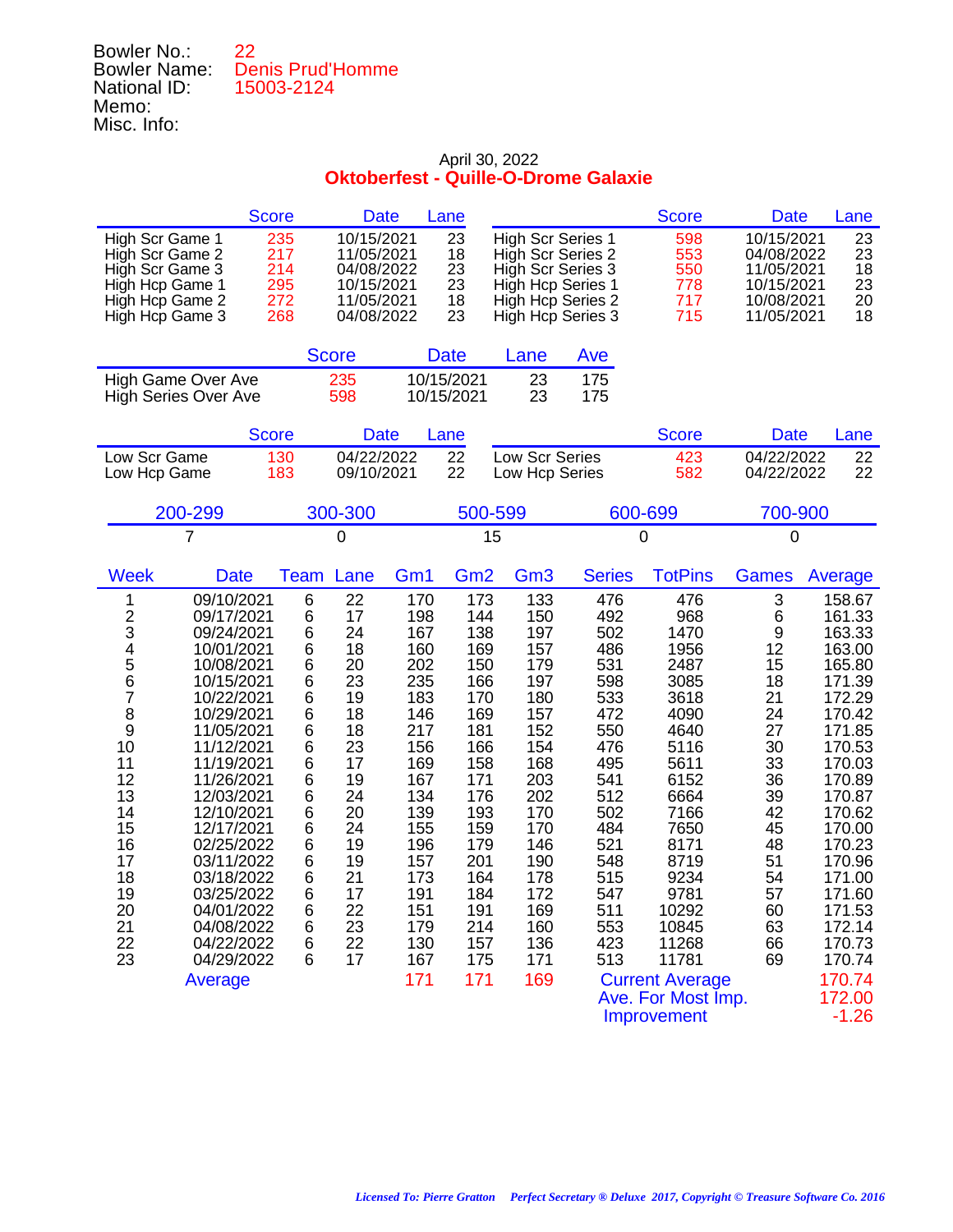| Bowler No.:         | 24                   |
|---------------------|----------------------|
| <b>Bowler Name:</b> | <b>Linda Roberts</b> |
| National ID:        | 15003-1452           |
| Memo:               |                      |
| Misc. Info:         |                      |

| <b>Score</b>                                                                                                                                                                                                                                                                                                                                                                                                                                                                      | <b>Date</b>                                                                                                                                                                                                                                                                                                                                                                                                                                                                                                        | Lane                                                                                                                                                                                                                                                                                                                                                                              |                                                                                                                                                                                     |                                                                                                                                                               | <b>Score</b>                                                                                                                                                                                                                                             | <b>Date</b>                                                                                                                        | Lane                                                                                                                                                                                                                                                         |
|-----------------------------------------------------------------------------------------------------------------------------------------------------------------------------------------------------------------------------------------------------------------------------------------------------------------------------------------------------------------------------------------------------------------------------------------------------------------------------------|--------------------------------------------------------------------------------------------------------------------------------------------------------------------------------------------------------------------------------------------------------------------------------------------------------------------------------------------------------------------------------------------------------------------------------------------------------------------------------------------------------------------|-----------------------------------------------------------------------------------------------------------------------------------------------------------------------------------------------------------------------------------------------------------------------------------------------------------------------------------------------------------------------------------|-------------------------------------------------------------------------------------------------------------------------------------------------------------------------------------|---------------------------------------------------------------------------------------------------------------------------------------------------------------|----------------------------------------------------------------------------------------------------------------------------------------------------------------------------------------------------------------------------------------------------------|------------------------------------------------------------------------------------------------------------------------------------|--------------------------------------------------------------------------------------------------------------------------------------------------------------------------------------------------------------------------------------------------------------|
| High Scr Game 1<br>High Scr Game 2<br>High Scr Game 3<br>High Hcp Game 1<br>High Hcp Game 2<br>High Hcp Game 3                                                                                                                                                                                                                                                                                                                                                                    | 204<br>04/29/2022<br>198<br>11/19/2021<br>197<br>09/24/2021<br>281<br>09/24/2021<br>275<br>04/29/2022<br>267<br>11/19/2021                                                                                                                                                                                                                                                                                                                                                                                         | 21<br>19<br>23<br>23<br>21<br>19                                                                                                                                                                                                                                                                                                                                                  | <b>High Scr Series 1</b><br>High Scr Series 2<br>High Scr Series 3<br>High Hcp Series 1<br>High Hcp Series 2<br>High Hcp Series 3                                                   |                                                                                                                                                               | 545<br>536<br>530<br>782<br>752<br>749                                                                                                                                                                                                                   | 11/19/2021<br>04/29/2022<br>09/24/2021<br>09/24/2021<br>11/19/2021<br>04/29/2022                                                   | 19<br>21<br>23<br>23<br>19<br>21                                                                                                                                                                                                                             |
|                                                                                                                                                                                                                                                                                                                                                                                                                                                                                   | <b>Score</b>                                                                                                                                                                                                                                                                                                                                                                                                                                                                                                       | <b>Date</b>                                                                                                                                                                                                                                                                                                                                                                       | Lane                                                                                                                                                                                | Ave                                                                                                                                                           |                                                                                                                                                                                                                                                          |                                                                                                                                    |                                                                                                                                                                                                                                                              |
| High Game Over Ave<br><b>High Series Over Ave</b>                                                                                                                                                                                                                                                                                                                                                                                                                                 | 204<br>545                                                                                                                                                                                                                                                                                                                                                                                                                                                                                                         | 04/29/2022<br>11/19/2021                                                                                                                                                                                                                                                                                                                                                          | 21<br>19                                                                                                                                                                            | 154<br>156                                                                                                                                                    |                                                                                                                                                                                                                                                          |                                                                                                                                    |                                                                                                                                                                                                                                                              |
| <b>Score</b>                                                                                                                                                                                                                                                                                                                                                                                                                                                                      | <b>Date</b>                                                                                                                                                                                                                                                                                                                                                                                                                                                                                                        | Lane                                                                                                                                                                                                                                                                                                                                                                              |                                                                                                                                                                                     |                                                                                                                                                               | <b>Score</b>                                                                                                                                                                                                                                             | <b>Date</b>                                                                                                                        | Lane                                                                                                                                                                                                                                                         |
| Low Scr Game<br>Low Hcp Game                                                                                                                                                                                                                                                                                                                                                                                                                                                      | 12/03/2021<br>103<br>171<br>12/03/2021                                                                                                                                                                                                                                                                                                                                                                                                                                                                             | 18<br>18                                                                                                                                                                                                                                                                                                                                                                          | Low Scr Series<br>Low Hcp Series                                                                                                                                                    |                                                                                                                                                               | 370<br>574                                                                                                                                                                                                                                               | 02/25/2022<br>02/25/2022                                                                                                           | 23<br>23                                                                                                                                                                                                                                                     |
| 200-299                                                                                                                                                                                                                                                                                                                                                                                                                                                                           | 300-300                                                                                                                                                                                                                                                                                                                                                                                                                                                                                                            |                                                                                                                                                                                                                                                                                                                                                                                   | 500-599                                                                                                                                                                             | 600-699                                                                                                                                                       |                                                                                                                                                                                                                                                          | 700-900                                                                                                                            |                                                                                                                                                                                                                                                              |
| 1                                                                                                                                                                                                                                                                                                                                                                                                                                                                                 | 0                                                                                                                                                                                                                                                                                                                                                                                                                                                                                                                  |                                                                                                                                                                                                                                                                                                                                                                                   | 6                                                                                                                                                                                   | 0                                                                                                                                                             |                                                                                                                                                                                                                                                          | 0                                                                                                                                  |                                                                                                                                                                                                                                                              |
| <b>Week</b><br><b>Date</b>                                                                                                                                                                                                                                                                                                                                                                                                                                                        | Lane<br>Team                                                                                                                                                                                                                                                                                                                                                                                                                                                                                                       | Gm <sub>1</sub><br>Gm <sub>2</sub>                                                                                                                                                                                                                                                                                                                                                | Gm <sub>3</sub>                                                                                                                                                                     | <b>Series</b>                                                                                                                                                 | <b>TotPins</b>                                                                                                                                                                                                                                           | <b>Games</b>                                                                                                                       | Average                                                                                                                                                                                                                                                      |
| 09/10/2021<br>1<br>$\frac{2}{3}$<br>09/17/2021<br>09/24/2021<br>4<br>5<br>10/01/2021<br>10/08/2021<br>6<br>10/15/2021<br>7<br>10/22/2021<br>8<br>10/29/2021<br>9<br>11/05/2021<br>10<br>11/12/2021<br>11<br>11/19/2021<br>12<br>11/26/2021<br>13<br>12/03/2021<br>14<br>12/10/2021<br>15<br>12/17/2021<br>16<br>02/25/2022<br>17<br>03/11/2022<br>18<br>03/18/2022<br>19<br>03/25/2022<br>20<br>04/01/2022<br>21<br>04/08/2022<br>22<br>04/22/2022<br>23<br>04/29/2022<br>Average | $\overline{2}$<br>18<br>2<br>21<br>$\overline{\mathbf{c}}$<br>23<br>$\frac{2}{2}$<br>20<br>24<br>$\overline{c}$<br>17<br>$\overline{2}$<br>22<br>$\overline{\mathbf{c}}$<br>24<br>$\overline{2}$<br>22<br>$\overline{2}$<br>24<br>$\overline{2}$<br>19<br>$\frac{2}{2}$<br>23<br>18<br>$\overline{2}$<br>21<br>$\overline{2}$<br>20<br>$\overline{\mathbf{c}}$<br>23<br>$\overline{c}$<br>21<br>$\overline{c}$<br>17<br>$\overline{2}$<br>19<br>23<br>2<br>$\overline{2}$<br>17<br>$\overline{2}$<br>18<br>2<br>21 | <b>B</b> 157<br><b>B</b> 157<br>128<br>127<br>161<br>172<br>157<br>168<br>162<br>181<br>B 160<br><b>B</b> 160<br>164<br>162<br>134<br>138<br>151<br>156<br>161<br>183<br>198<br>169<br>138<br>138<br>103<br>167<br>B 156<br>B 156<br>188<br>155<br>124<br>133<br>174<br>147<br>163<br>140<br>133<br>142<br>B 154<br>B 154<br>131<br>136<br>145<br>183<br>204<br>162<br>149<br>159 | <b>B</b> 157<br>169<br>197<br>138<br>168<br>B 160<br>136<br>147<br>155<br>139<br>178<br>138<br>165<br>B 156<br>169<br>113<br>179<br>155<br>162<br>B 154<br>131<br>169<br>170<br>156 | 471<br>424<br>530<br>463<br>511<br>480<br>462<br>419<br>462<br>483<br>545<br>414<br>435<br>468<br>512<br>370<br>500<br>458<br>437<br>462<br>398<br>497<br>536 | $\mathbf 0$<br>424<br>954<br>1417<br>1928<br>1928<br>2390<br>2809<br>3271<br>3754<br>4299<br>4713<br>5148<br>5148<br>5660<br>6030<br>6530<br>6988<br>7425<br>7425<br>7823<br>8320<br>8856<br><b>Current Average</b><br>Ave. For Most Imp.<br>Improvement | 0<br>3<br>6<br>9<br>12<br>12<br>15<br>18<br>21<br>24<br>27<br>30<br>33<br>33<br>36<br>39<br>42<br>45<br>48<br>48<br>51<br>54<br>57 | 0.00<br>141.33<br>159.00<br>157.44<br>160.67<br>160.67<br>159.33<br>156.06<br>155.76<br>156.42<br>159.22<br>157.10<br>156.00<br>156.00<br>157.22<br>154.62<br>155.48<br>155.29<br>154.69<br>154.69<br>153.39<br>154.07<br>155.37<br>155.37<br>155.00<br>0.37 |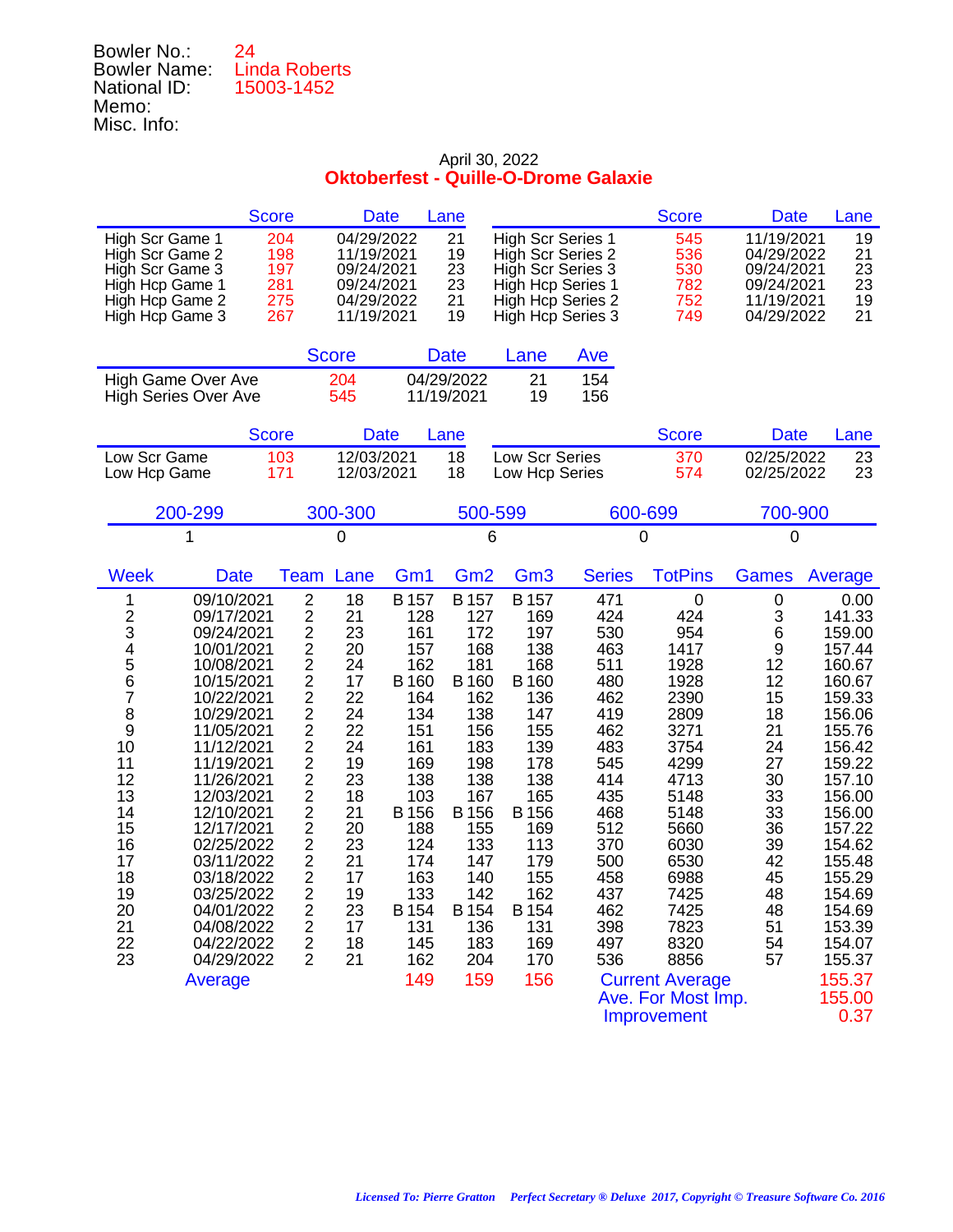| Bowler No.:         | 25                    |
|---------------------|-----------------------|
| <b>Bowler Name:</b> | <b>Raymond Trudel</b> |
| National ID:        | 15003-3267            |
| Memo:               |                       |
| Misc. Info:         |                       |
|                     |                       |

|                 | Score | Date       | Lane |                   | <b>Score</b> | Date       | Lane |
|-----------------|-------|------------|------|-------------------|--------------|------------|------|
| High Scr Game 1 | 196   | 12/17/2021 | 18   | High Scr Series 1 | 486          | 03/11/2022 | 18   |
| High Scr Game 2 | 179   | 03/18/2022 | 23   | High Scr Series 2 | 485          | 12/17/2021 | 18   |
| High Scr Game 3 | 178   | 03/11/2022 | 18   | High Scr Series 3 | 480          | 02/25/2022 | 20   |
| High Hcp Game 1 | 279   | 12/17/2021 | 18   | High Hcp Series 1 | 734          | 12/17/2021 | 18   |
| High Hcp Game 2 | 258   | 02/25/2022 | 20   | High Hcp Series 2 | 723          | 03/11/2022 | 18   |
| High Hcp Game 3 | 257   | 03/11/2022 | 18   | High Hcp Series 3 | 723          | 02/25/2022 | 20   |

|                             | <b>Score</b> | <b>Date</b> | Lane | Ave |
|-----------------------------|--------------|-------------|------|-----|
| High Game Over Ave          | 196          | 12/17/2021  | 18.  | 142 |
| <b>High Series Over Ave</b> | 485          | 12/17/2021  | 18   | 142 |

|              | Score | Date       | Lane. |                | <b>Score</b> | Date       | Lane |
|--------------|-------|------------|-------|----------------|--------------|------------|------|
| Low Scr Game | 93.   | 12/03/2021 | 20    | Low Scr Series | 328          | 12/03/2021 | 20   |
| Low Hcp Game | 169   | 12/03/2021 | 20    | Low Hcp Series | 556          | 12/03/2021 | 20   |

| 200-299 | 300-300 | 500-599 | 600-699 | 700-900 |
|---------|---------|---------|---------|---------|
| -       |         |         |         |         |

| <b>Week</b> | <b>Date</b> | Team | Lane | Gm <sub>1</sub> | Gm <sub>2</sub> | Gm <sub>3</sub> | <b>Series</b> | <b>TotPins</b>         | Games | Average |
|-------------|-------------|------|------|-----------------|-----------------|-----------------|---------------|------------------------|-------|---------|
| 7           | 10/22/2021  | 8    | 21   | 126             | 142             | 148             | 416           | 416                    | 3     | 138.67  |
| 8           | 10/29/2021  | 8    | 20   | 122             | 116             | 155             | 393           | 809                    | 6     | 134.83  |
| 9           | 11/05/2021  | 8    | 17   | 115             | 169             | 153             | 437           | 1246                   | 9     | 138.44  |
| 10          | 11/12/2021  | 8    | 19   | 205             | 147             | 114             | 466           | 1712                   | 12    | 142.67  |
| 11          | 11/19/2021  | 8    | 24   | 202             | 174             | 144             | 520           | 2232                   | 15    | 148.80  |
| 12          | 11/26/2021  | 8    | 21   | 157             | 136             | 167             | 460           | 2692                   | 18    | 149.56  |
| 13          | 12/03/2021  | 8    | 20   | 134             | 101             | 93              | 328           | 3020                   | 21    | 143.81  |
| 14          | 12/10/2021  | 8    | 22   | 120             | 141             | 143             | 404           | 3424                   | 24    | 142.67  |
| 15          | 12/17/2021  | 8    | 18   | 140             | 196             | 149             | 485           | 3909                   | 27    | 144.78  |
| 16          | 02/25/2022  | 8    | 20   | 154             | 149             | 177             | 480           | 4389                   | 30    | 146.30  |
| 17          | 03/11/2022  | 8    | 18   | 178             | 135             | 173             | 486           | 4875                   | 33    | 147.73  |
| 18          | 03/18/2022  | 8    | 23   | 125             | 179             | 138             | 442           | 5317                   | 36    | 147.69  |
| 19          | 03/25/2022  | 8    | 21   | 148             | 173             | 135             | 456           | 5773                   | 39    | 148.03  |
| 20          | 04/01/2022  | 8    | 24   | 156             | 132             | 148             | 436           | 6209                   | 42    | 147.83  |
| 21          | 04/08/2022  | 8    | 19   | 137             | 148             | 145             | 430           | 6639                   | 45    | 147.53  |
| 22          | 04/22/2022  | 8    | 24   | 159             | 161             | 147             | 467           | 7106                   | 48    | 148.04  |
| 23          | 04/29/2022  | 8    | 18   | 143             | 143             | 159             | 445           | 7551                   | 51    | 148.06  |
|             | Average     |      |      | 148             | 149             | 146             |               | <b>Current Average</b> |       | 148.06  |
|             |             |      |      |                 |                 |                 |               | Ave. For Most Imp.     |       | 143.00  |
|             |             |      |      |                 |                 |                 |               | Improvement            |       | 5.06    |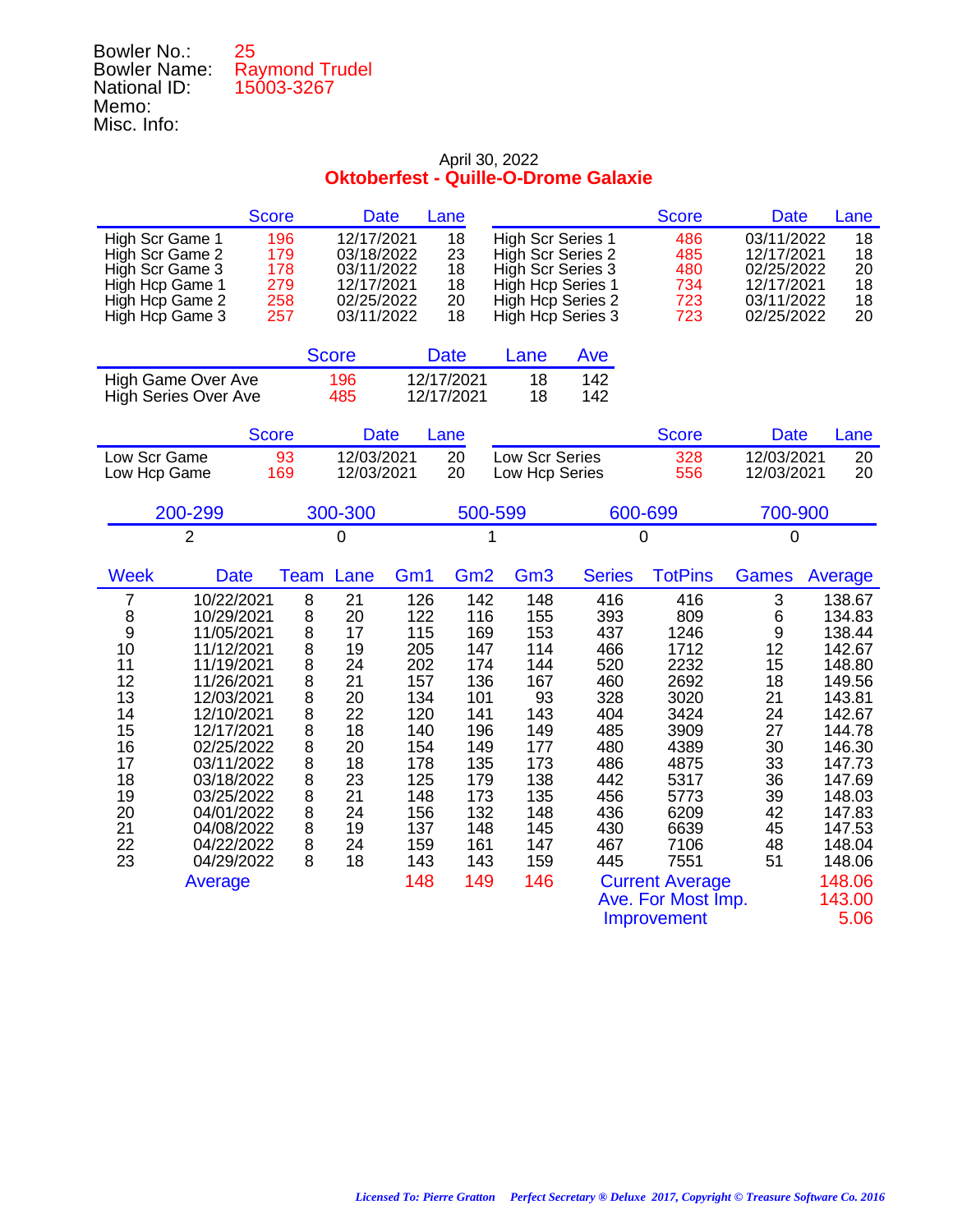| Bowler No.:         | 28                     |
|---------------------|------------------------|
| <b>Bowler Name:</b> | <b>Steven Tuinstra</b> |
| National ID:        | 15003-3186             |
| Memo:               |                        |
| Misc. Info:         |                        |

|                                                                                                                                                                                                                                                                                                                                                                                                                                                                                   | <b>Score</b>                                                                                                                                                                                                                                                                                                 | <b>Date</b>                                                                                                                            |                                                                                                                                                                        | Lane                                                                                                                                                                   |                                                                                                                                                                        |                                                                                                                                                               | <b>Score</b>                                                                                                                                                                                                                                       | <b>Date</b>                                                                                                                         | Lane                                                                                                                                                                                                                                                           |
|-----------------------------------------------------------------------------------------------------------------------------------------------------------------------------------------------------------------------------------------------------------------------------------------------------------------------------------------------------------------------------------------------------------------------------------------------------------------------------------|--------------------------------------------------------------------------------------------------------------------------------------------------------------------------------------------------------------------------------------------------------------------------------------------------------------|----------------------------------------------------------------------------------------------------------------------------------------|------------------------------------------------------------------------------------------------------------------------------------------------------------------------|------------------------------------------------------------------------------------------------------------------------------------------------------------------------|------------------------------------------------------------------------------------------------------------------------------------------------------------------------|---------------------------------------------------------------------------------------------------------------------------------------------------------------|----------------------------------------------------------------------------------------------------------------------------------------------------------------------------------------------------------------------------------------------------|-------------------------------------------------------------------------------------------------------------------------------------|----------------------------------------------------------------------------------------------------------------------------------------------------------------------------------------------------------------------------------------------------------------|
| High Scr Game 1<br>High Scr Game 2<br>High Scr Game 3<br>High Hcp Game 1<br>High Hcp Game 2<br>High Hcp Game 3                                                                                                                                                                                                                                                                                                                                                                    | 224<br>206<br>206<br>295<br>288<br>279                                                                                                                                                                                                                                                                       | 04/08/2022<br>09/24/2021<br>12/10/2021<br>04/08/2022<br>09/24/2021<br>10/29/2021                                                       |                                                                                                                                                                        | 20<br>21<br>17<br>20<br>21<br>19                                                                                                                                       | <b>High Scr Series 1</b><br>High Scr Series 2<br>High Scr Series 3<br>High Hcp Series 1<br>High Hcp Series 2                                                           | High Hcp Series 3                                                                                                                                             | 550<br>525<br>515<br>772<br>746<br>743                                                                                                                                                                                                             | 11/19/2021<br>04/08/2022<br>11/05/2021<br>11/19/2021<br>09/24/2021<br>11/05/2021                                                    | 20<br>20<br>19<br>20<br>21<br>19                                                                                                                                                                                                                               |
|                                                                                                                                                                                                                                                                                                                                                                                                                                                                                   |                                                                                                                                                                                                                                                                                                              | <b>Score</b>                                                                                                                           |                                                                                                                                                                        | <b>Date</b>                                                                                                                                                            | Lane                                                                                                                                                                   | Ave                                                                                                                                                           |                                                                                                                                                                                                                                                    |                                                                                                                                     |                                                                                                                                                                                                                                                                |
| High Game Over Ave<br><b>High Series Over Ave</b>                                                                                                                                                                                                                                                                                                                                                                                                                                 |                                                                                                                                                                                                                                                                                                              | 224<br>550                                                                                                                             |                                                                                                                                                                        | 04/08/2022<br>11/19/2021                                                                                                                                               | 20<br>20                                                                                                                                                               | 154<br>151                                                                                                                                                    |                                                                                                                                                                                                                                                    |                                                                                                                                     |                                                                                                                                                                                                                                                                |
|                                                                                                                                                                                                                                                                                                                                                                                                                                                                                   | <b>Score</b>                                                                                                                                                                                                                                                                                                 | <b>Date</b>                                                                                                                            |                                                                                                                                                                        | Lane                                                                                                                                                                   |                                                                                                                                                                        |                                                                                                                                                               | <b>Score</b>                                                                                                                                                                                                                                       | <b>Date</b>                                                                                                                         | Lane                                                                                                                                                                                                                                                           |
| Low Scr Game<br>Low Hcp Game                                                                                                                                                                                                                                                                                                                                                                                                                                                      | 101<br>174                                                                                                                                                                                                                                                                                                   | 11/12/2021<br>11/12/2021                                                                                                               |                                                                                                                                                                        | 22<br>22                                                                                                                                                               | Low Scr Series<br>Low Hcp Series                                                                                                                                       |                                                                                                                                                               | 401<br>623                                                                                                                                                                                                                                         | 10/01/2021<br>10/01/2021                                                                                                            | 19<br>19                                                                                                                                                                                                                                                       |
| 200-299                                                                                                                                                                                                                                                                                                                                                                                                                                                                           |                                                                                                                                                                                                                                                                                                              | 300-300                                                                                                                                |                                                                                                                                                                        | 500-599                                                                                                                                                                |                                                                                                                                                                        |                                                                                                                                                               | 600-699                                                                                                                                                                                                                                            | 700-900                                                                                                                             |                                                                                                                                                                                                                                                                |
| 5                                                                                                                                                                                                                                                                                                                                                                                                                                                                                 |                                                                                                                                                                                                                                                                                                              | 0                                                                                                                                      |                                                                                                                                                                        | 5                                                                                                                                                                      |                                                                                                                                                                        |                                                                                                                                                               | 0                                                                                                                                                                                                                                                  | $\mathbf 0$                                                                                                                         |                                                                                                                                                                                                                                                                |
| <b>Week</b><br><b>Date</b>                                                                                                                                                                                                                                                                                                                                                                                                                                                        | Team                                                                                                                                                                                                                                                                                                         | Lane                                                                                                                                   | Gm <sub>1</sub>                                                                                                                                                        | Gm <sub>2</sub>                                                                                                                                                        | Gm <sub>3</sub>                                                                                                                                                        | <b>Series</b>                                                                                                                                                 | <b>TotPins</b>                                                                                                                                                                                                                                     | <b>Games</b>                                                                                                                        | Average                                                                                                                                                                                                                                                        |
| 09/10/2021<br>1<br>$\frac{2}{3}$<br>09/17/2021<br>09/24/2021<br>4<br>5<br>10/01/2021<br>10/08/2021<br>6<br>10/15/2021<br>7<br>10/22/2021<br>8<br>10/29/2021<br>9<br>11/05/2021<br>10<br>11/12/2021<br>11<br>11/19/2021<br>12<br>11/26/2021<br>13<br>12/03/2021<br>14<br>12/10/2021<br>15<br>12/17/2021<br>16<br>02/25/2022<br>17<br>03/11/2022<br>18<br>03/18/2022<br>19<br>03/25/2022<br>20<br>04/01/2022<br>21<br>04/08/2022<br>22<br>04/22/2022<br>23<br>04/29/2022<br>Average | $\overline{7}$<br>$\overline{7}$<br>7<br>7<br>7<br>$\overline{7}$<br>$\overline{7}$<br>$\overline{7}$<br>$\overline{7}$<br>$\overline{7}$<br>$\overline{7}$<br>7<br>7<br>7<br>$\overline{7}$<br>7<br>$\overline{7}$<br>$\overline{7}$<br>7<br>$\prime$<br>$\overline{7}$<br>$\overline{7}$<br>$\overline{7}$ | 23<br>20<br>21<br>19<br>17<br>24<br>18<br>19<br>19<br>22<br>20<br>18<br>23<br>17<br>17<br>22<br>22<br>20<br>18<br>19<br>20<br>23<br>20 | 159<br>126<br>138<br>143<br>103<br>175<br>125<br>116<br>172<br>148<br>177<br>157<br>124<br>142<br>108<br>196<br>157<br>132<br>156<br>161<br>224<br>B 155<br>162<br>150 | 136<br>132<br>156<br>133<br>174<br>150<br>162<br>202<br>156<br>101<br>190<br>200<br>161<br>206<br>183<br>158<br>188<br>162<br>193<br>123<br>153<br>B 155<br>140<br>161 | 136<br>172<br>206<br>125<br>144<br>168<br>163<br>147<br>187<br>183<br>183<br>127<br>192<br>150<br>130<br>154<br>127<br>123<br>139<br>160<br>148<br>B 155<br>145<br>154 | 431<br>430<br>500<br>401<br>421<br>493<br>450<br>465<br>515<br>432<br>550<br>484<br>477<br>498<br>421<br>508<br>472<br>417<br>488<br>444<br>525<br>465<br>447 | 431<br>861<br>1361<br>1762<br>2183<br>2676<br>3126<br>3591<br>4106<br>4538<br>5088<br>5572<br>6049<br>6547<br>6968<br>7476<br>7948<br>8365<br>8853<br>9297<br>9822<br>9822<br>10269<br><b>Current Average</b><br>Ave. For Most Imp.<br>Improvement | 3<br>6<br>9<br>12<br>15<br>18<br>21<br>24<br>27<br>30<br>33<br>36<br>39<br>42<br>45<br>48<br>51<br>54<br>57<br>60<br>63<br>63<br>66 | 143.67<br>143.50<br>151.22<br>146.83<br>145.53<br>148.67<br>148.86<br>149.63<br>152.07<br>151.27<br>154.18<br>154.78<br>155.10<br>155.88<br>154.84<br>155.75<br>155.84<br>154.91<br>155.32<br>154.95<br>155.90<br>155.90<br>155.59<br>155.59<br>148.00<br>7.59 |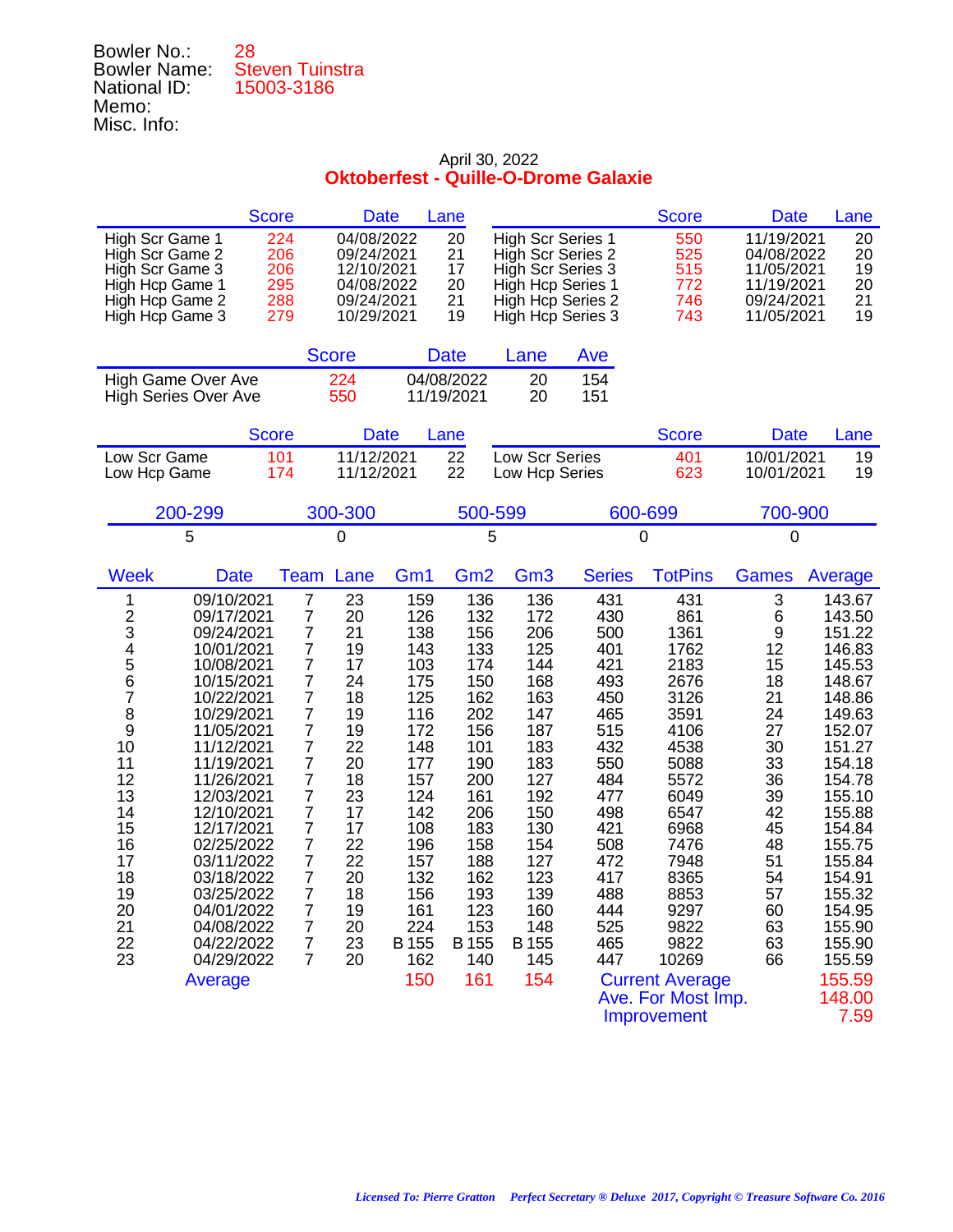| Bowler No.:         | 26                 |
|---------------------|--------------------|
| <b>Bowler Name:</b> | George Tuinstra Gr |
| National ID:        | 15003-3217         |
| Memo:               |                    |
| Misc. Info:         |                    |

|                                                                                                                                                                                                                                                                                                                                                                                                                                                                                                | <b>Score</b><br><b>Date</b>                                                                                                                                                                                                                               | Lane                                                                                                                                                                   |                                                                                                                                                                      |                                                                                                                                                                       |                                                                                                                                                               | <b>Score</b>                                                                                                                                                                                                                                      | <b>Date</b>                                                                                                                         | Lane                                                                                                                                                                                                                                                           |
|------------------------------------------------------------------------------------------------------------------------------------------------------------------------------------------------------------------------------------------------------------------------------------------------------------------------------------------------------------------------------------------------------------------------------------------------------------------------------------------------|-----------------------------------------------------------------------------------------------------------------------------------------------------------------------------------------------------------------------------------------------------------|------------------------------------------------------------------------------------------------------------------------------------------------------------------------|----------------------------------------------------------------------------------------------------------------------------------------------------------------------|-----------------------------------------------------------------------------------------------------------------------------------------------------------------------|---------------------------------------------------------------------------------------------------------------------------------------------------------------|---------------------------------------------------------------------------------------------------------------------------------------------------------------------------------------------------------------------------------------------------|-------------------------------------------------------------------------------------------------------------------------------------|----------------------------------------------------------------------------------------------------------------------------------------------------------------------------------------------------------------------------------------------------------------|
| High Scr Game 1<br>High Scr Game 2<br>High Scr Game 3<br>High Hcp Game 1<br>High Hcp Game 2<br>High Hcp Game 3                                                                                                                                                                                                                                                                                                                                                                                 | 163<br>04/01/2022<br>157<br>04/29/2022<br>156<br>09/10/2021<br>265<br>04/01/2022<br>258<br>11/26/2021<br>257<br>09/24/2021                                                                                                                                |                                                                                                                                                                        | 24<br>18<br>24<br>24<br>21<br>20                                                                                                                                     | <b>High Scr Series 1</b><br>High Scr Series 2<br>High Scr Series 3<br>High Hcp Series 1<br>High Hcp Series 2<br>High Hcp Series 3                                     |                                                                                                                                                               | 437<br>435<br>422<br>749<br>741<br>725                                                                                                                                                                                                            | 09/24/2021<br>04/01/2022<br>12/03/2021<br>09/24/2021<br>04/01/2022<br>12/03/2021                                                    | 20<br>24<br>20<br>20<br>24<br>20                                                                                                                                                                                                                               |
|                                                                                                                                                                                                                                                                                                                                                                                                                                                                                                | <b>Score</b>                                                                                                                                                                                                                                              | <b>Date</b>                                                                                                                                                            |                                                                                                                                                                      | Lane                                                                                                                                                                  | Ave                                                                                                                                                           |                                                                                                                                                                                                                                                   |                                                                                                                                     |                                                                                                                                                                                                                                                                |
| High Game Over Ave<br><b>High Series Over Ave</b>                                                                                                                                                                                                                                                                                                                                                                                                                                              | 163<br>435                                                                                                                                                                                                                                                | 04/01/2022<br>04/01/2022                                                                                                                                               |                                                                                                                                                                      | 24<br>24                                                                                                                                                              | 123<br>123                                                                                                                                                    |                                                                                                                                                                                                                                                   |                                                                                                                                     |                                                                                                                                                                                                                                                                |
|                                                                                                                                                                                                                                                                                                                                                                                                                                                                                                | <b>Score</b><br><b>Date</b>                                                                                                                                                                                                                               | Lane                                                                                                                                                                   |                                                                                                                                                                      |                                                                                                                                                                       |                                                                                                                                                               | <b>Score</b>                                                                                                                                                                                                                                      | <b>Date</b>                                                                                                                         | Lane                                                                                                                                                                                                                                                           |
| Low Scr Game<br>Low Hcp Game                                                                                                                                                                                                                                                                                                                                                                                                                                                                   | 02/25/2022<br>82<br>181<br>02/25/2022                                                                                                                                                                                                                     |                                                                                                                                                                        | 20<br>20                                                                                                                                                             | Low Scr Series<br>Low Hcp Series                                                                                                                                      |                                                                                                                                                               | 316<br>619                                                                                                                                                                                                                                        | 03/25/2022<br>03/25/2022                                                                                                            | 21<br>21                                                                                                                                                                                                                                                       |
| 200-299                                                                                                                                                                                                                                                                                                                                                                                                                                                                                        | 300-300                                                                                                                                                                                                                                                   |                                                                                                                                                                        | 500-599                                                                                                                                                              |                                                                                                                                                                       | 600-699                                                                                                                                                       |                                                                                                                                                                                                                                                   | 700-900                                                                                                                             |                                                                                                                                                                                                                                                                |
| 0                                                                                                                                                                                                                                                                                                                                                                                                                                                                                              | 0                                                                                                                                                                                                                                                         |                                                                                                                                                                        | 0                                                                                                                                                                    |                                                                                                                                                                       | 0                                                                                                                                                             |                                                                                                                                                                                                                                                   | $\mathbf 0$                                                                                                                         |                                                                                                                                                                                                                                                                |
| <b>Week</b><br><b>Date</b>                                                                                                                                                                                                                                                                                                                                                                                                                                                                     | Lane<br>Team                                                                                                                                                                                                                                              | Gm <sub>1</sub>                                                                                                                                                        | Gm <sub>2</sub>                                                                                                                                                      | Gm <sub>3</sub>                                                                                                                                                       | <b>Series</b>                                                                                                                                                 | <b>TotPins</b>                                                                                                                                                                                                                                    | <b>Games</b>                                                                                                                        | Average                                                                                                                                                                                                                                                        |
| 09/10/2021<br>1<br>$\frac{2}{3}$<br>09/17/2021<br>09/24/2021<br>4<br>5<br>10/01/2021<br>10/08/2021<br>6<br>10/15/2021<br>$\overline{7}$<br>10/22/2021<br>8<br>10/29/2021<br>9<br>11/05/2021<br>10<br>11/12/2021<br>11<br>11/19/2021<br>12<br>11/26/2021<br>13<br>12/03/2021<br>14<br>12/10/2021<br>15<br>12/17/2021<br>16<br>02/25/2022<br>17<br>03/11/2022<br>18<br>03/18/2022<br>19<br>03/25/2022<br>20<br>04/01/2022<br>21<br>04/08/2022<br>22<br>04/22/2022<br>23<br>04/29/2022<br>Average | 8<br>24<br>8<br>18<br>8<br>20<br>8<br>23<br>8<br>22<br>8<br>19<br>8<br>21<br>8<br>20<br>8<br>17<br>8<br>19<br>8<br>24<br>8<br>21<br>8<br>20<br>8<br>22<br>8<br>18<br>8<br>20<br>8<br>18<br>8<br>23<br>8<br>21<br>8<br>24<br>8<br>19<br>8<br>24<br>8<br>18 | 101<br>102<br>147<br>132<br>114<br>137<br>111<br>147<br>114<br>113<br>116<br>107<br>137<br>141<br>154<br>115<br>119<br>126<br>111<br>151<br>138<br>B 125<br>124<br>125 | 156<br>140<br>137<br>115<br>133<br>125<br>115<br>117<br>141<br>126<br>130<br>142<br>134<br>103<br>99<br>82<br>100<br>128<br>103<br>163<br>113<br>B 125<br>157<br>125 | 116<br>114<br>153<br>90<br>125<br>137<br>108<br>121<br>100<br>138<br>116<br>156<br>151<br>134<br>130<br>132<br>140<br>132<br>102<br>121<br>124<br>B 125<br>125<br>125 | 373<br>356<br>437<br>337<br>372<br>399<br>334<br>385<br>355<br>377<br>362<br>405<br>422<br>378<br>383<br>329<br>359<br>386<br>316<br>435<br>375<br>375<br>406 | 373<br>729<br>1166<br>1503<br>1875<br>2274<br>2608<br>2993<br>3348<br>3725<br>4087<br>4492<br>4914<br>5292<br>5675<br>6004<br>6363<br>6749<br>7065<br>7500<br>7875<br>7875<br>8281<br><b>Current Average</b><br>Ave. For Most Imp.<br>Improvement | 3<br>6<br>9<br>12<br>15<br>18<br>21<br>24<br>27<br>30<br>33<br>36<br>39<br>42<br>45<br>48<br>51<br>54<br>57<br>60<br>63<br>63<br>66 | 124.33<br>121.50<br>129.56<br>125.25<br>125.00<br>126.33<br>124.19<br>124.71<br>124.00<br>124.17<br>123.85<br>124.78<br>126.00<br>126.00<br>126.11<br>125.08<br>124.76<br>124.98<br>123.95<br>125.00<br>125.00<br>125.00<br>125.47<br>125.47<br>124.00<br>1.47 |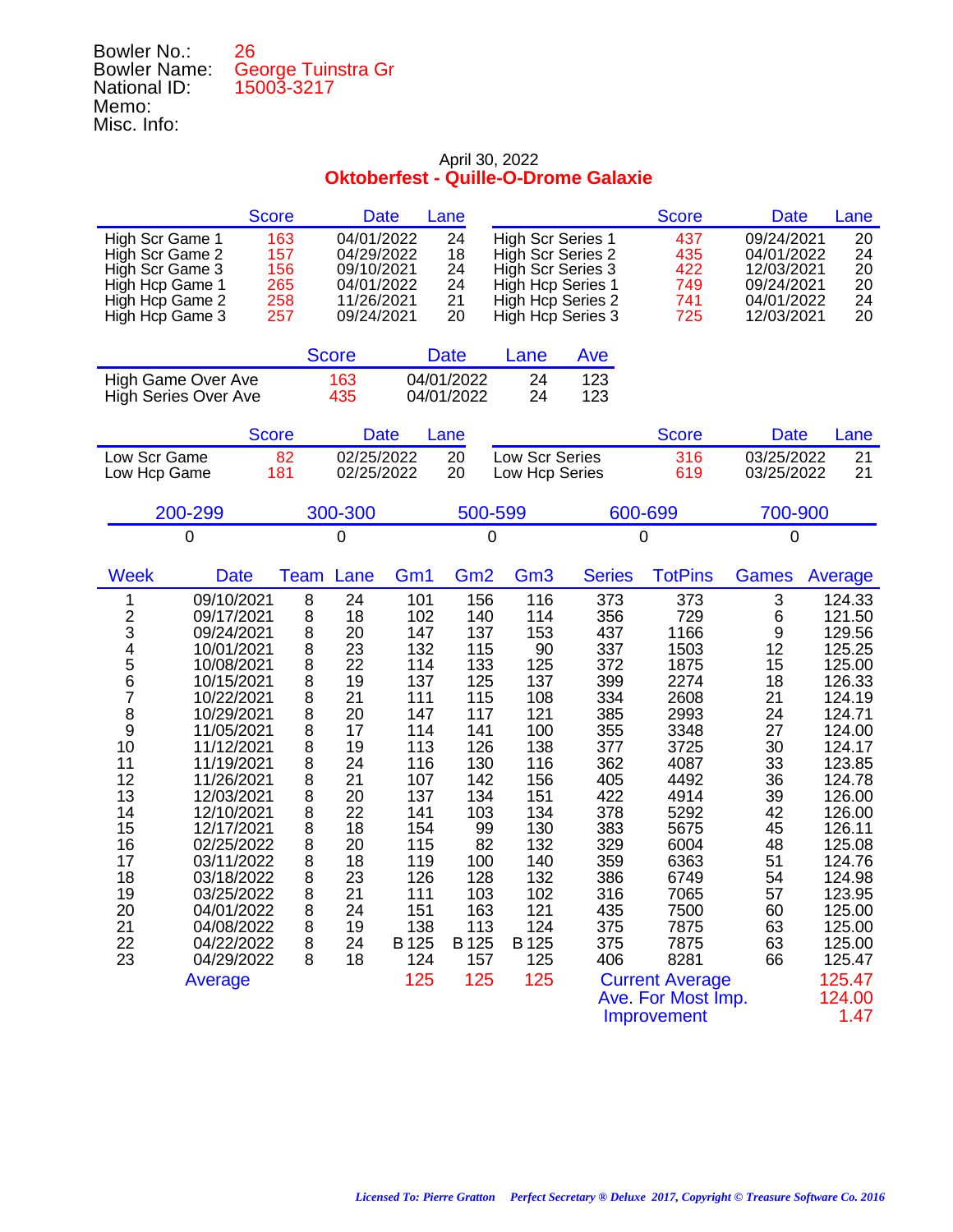| Bowler No.:         | 27                 |
|---------------------|--------------------|
| <b>Bowler Name:</b> | George Tuinstra Jr |
| National ID:        | 15003-3185         |
| Memo:               |                    |
| Misc. Info:         |                    |

|                                                                                                                                                                                                                                                                                                                                                                                                                                                                                   | <b>Score</b>                                                                                                    | <b>Date</b>                                                                                                                            |                                                                                                                                                                        | Lane                                                                                                                                                                   |                                                                                                                                                                       |                                                                                                                                                               | <b>Score</b>                                                                                                                                                                                                                                      | <b>Date</b>                                                                                                                         | Lane                                                                                                                                                                                                                                                            |
|-----------------------------------------------------------------------------------------------------------------------------------------------------------------------------------------------------------------------------------------------------------------------------------------------------------------------------------------------------------------------------------------------------------------------------------------------------------------------------------|-----------------------------------------------------------------------------------------------------------------|----------------------------------------------------------------------------------------------------------------------------------------|------------------------------------------------------------------------------------------------------------------------------------------------------------------------|------------------------------------------------------------------------------------------------------------------------------------------------------------------------|-----------------------------------------------------------------------------------------------------------------------------------------------------------------------|---------------------------------------------------------------------------------------------------------------------------------------------------------------|---------------------------------------------------------------------------------------------------------------------------------------------------------------------------------------------------------------------------------------------------|-------------------------------------------------------------------------------------------------------------------------------------|-----------------------------------------------------------------------------------------------------------------------------------------------------------------------------------------------------------------------------------------------------------------|
| High Scr Game 1<br>High Scr Game 2<br>High Scr Game 3<br>High Hcp Game 1<br>High Hcp Game 2<br>High Hcp Game 3                                                                                                                                                                                                                                                                                                                                                                    | 200<br>200<br>193<br>286<br>284<br>281                                                                          | 04/01/2022<br>03/11/2022<br>04/01/2022<br>10/22/2021<br>10/29/2021<br>03/11/2022                                                       |                                                                                                                                                                        | 20<br>17<br>20<br>17<br>22<br>17                                                                                                                                       | <b>High Scr Series 1</b><br>High Scr Series 2<br>High Scr Series 3<br>High Hcp Series 1                                                                               | High Hcp Series 2<br>High Hcp Series 3                                                                                                                        | 550<br>515<br>511<br>811<br>768<br>759                                                                                                                                                                                                            | 11/12/2021<br>03/25/2022<br>04/01/2022<br>11/12/2021<br>10/29/2021<br>10/22/2021                                                    | 17<br>23<br>20<br>17<br>22<br>17                                                                                                                                                                                                                                |
|                                                                                                                                                                                                                                                                                                                                                                                                                                                                                   |                                                                                                                 | <b>Score</b>                                                                                                                           |                                                                                                                                                                        | <b>Date</b>                                                                                                                                                            | Lane                                                                                                                                                                  | Ave                                                                                                                                                           |                                                                                                                                                                                                                                                   |                                                                                                                                     |                                                                                                                                                                                                                                                                 |
| High Game Over Ave<br><b>High Series Over Ave</b>                                                                                                                                                                                                                                                                                                                                                                                                                                 |                                                                                                                 | 191<br>550                                                                                                                             |                                                                                                                                                                        | 10/29/2021<br>11/12/2021                                                                                                                                               | 22<br>17                                                                                                                                                              | 132<br>138                                                                                                                                                    |                                                                                                                                                                                                                                                   |                                                                                                                                     |                                                                                                                                                                                                                                                                 |
|                                                                                                                                                                                                                                                                                                                                                                                                                                                                                   | <b>Score</b>                                                                                                    | <b>Date</b>                                                                                                                            |                                                                                                                                                                        | Lane                                                                                                                                                                   |                                                                                                                                                                       |                                                                                                                                                               | <b>Score</b>                                                                                                                                                                                                                                      | <b>Date</b>                                                                                                                         | Lane                                                                                                                                                                                                                                                            |
| Low Scr Game<br>Low Hcp Game                                                                                                                                                                                                                                                                                                                                                                                                                                                      | 99<br>178                                                                                                       | 12/17/2021<br>12/17/2021                                                                                                               |                                                                                                                                                                        | 22<br>22                                                                                                                                                               | Low Scr Series<br>Low Hcp Series                                                                                                                                      |                                                                                                                                                               | 367<br>618                                                                                                                                                                                                                                        | 10/08/2021<br>02/25/2022                                                                                                            | 19<br>24                                                                                                                                                                                                                                                        |
| 200-299                                                                                                                                                                                                                                                                                                                                                                                                                                                                           |                                                                                                                 | 300-300                                                                                                                                |                                                                                                                                                                        | 500-599                                                                                                                                                                |                                                                                                                                                                       |                                                                                                                                                               | 600-699                                                                                                                                                                                                                                           | 700-900                                                                                                                             |                                                                                                                                                                                                                                                                 |
| $\overline{2}$                                                                                                                                                                                                                                                                                                                                                                                                                                                                    |                                                                                                                 | 0                                                                                                                                      |                                                                                                                                                                        | 3                                                                                                                                                                      |                                                                                                                                                                       |                                                                                                                                                               | 0                                                                                                                                                                                                                                                 | $\mathbf 0$                                                                                                                         |                                                                                                                                                                                                                                                                 |
| <b>Week</b><br><b>Date</b>                                                                                                                                                                                                                                                                                                                                                                                                                                                        | Team                                                                                                            | Lane                                                                                                                                   | Gm <sub>1</sub>                                                                                                                                                        | Gm <sub>2</sub>                                                                                                                                                        | Gm <sub>3</sub>                                                                                                                                                       | <b>Series</b>                                                                                                                                                 | <b>TotPins</b>                                                                                                                                                                                                                                    | <b>Games</b>                                                                                                                        | Average                                                                                                                                                                                                                                                         |
| 09/10/2021<br>1<br>$\frac{2}{3}$<br>09/17/2021<br>09/24/2021<br>4<br>5<br>10/01/2021<br>10/08/2021<br>6<br>10/15/2021<br>7<br>10/22/2021<br>8<br>10/29/2021<br>9<br>11/05/2021<br>10<br>11/12/2021<br>11<br>11/19/2021<br>12<br>11/26/2021<br>13<br>12/03/2021<br>14<br>12/10/2021<br>15<br>12/17/2021<br>16<br>02/25/2022<br>17<br>03/11/2022<br>18<br>03/18/2022<br>19<br>03/25/2022<br>20<br>04/01/2022<br>21<br>04/08/2022<br>22<br>04/22/2022<br>23<br>04/29/2022<br>Average | 4<br>4<br>4<br>4<br>4<br>4<br>4<br>4<br>4<br>4<br>4<br>4<br>4<br>4<br>4<br>4<br>4<br>4<br>4<br>4<br>4<br>4<br>4 | 20<br>22<br>18<br>24<br>19<br>21<br>17<br>22<br>21<br>17<br>23<br>20<br>22<br>18<br>22<br>24<br>17<br>22<br>23<br>20<br>21<br>20<br>22 | 133<br>138<br>104<br>114<br>134<br>175<br>142<br>133<br>153<br>179<br>135<br>130<br>137<br>129<br>163<br>132<br>186<br>148<br>173<br>118<br>158<br>B 148<br>136<br>143 | 124<br>121<br>137<br>113<br>108<br>122<br>189<br>165<br>164<br>182<br>174<br>175<br>170<br>193<br>140<br>114<br>200<br>167<br>178<br>193<br>168<br>B 148<br>121<br>155 | 125<br>136<br>146<br>146<br>125<br>110<br>137<br>191<br>149<br>189<br>188<br>155<br>139<br>143<br>99<br>132<br>112<br>138<br>164<br>200<br>126<br>B 148<br>147<br>145 | 382<br>395<br>387<br>373<br>367<br>407<br>468<br>489<br>466<br>550<br>497<br>460<br>446<br>465<br>402<br>378<br>498<br>453<br>515<br>511<br>452<br>444<br>404 | 382<br>777<br>1164<br>1537<br>1904<br>2311<br>2779<br>3268<br>3734<br>4284<br>4781<br>5241<br>5687<br>6152<br>6554<br>6932<br>7430<br>7883<br>8398<br>8909<br>9361<br>9361<br>9765<br><b>Current Average</b><br>Ave. For Most Imp.<br>Improvement | 3<br>6<br>9<br>12<br>15<br>18<br>21<br>24<br>27<br>30<br>33<br>36<br>39<br>42<br>45<br>48<br>51<br>54<br>57<br>60<br>63<br>63<br>66 | 127.33<br>129.50<br>129.33<br>128.08<br>126.93<br>128.39<br>132.33<br>136.17<br>138.30<br>142.80<br>144.88<br>145.58<br>145.82<br>146.48<br>145.64<br>144.42<br>145.69<br>145.98<br>147.33<br>148.48<br>148.59<br>148.59<br>147.95<br>147.95<br>132.00<br>15.95 |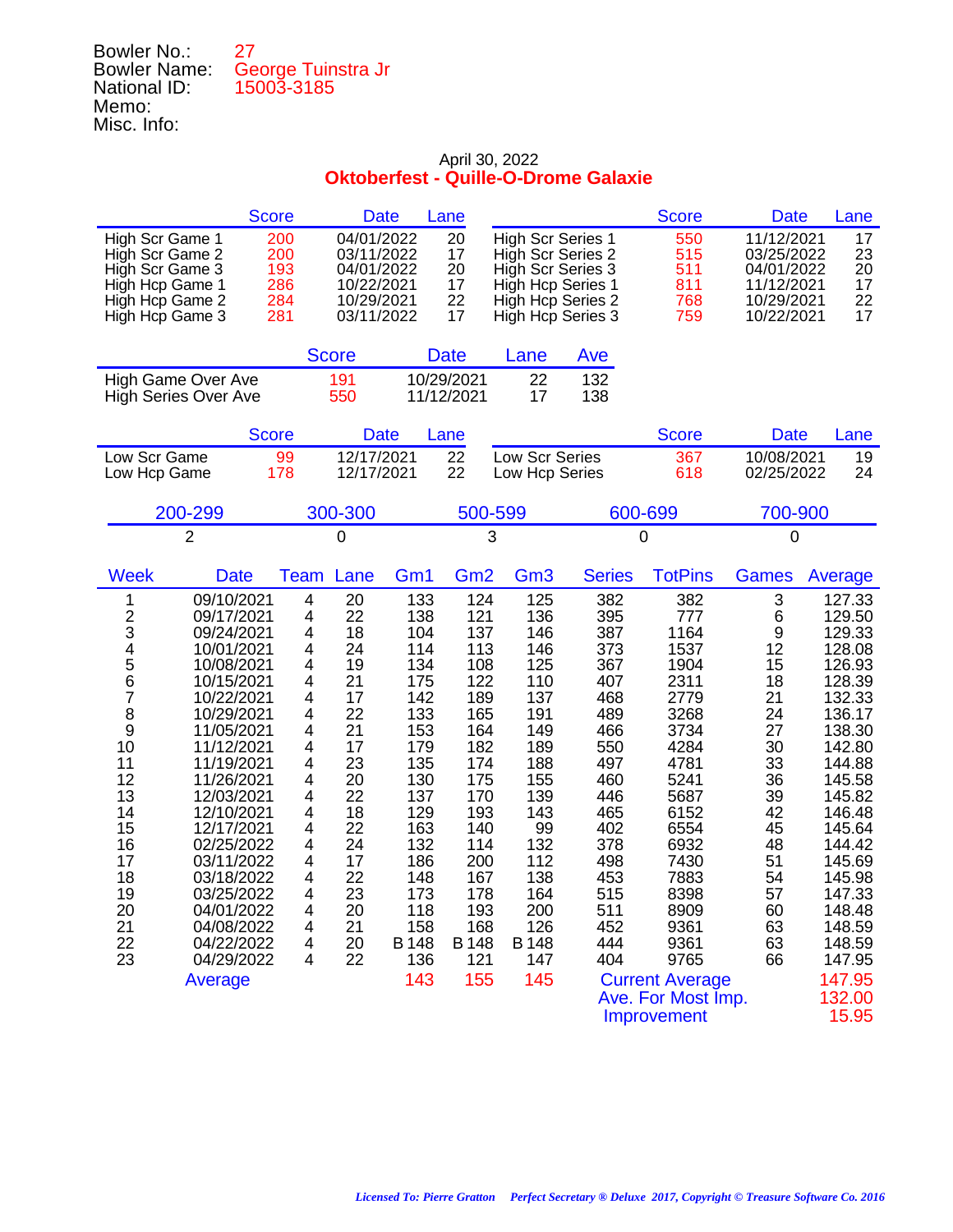| Bowler No.:         | 29                   |
|---------------------|----------------------|
| <b>Bowler Name:</b> | <b>Steve Walling</b> |
| National ID:        | 15003-2101           |
| Memo:               |                      |
| Misc. Info:         |                      |

| <b>Score</b>                                                                                                                                                                                                                                                                                                                                                                                                                                                                      | <b>Date</b>                                                                                                                                                                                                                                               | Lane                                                                                                                                                                                                  |                                                                                                                                                                                                                                                                                                                               |                                                                                                                                                               | <b>Score</b>                                                                                                                                                                                                                                            | <b>Date</b>                                                                                                                                              | Lane                                                                                                                                                                                                                                                            |
|-----------------------------------------------------------------------------------------------------------------------------------------------------------------------------------------------------------------------------------------------------------------------------------------------------------------------------------------------------------------------------------------------------------------------------------------------------------------------------------|-----------------------------------------------------------------------------------------------------------------------------------------------------------------------------------------------------------------------------------------------------------|-------------------------------------------------------------------------------------------------------------------------------------------------------------------------------------------------------|-------------------------------------------------------------------------------------------------------------------------------------------------------------------------------------------------------------------------------------------------------------------------------------------------------------------------------|---------------------------------------------------------------------------------------------------------------------------------------------------------------|---------------------------------------------------------------------------------------------------------------------------------------------------------------------------------------------------------------------------------------------------------|----------------------------------------------------------------------------------------------------------------------------------------------------------|-----------------------------------------------------------------------------------------------------------------------------------------------------------------------------------------------------------------------------------------------------------------|
| High Scr Game 1<br>High Scr Game 2<br>High Scr Game 3<br>High Hcp Game 1<br>High Hcp Game 2<br>High Hcp Game 3                                                                                                                                                                                                                                                                                                                                                                    | 03/18/2022<br>202<br>186<br>09/24/2021<br>186<br>11/05/2021<br>278<br>03/18/2022<br>259<br>11/05/2021<br>10/15/2021<br>258                                                                                                                                | 19<br>19<br>24<br>19<br>24<br>22                                                                                                                                                                      | <b>High Scr Series 1</b><br>High Scr Series 2<br>High Scr Series 3<br>High Hcp Series 1<br>High Hcp Series 2<br>High Hcp Series 3                                                                                                                                                                                             |                                                                                                                                                               | 523<br>494<br>477<br>751<br>716<br>696                                                                                                                                                                                                                  | 03/18/2022<br>10/22/2021<br>11/05/2021<br>03/18/2022<br>10/22/2021<br>11/05/2021                                                                         | 19<br>20<br>24<br>19<br>20<br>24                                                                                                                                                                                                                                |
|                                                                                                                                                                                                                                                                                                                                                                                                                                                                                   | <b>Score</b>                                                                                                                                                                                                                                              | <b>Date</b>                                                                                                                                                                                           | Lane                                                                                                                                                                                                                                                                                                                          | Ave                                                                                                                                                           |                                                                                                                                                                                                                                                         |                                                                                                                                                          |                                                                                                                                                                                                                                                                 |
| High Game Over Ave<br><b>High Series Over Ave</b>                                                                                                                                                                                                                                                                                                                                                                                                                                 | 202<br>523                                                                                                                                                                                                                                                | 03/18/2022<br>03/18/2022                                                                                                                                                                              | 19<br>19                                                                                                                                                                                                                                                                                                                      | 149<br>149                                                                                                                                                    |                                                                                                                                                                                                                                                         |                                                                                                                                                          |                                                                                                                                                                                                                                                                 |
| <b>Score</b>                                                                                                                                                                                                                                                                                                                                                                                                                                                                      | <b>Date</b>                                                                                                                                                                                                                                               | Lane                                                                                                                                                                                                  |                                                                                                                                                                                                                                                                                                                               |                                                                                                                                                               | <b>Score</b>                                                                                                                                                                                                                                            | <b>Date</b>                                                                                                                                              | Lane                                                                                                                                                                                                                                                            |
| Low Scr Game<br>Low Hcp Game                                                                                                                                                                                                                                                                                                                                                                                                                                                      | 113<br>09/24/2021<br>183<br>09/24/2021                                                                                                                                                                                                                    | 19<br>19                                                                                                                                                                                              | Low Scr Series<br>Low Hcp Series                                                                                                                                                                                                                                                                                              |                                                                                                                                                               | 381<br>606                                                                                                                                                                                                                                              | 03/11/2022<br>03/11/2022                                                                                                                                 | 24<br>24                                                                                                                                                                                                                                                        |
| 200-299                                                                                                                                                                                                                                                                                                                                                                                                                                                                           | 300-300                                                                                                                                                                                                                                                   |                                                                                                                                                                                                       | 500-599                                                                                                                                                                                                                                                                                                                       |                                                                                                                                                               | 600-699                                                                                                                                                                                                                                                 | 700-900                                                                                                                                                  |                                                                                                                                                                                                                                                                 |
| 1                                                                                                                                                                                                                                                                                                                                                                                                                                                                                 | 0                                                                                                                                                                                                                                                         |                                                                                                                                                                                                       | 1                                                                                                                                                                                                                                                                                                                             |                                                                                                                                                               | 0                                                                                                                                                                                                                                                       | 0                                                                                                                                                        |                                                                                                                                                                                                                                                                 |
| <b>Week</b><br><b>Date</b>                                                                                                                                                                                                                                                                                                                                                                                                                                                        | Lane<br>Team                                                                                                                                                                                                                                              | Gm <sub>2</sub><br>Gm <sub>1</sub>                                                                                                                                                                    | Gm <sub>3</sub>                                                                                                                                                                                                                                                                                                               | <b>Series</b>                                                                                                                                                 | <b>TotPins</b>                                                                                                                                                                                                                                          | <b>Games</b>                                                                                                                                             | Average                                                                                                                                                                                                                                                         |
| 09/10/2021<br>1<br>$\frac{2}{3}$<br>09/17/2021<br>09/24/2021<br>4<br>5<br>10/01/2021<br>10/08/2021<br>6<br>10/15/2021<br>7<br>10/22/2021<br>8<br>10/29/2021<br>9<br>11/05/2021<br>10<br>11/12/2021<br>11<br>11/19/2021<br>12<br>11/26/2021<br>13<br>12/03/2021<br>14<br>12/10/2021<br>15<br>12/17/2021<br>16<br>02/25/2022<br>17<br>03/11/2022<br>18<br>03/18/2022<br>19<br>03/25/2022<br>20<br>04/01/2022<br>21<br>04/08/2022<br>22<br>04/22/2022<br>23<br>04/29/2022<br>Average | 1<br>17<br>1<br>23<br>1<br>19<br>1<br>21<br>1<br>18<br>22<br>1<br>20<br>1<br>1<br>23<br>24<br>1<br>1<br>20<br>1<br>22<br>1<br>17<br>1<br>21<br>1<br>19<br>1<br>19<br>1<br>17<br>1<br>24<br>1<br>19<br>1<br>24<br>1<br>21<br>18<br>1<br>17<br>1<br>23<br>1 | B 149<br>B 149<br>161<br>145<br>B 151<br>B 151<br>133<br>136<br>173<br>170<br>144<br>B 153<br>B 153<br>150<br>136<br>146<br>168<br>120<br>150<br>124<br>148<br>148<br>142<br>169<br>145<br>145<br>147 | B 149<br>172<br>132<br>186<br>113<br>B 151<br>149<br>179<br>185<br>130<br>150<br>171<br>121<br>138<br>147<br>186<br>B 153<br>152<br>156<br>152<br>157<br>156<br>149<br>137<br>153<br>151<br>174<br>141<br>114<br>124<br>133<br>202<br>173<br>131<br>158<br>147<br>144<br>152<br>134<br>156<br>140<br>122<br>142<br>151<br>149 | 447<br>465<br>444<br>453<br>461<br>451<br>494<br>429<br>477<br>459<br>458<br>445<br>451<br>458<br>445<br>405<br>381<br>523<br>437<br>433<br>455<br>441<br>409 | $\mathbf 0$<br>465<br>909<br>909<br>1370<br>1821<br>2315<br>2744<br>3221<br>3221<br>3679<br>4124<br>4575<br>5033<br>5478<br>5883<br>6264<br>6787<br>7224<br>7657<br>8112<br>8553<br>8962<br><b>Current Average</b><br>Ave. For Most Imp.<br>Improvement | $\pmb{0}$<br>3<br>6<br>6<br>$\boldsymbol{9}$<br>12<br>15<br>18<br>21<br>21<br>24<br>27<br>30<br>33<br>36<br>39<br>42<br>45<br>48<br>51<br>54<br>57<br>60 | 0.00<br>155.00<br>151.50<br>151.50<br>152.22<br>151.75<br>154.33<br>152.44<br>153.38<br>153.38<br>153.29<br>152.74<br>152.50<br>152.52<br>152.17<br>150.85<br>149.14<br>150.82<br>150.50<br>150.14<br>150.22<br>150.05<br>149.37<br>149.37<br>153.00<br>$-3.63$ |